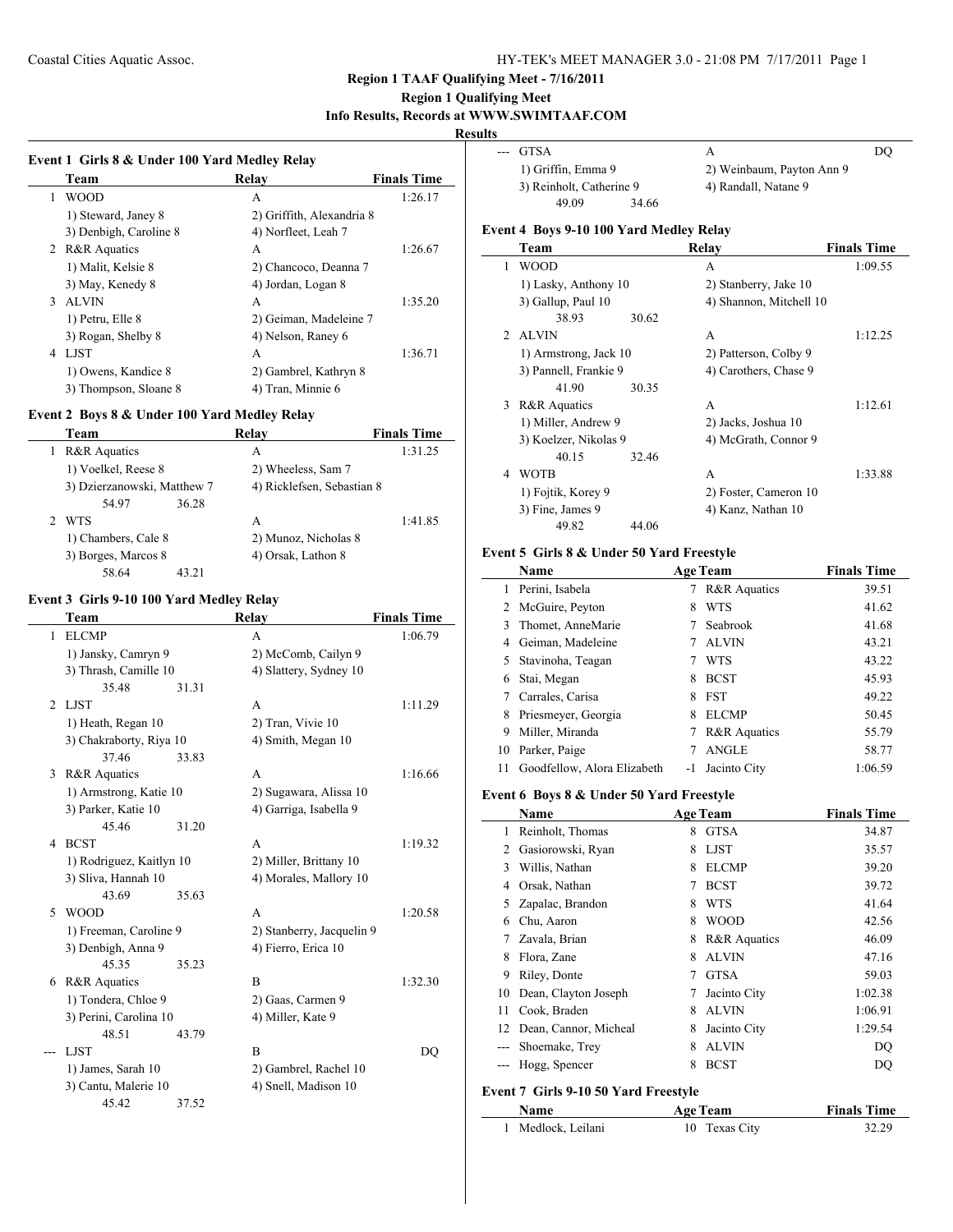# **Region 1 Qualifying Meet Info Results, Records at WWW.SWIMTAAF.COM**

 $\overline{\phantom{0}}$ 

**Results**

| (Event 7 Girls 9-10 50 Yard Freestyle) |                    |    |                   |                    |  |
|----------------------------------------|--------------------|----|-------------------|--------------------|--|
|                                        | Name               |    | <b>Age Team</b>   | <b>Finals Time</b> |  |
| 2                                      | Gray, Emma         | 10 | <b>FST</b>        | 33.22              |  |
| 3                                      | Reimer, Alison     | 10 | <b>ALVIN</b>      | 34.88              |  |
| 4                                      | Morales, Mallory   | 10 | <b>BCST</b>       | 34.98              |  |
| 5                                      | Parnell, Hannah    | 10 | <b>GTSA</b>       | 35.61              |  |
| 6                                      | Romo, Kiara        | 9  | <b>ELCMP</b>      | 35.90              |  |
| 7                                      | Dearing, Mackenzie | 10 | Jacinto City      | 36.07              |  |
| 8                                      | Sullivan, Taylor   | 9  | <b>WOTB</b>       | 39.39              |  |
| 9                                      | Rivas, Veronica    | 10 | <b>Texas City</b> | 41.53              |  |
| 10                                     | Sipes, Kevan       | 10 | <b>Texas City</b> | 41.79              |  |
| 11                                     | Tondera, Chloe     | 9  | R&R Aquatics      | 42.50              |  |
| 12                                     | Melendez, Ivett    | 10 | Jacinto City      | 43.19              |  |
| 13                                     | Miller, Aubry      | 9  | <b>BCST</b>       | 43.74              |  |
| 14                                     | Thompson, Jacey    | 9  | <b>WOTB</b>       | 44.20              |  |
| 15                                     | Riley, Ashlynn     | 9  | <b>GTSA</b>       | 46.48              |  |
| 16                                     | Vazquez, Yeimi     | 9  | Jacinto City      | 1:05.08            |  |

# **Event 8 Boys 9-10 50 Yard Freestyle**

 $\overline{\phantom{0}}$ 

|                | Name               |    | <b>Age Team</b>         | <b>Finals Time</b> |
|----------------|--------------------|----|-------------------------|--------------------|
| 1              | Williams, Conner   | 9  | <b>ELCMP</b>            | 30.18              |
| $\overline{2}$ | Romero, Joshua     | 10 | <b>GTSA</b>             | 30.24              |
| 3              | Goudeau, Hunter    | 10 | <b>WTS</b>              | 31.59              |
| 4              | Alcalar, Christian | 10 | <b>WTS</b>              | 32.21              |
| 5              | Fuchs, Collin      | 9  | <b>LJST</b>             | 32.36              |
| 6              | Fletcher, Vincent  | 10 | <b>GTSA</b>             | 33.87              |
| 7              | Hart, Travis       | 10 | Seabrook                | 34.00              |
| 8              | Dunham, Matthew    | 10 | <b>GTSA</b>             | 34.63              |
| 9              | Cook, Trent        | 10 | R&R Aquatics            | 34.76              |
| 10             | Laurel, Benjamin   | 10 | <b>LJST</b>             | 37.67              |
| 11             | Byers, Logan       | 10 | Deer Park               | 39.32              |
| 12             | Escalara, Daniel   | 9  | <b>ALVIN</b>            | 39.96              |
| 13             | Gibson, Joe        | 10 | Deer Park               | 41.50              |
| 14             | Patterson, Jordan  | 10 | <b>GTSA</b>             | 41.54              |
| 15             | McKinney, Matthew  | 9  | <b>LJST</b>             | 41.59              |
| 16             | Parson, Cameron    | 10 | <b>Texas City</b>       | 42.88              |
| 17             | Childress, Austin  | 10 | R&R Aquatics            | 44.78              |
| 18             | Fine, James        | 9  | <b>WOTB</b>             | 47.16              |
| 19             | Valladares, Bryant | 9  | <b>R&amp;R</b> Aquatics | 48.20              |
| 20             | Earle, Brian       | 9  | Seabrook                | 50.14              |

# **Event 9 Girls 6 & Under 25 Yard Backstroke**

| <b>Name</b><br><b>Age Team</b> |                   |    | <b>Finals Time</b>      |       |
|--------------------------------|-------------------|----|-------------------------|-------|
| 1                              | Kovin, Kate       | 6  | <b>WOOD</b>             | 23.43 |
| 2                              | Freeman, Georgia  | 6  | <b>WOOD</b>             | 24.00 |
| 3                              | Gambrel, Sarah    | 5. | <b>LJST</b>             | 26.04 |
| 4                              | Rees, Hailey      | 6  | <b>WOOD</b>             | 26.08 |
| 5                              | Nelson, Raney     | 6  | <b>ALVIN</b>            | 27.49 |
| 6                              | Vrazel, Elizabeth | 6  | <b>ANGLE</b>            | 30.05 |
| 7                              | Gibbens, Grace    | 5. | <b>BCST</b>             | 30.93 |
| 8                              | Riley, Masie      | 6  | <b>WOOD</b>             | 31.06 |
| 9                              | Mason, Andrea     | 6  | <b>GTSA</b>             | 31.11 |
| 10                             | Elgar, Kelsy      | 6  | <b>GTSA</b>             | 31.39 |
| 11                             | Gage, Tess        | 5  | <b>R&amp;R</b> Aquatics | 31.41 |
|                                | 12 Lane, Sarah    | 6  | <b>WOOD</b>             | 31.71 |
| 13                             | Miller, Jane      | 6  | <b>R&amp;R</b> Aquatics | 32.58 |

| 14 Johnson, Haley      | 6 GTSA         | 32.97   |
|------------------------|----------------|---------|
| 15 Gage, Sophie        | 6 R&R Aquatics | 33.17   |
| 16 Zapalac, Brianna    | 6 WTS          | 35.75   |
| 17 Steward, Jenavieve  | 6 WOOD         | 37.49   |
| 18 Wheeless, Kate      | 5 R&R Aquatics | 40.47   |
| 19 Stevenson, Chloe    | 5 GTSA         | 45.25   |
| 20 Tondera, Lily       | 5 R&R Aquatics | 1:05.26 |
| --- Reinholt, Caroline | 6 GTSA         | DO      |
|                        |                |         |

## **Event 10 Boys 6 & Under 25 Yard Backstroke**

|     | Name               |   | <b>Age Team</b> | <b>Finals Time</b> |
|-----|--------------------|---|-----------------|--------------------|
| 1   | Marlow, Joey       | 6 | <b>WOOD</b>     | 23.39              |
| 2   | Stewart, Elijah    | 6 | <b>GTSA</b>     | 26.37              |
| 3   | Stockey, Jayden    | 6 | <b>WOOD</b>     | 27.62              |
| 4   | Driscoll, Cael     | 6 | <b>GTSA</b>     | 27.92              |
| 5   | Jansky, Logan      | 6 | <b>ELCMP</b>    | 28.00              |
| 6   | Owens, Kole        | 6 | <b>LJST</b>     | 28.37              |
| 7   | Pierce, Zethan     | 6 | <b>GTSA</b>     | 28.71              |
| 8   | Goudeau, Cannon    | 5 | <b>WTS</b>      | 28.84              |
| 9   | Donaho, Ryan       | 6 | <b>ALVIN</b>    | 29.10              |
| 10  | Wang, Rich         | 6 | <b>LJST</b>     | 29.60              |
| 11  | Chu, Joshua        | 6 | <b>WOOD</b>     | 29.90              |
| 12  | Johnson, Luke      | 5 | <b>WOOD</b>     | 31.35              |
| 13  | Miller, Ryan       | 6 | R&R Aquatics    | 31.72              |
| 14  | Sugawara, Connor   | 5 | R&R Aquatics    | 32.40              |
| 15  | Oberg, Zane        | 6 | <b>WOOD</b>     | 34.24              |
| 16  | Stockey, Blake     | 5 | <b>WOOD</b>     | 34.29              |
| 17  | Dulin, Tanner      | 6 | R&R Aquatics    | 34.64              |
| 18  | Sugawara, Ian      | 5 | R&R Aquatics    | 40.47              |
| 19  | Fick, Jacob        | 6 | <b>GTSA</b>     | 42.07              |
| 20  | Thomas, Kaden Kohl | 5 | <b>ALVIN</b>    | 43.04              |
|     | McCabe, Colin      | 6 | <b>WOOD</b>     | DQ                 |
| --- | Furch, Pierce      | 6 | <b>ELCMP</b>    | DQ                 |

## **Event 11 Girls 8 & Under 25 Yard Backstroke**

|    | Name              |   | <b>Age Team</b>         | <b>Finals Time</b> |
|----|-------------------|---|-------------------------|--------------------|
| 1  | Denbigh, Caroline | 8 | <b>WOOD</b>             | 19.60              |
| 2  | Konvicka, Kayla   | 8 | Deer Park               | 21.66              |
| 3  | Malit, Kelsie     | 8 | R&R Aquatics            | 21.79              |
| 4  | Copenhaver, Sarah | 7 | <b>FST</b>              | 21.87              |
| 5  | Waters, Jordyn    | 8 | Deer Park               | 22.28              |
| 6  | Ekstrom, Maddy    | 8 | Deer Park               | 22.92              |
| 7  | Owens, Kandice    | 8 | <b>LJST</b>             | 22.95              |
| 8  | Huang, Christine  | 7 | <b>LJST</b>             | 23.42              |
| 9  | Mason, Natalie    | 8 | <b>GTSA</b>             | 23.65              |
| 10 | Stavinoha, Teagan | 7 | <b>WTS</b>              | 23.76              |
| 11 | Steward, Janey    | 8 | <b>WOOD</b>             | 23.82              |
| 12 | Calhoun, Kenadi   | 7 | <b>BCST</b>             | 23.94              |
| 13 | Beal, Kendall     | 7 | <b>ELCMP</b>            | 24.08              |
| 14 | Weems, Torrie     | 8 | <b>GTSA</b>             | 24.25              |
| 15 | Norfleet, Leah    | 7 | WOOD                    | 24.68              |
| 16 | Ruff, Camille     | 8 | <b>GTSA</b>             | 24.85              |
| 17 | Driscoll, Kennedy | 7 | <b>GTSA</b>             | 25.57              |
| 18 | Cardenas, Briana  | 7 | <b>GTSA</b>             | 25.72              |
| 19 | Ortiz, Tavery     | 7 | <b>Texas City</b>       | 25.75              |
| 20 | Perini, Isabela   | 7 | <b>R&amp;R</b> Aquatics | 25.76              |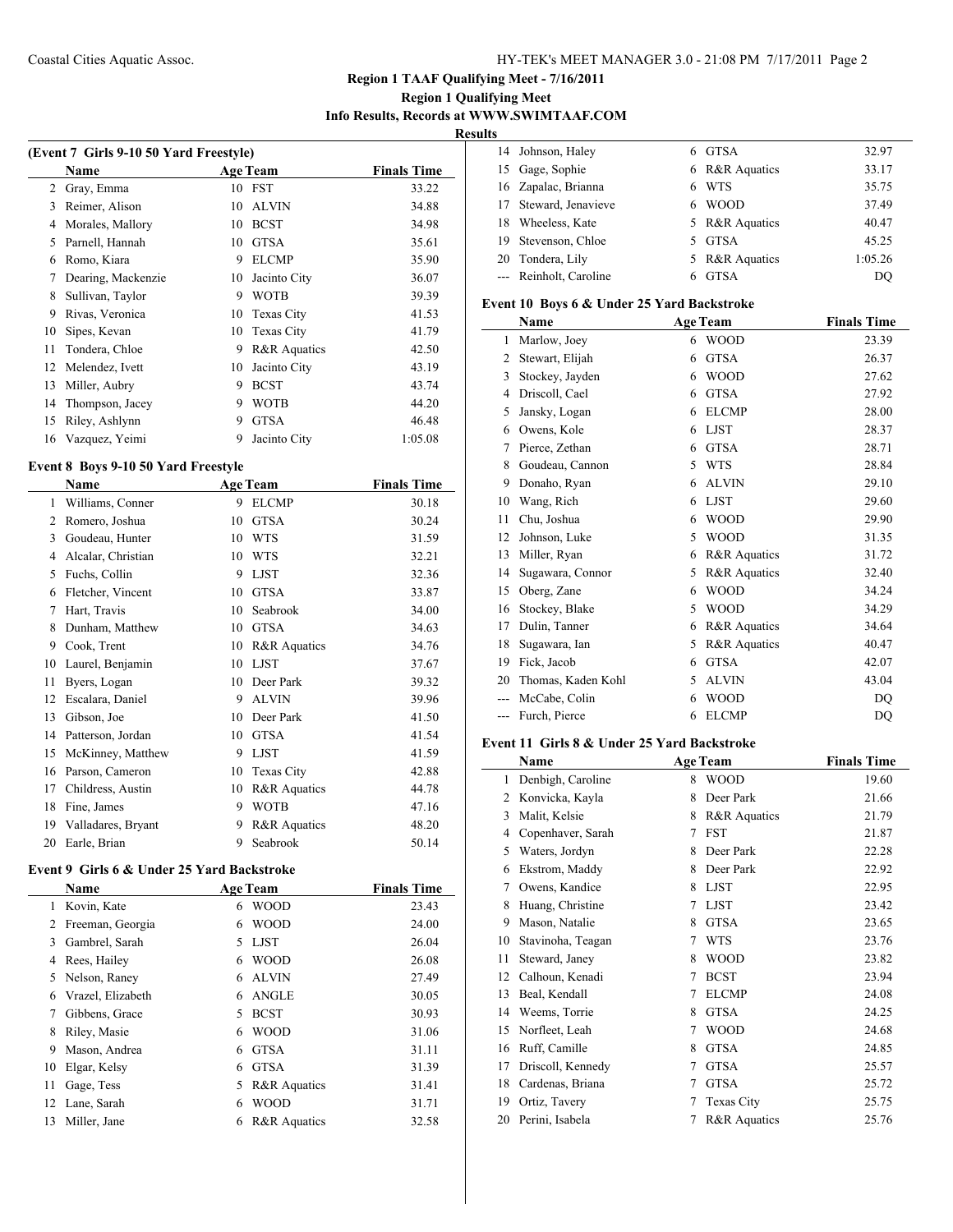# **Region 1 Qualifying Meet Info Results, Records at WWW.SWIMTAAF.COM**

 $\overline{\phantom{a}}$ 

**Results**

| (Event 11 Girls 8 & Under 25 Yard Backstroke) |                             |    |                 |                    |  |
|-----------------------------------------------|-----------------------------|----|-----------------|--------------------|--|
|                                               | Name                        |    | <b>Age Team</b> | <b>Finals Time</b> |  |
| 21                                            | Eaves, Lauren               | 7  | <b>GTSA</b>     | 25.99              |  |
| 22                                            | Schaefer, Sydney            | 8  | Texas City      | 26.03              |  |
| 23                                            | Traylor, Karlynn            | 8  | <b>GTSA</b>     | 26.17              |  |
| 24                                            | Sandoval, Sydney            | 8  | R&R Aquatics    | 26.89              |  |
| 25                                            | Carrales, Carisa            | 8  | <b>FST</b>      | 27.50              |  |
| 26                                            | Heath, Erin                 | 7  | <b>LJST</b>     | 28.12              |  |
| 27                                            | Goerig, Emery               | 7  | <b>ELCMP</b>    | 28.50              |  |
| 28                                            | Bartel, Lorianna            | 8  | <b>GTSA</b>     | 29.00              |  |
| 29                                            | Jordan, Raven               | 7  | R&R Aquatics    | 29.11              |  |
| 30                                            | Dolly, Tyra                 | 8  | <b>FST</b>      | 30.62              |  |
| 31                                            | Collins, Maddie             | 8  | <b>FST</b>      | 30.79              |  |
| 32                                            | Priesmeyer, Cambrie         | 7  | <b>ELCMP</b>    | 33.37              |  |
| 33                                            | Flores, Leilanah            | 7  | Jacinto City    | 34.61              |  |
| 34                                            | Pope, Madelin               | 7  | Deer Park       | 37.53              |  |
| 35                                            | Goodfellow, Alora Elizabeth | -1 | Jacinto City    | 37.89              |  |
|                                               | McNair, Victoria            |    | Deer Park       | DQ                 |  |
|                                               |                             |    |                 |                    |  |

#### **Event 12 Boys 8 & Under 25 Yard Backstroke**

 $\overline{a}$ 

|                | Name                  |   | <b>Age Team</b> | <b>Finals Time</b> |
|----------------|-----------------------|---|-----------------|--------------------|
| 1              | Titus, Cable          | 8 | Deer Park       | 22.38              |
| $\overline{c}$ | Trihus, Micah         | 7 | <b>LJST</b>     | 22.39              |
| 3              | Monks, Richard        | 8 | <b>WOOD</b>     | 23.02              |
| 4              | Foster, Dylan         | 7 | <b>WOTB</b>     | 23.48              |
| 5              | Williams, Reid        | 7 | <b>ELCMP</b>    | 23.82              |
| 6              | Simcox, Nathan        | 8 | <b>WOOD</b>     | 25.39              |
| 7              | Rincon, Ian           | 7 | Deer Park       | 27.22              |
| 8              | Hensley, David        | 7 | <b>ALVIN</b>    | 27.24              |
| 9              | Elgar, Keith          | 7 | <b>GTSA</b>     | 27.65              |
| 10             | Townsend, Tyler       | 8 | <b>GTSA</b>     | 27.80              |
| 11             | Orsak, Lathon         | 8 | <b>WTS</b>      | 27.93              |
| 12             | Hillman, Mark         | 8 | <b>WOTB</b>     | 28.16              |
| 13             | Fojtik, Ryan          | 7 | <b>WOTB</b>     | 29.24              |
| 14             | Snell, Will           | 7 | <b>LJST</b>     | 29.53              |
| 15             | Hogg, Spencer         | 8 | <b>BCST</b>     | 30.17              |
| 16             | O Day, JJ             | 8 | <b>ALVIN</b>    | 32.82              |
| 17             | Dean, Clayton Joseph  | 7 | Jacinto City    | 35.36              |
| 18             | Cook, Braden          | 8 | <b>ALVIN</b>    | 35.47              |
| 19             | Riley, Donte          | 7 | <b>GTSA</b>     | 35.57              |
| 20             | Johnson, Tyler        | 7 | R&R Aquatics    | 35.65              |
|                | Dean, Cannor, Micheal | 8 | Jacinto City    | DQ                 |
|                |                       |   |                 |                    |

# **Event 13 Girls 9-10 25 Yard Backstroke**

|    | <b>Name</b>        |    | <b>Age Team</b>         | <b>Finals Time</b> |
|----|--------------------|----|-------------------------|--------------------|
|    | Jansky, Camryn     | 9  | <b>ELCMP</b>            | 17.26              |
|    | 2 Gambrel, Rachel  | 10 | LJST                    | 18.40              |
| 3  | Goudeau, Savannah  | 9  | <b>WTS</b>              | 18.74              |
| 4  | Petersell, Isis    | 10 | <b>GTSA</b>             | 19.86              |
|    | 5 Armstrong, Katie | 10 | <b>R&amp;R</b> Aquatics | 20.74              |
| 6  | James, Sarah       | 10 | LJST                    | 20.79              |
|    | Parnell, Hannah    | 10 | <b>GTSA</b>             | 21.13              |
| 8  | Pope, Emily        | 10 | Deer Park               | 21.48              |
| 9  | Sugawara, Alissa   | 10 | <b>R&amp;R</b> Aquatics | 21.64              |
| 10 | Freeman, Caroline  | 9  | <b>WOOD</b>             | 21.75              |
| 11 | Sullivan, Taylor   | 9  | <b>WOTB</b>             | 21.78              |

| 12  | Hinds, Lindsey     | 9  | <b>ALVIN</b>      | 22.21          |
|-----|--------------------|----|-------------------|----------------|
| 13  | Griffin, Emma      | 9  | <b>GTSA</b>       | 22.42          |
| 14  | Lyons, Sarah       | 9  | Deer Park         | 22.60          |
| 15  | Rodriguez, Kaitlyn | 10 | <b>BCST</b>       | 22.62          |
| 16  | Miller, Kate       | 9  | R&R Aquatics      | 22.72          |
| 17  | Trihus, Madison    | 10 | <b>LJST</b>       | 22.86          |
| 18  | Kovacevich, Coral  | 10 | Texas City        | 22.89          |
| 19  | Bernau, Mariya     | 10 | Texas City        | 23.33          |
| 20  | Fick, Madison      | 10 | <b>GTSA</b>       | 23.56          |
| 21  | Yu, Sydney         | 9  | <b>GTSA</b>       | 23.85          |
| 22  | Foster, Alexis     | 10 | Texas City        | 24.04          |
| 23  | Melendez, Ivett    | 10 | Jacinto City      | 24.46          |
| 24  | Miller, Lindsay    | 10 | <b>WOOD</b>       | 24.69          |
| 25  | Sipes, Kevan       | 10 | Texas City        | 25.02          |
| 26  | Foreman, Katherine | 9  | Texas City        | 25.30          |
| 27  | Ruiz, Ariana       | 9  | <b>ANGLE</b>      | 25.48          |
| 28  | Edano, Isabella    | 9  | <b>GTSA</b>       | 25.94          |
| 29  | Hildebrand, Demi   | 9  | Texas City        | 26.47          |
| 30  | Taylor, Ashton     | 9  | <b>ANGLE</b>      | 26.71          |
| 31  | Loya, Sophie K     | 9  | Jacinto City      | 27.11          |
| 32  | Smith, Shannon     | 9  | <b>LJST</b>       | 27.82          |
| 33  | Gregory, Katie     | 11 | Texas City        | 30.52          |
| 34  | Buentello, Alyssa  | 10 | <b>ANGLE</b>      | 30.70          |
| 35  | Vazquez, Yeimi     | 9  | Jacinto City      | 32.90          |
| --- | McCabe, Megan      | 9  | <b>WOOD</b>       | D <sub>O</sub> |
| --- | Dean, Kaitlen      | 9  | <b>Texas City</b> | DQ             |

# **Event 14 Boys 9-10 25 Yard Backstroke**

|                | Name              |    | <b>Age Team</b>   | <b>Finals Time</b> |
|----------------|-------------------|----|-------------------|--------------------|
| 1              | Williams, Conner  | 9  | <b>ELCMP</b>      | 18.00              |
| $\overline{2}$ | Anthony, Nicholas | 10 | <b>GTSA</b>       | 18.13              |
| 3              | Lasky, Anthony    | 10 | <b>WOOD</b>       | 18.55              |
| 4              | Fuchs, Collin     | 9  | <b>LJST</b>       | 18.90              |
| 5              | Williams, Shane   | 9  | <b>LJST</b>       | 18.94              |
| 6              | Gallup, Paul      | 10 | <b>WOOD</b>       | 18.97              |
| 7              | Armstrong, Jack   | 10 | <b>ALVIN</b>      | 19.19              |
| 8              | Monks, John Ross  | 10 | <b>WOOD</b>       | 19.56              |
| 9              | Hart, Travis      | 10 | Seabrook          | 19.83              |
| 10             | Rees, Evan        | 9  | <b>WOOD</b>       | 20.26              |
| 11             | Miller, Andrew    | 9  | R&R Aquatics      | 20.51              |
| 12             | Carothers, Chase  | 9  | <b>ALVIN</b>      | 21.29              |
| 13             | Karjala, Nicholas | 10 | <b>LJST</b>       | 21.31              |
| 14             | Brenner, Sean     | 10 | Deer Park         | 21.62              |
| 15             | Johnson, Carter   | 9  | <b>GTSA</b>       | 21.88              |
| 16             | Mason, Luke       | 10 | <b>GTSA</b>       | 22.11              |
| 17             | Patterson, Colby  | 9  | <b>ALVIN</b>      | 22.13              |
| 18             | Simcox, Brett     | 9  | <b>WOOD</b>       | 22.32              |
| 19             | Elgar, Kelvin     | 9  | <b>GTSA</b>       | 22.51              |
| $*20$          | Childress, Elijah | 9  | R&R Aquatics      | 23.03              |
| $*20$          | Pouland, Noah     | 9  | Jacinto City      | 23.03              |
| 22             | Traylor, Landon   | 10 | <b>GTSA</b>       | 23.16              |
| 23             | Campbell, Cameron | 9  | <b>Texas City</b> | 23.37              |
| 24             | Escalara, Daniel  | 9  | <b>ALVIN</b>      | 23.49              |
| 25             | Parson, Cameron   | 10 | Texas City        | 23.61              |
| 26             | Bova, Noah        | 9  | Seabrook          | 23.99              |
| 27             | Gibson, Joe       | 10 | Deer Park         | 24.03              |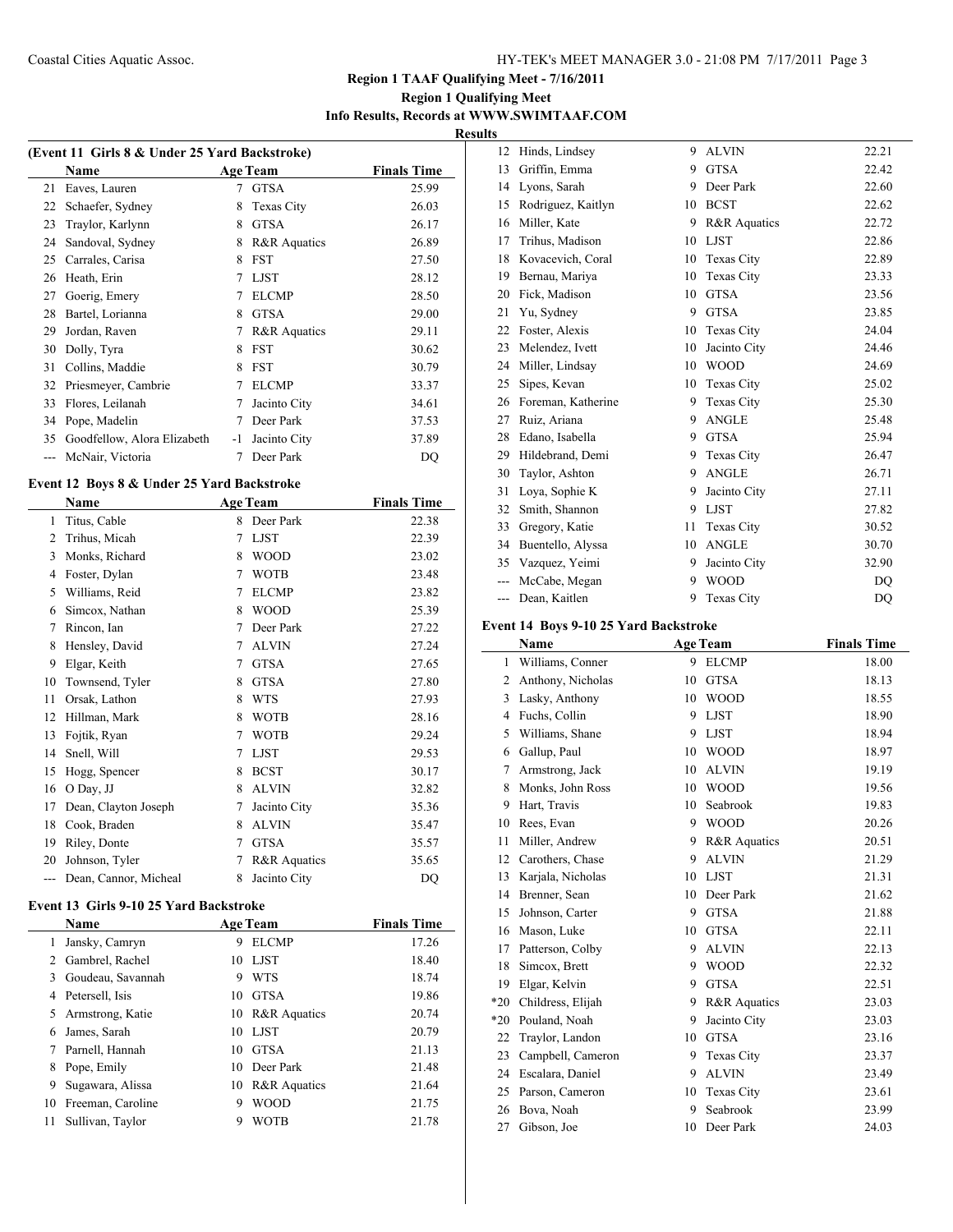# **Region 1 Qualifying Meet Info Results, Records at WWW.SWIMTAAF.COM**

**Results**

| (Event 14 Boys 9-10 25 Yard Backstroke)       |                                               |             |                        |                    |  |  |  |  |
|-----------------------------------------------|-----------------------------------------------|-------------|------------------------|--------------------|--|--|--|--|
|                                               | Name                                          |             | <b>Age Team</b>        | <b>Finals Time</b> |  |  |  |  |
| 28                                            | Lopez, Dylon                                  | 9           | Texas City             | 24.17              |  |  |  |  |
| 29                                            | Webb, Jaden                                   |             | 9 WOOD                 | 25.04              |  |  |  |  |
|                                               | 30 Griffith, Dustin                           |             | 9 R&R Aquatics         | 26.59              |  |  |  |  |
| 31                                            | Fojtik, Korey                                 |             | 9 WOTB                 | 26.80              |  |  |  |  |
|                                               | 32 Valladares, Bryant                         |             | 9 R&R Aquatics         | 27.10              |  |  |  |  |
| 33                                            | Sansing, Zack                                 | 10          | Deer Park              | 28.05              |  |  |  |  |
|                                               | Event 15 Girls 8 & Under 25 Yard Breaststroke |             |                        |                    |  |  |  |  |
| <b>Finals Time</b><br>Name<br><b>Age Team</b> |                                               |             |                        |                    |  |  |  |  |
| $\mathbf{1}$                                  | Griffith, Alexandria                          |             | 8 WOOD                 | 24.77              |  |  |  |  |
|                                               | 2 McGuire, Peyton                             | 8           | WTS                    | 25.29              |  |  |  |  |
|                                               | 3 Calhoun, Kenadi                             |             | 7 BCST                 | 25.47              |  |  |  |  |
| 4                                             | Thomet, AnneMarie                             | $7^{\circ}$ | Seabrook               | 26.14              |  |  |  |  |
|                                               | 5 Hamlin, Mia                                 |             | 8 WTS                  | 26.78              |  |  |  |  |
|                                               | 6 Copenhaver, Sarah                           |             | 7 FST                  | 27.20              |  |  |  |  |
|                                               | 7 Weems, Torrie                               |             | 8 GTSA                 | 27.22              |  |  |  |  |
| 8                                             | Ekstrom, Maddy                                |             | 8 Deer Park            | 27.38              |  |  |  |  |
| 9                                             | Torres, Emily                                 |             | 8 R&R Aquatics         | 27.68              |  |  |  |  |
|                                               | 10 Schaefer, Sydney                           |             | 8 Texas City           | 28.56              |  |  |  |  |
| 11                                            | Waters, Jordyn                                |             | 8 Deer Park            | 28.59              |  |  |  |  |
| 12                                            | Larson, Kerstyn                               |             | 7 ALVIN                | 30.06              |  |  |  |  |
| 13                                            | Harvey, Allison                               |             | 7 ALVIN                | 30.84              |  |  |  |  |
|                                               | 14 Miller, Miranda                            |             | 7 R&R Aquatics         | 31.59              |  |  |  |  |
| 15                                            | Steward, Janey                                |             | 8 WOOD                 |                    |  |  |  |  |
|                                               |                                               | $7^{\circ}$ | <b>BCST</b>            | 32.41<br>33.23     |  |  |  |  |
| 17                                            | 16 Gutierrez, Myrka<br>Gambrel, Kathryn       |             |                        |                    |  |  |  |  |
|                                               |                                               |             | 8 LJST                 | 33.44              |  |  |  |  |
| 18                                            | Stewart, Genevieve                            |             | 8 GTSA                 | 36.00              |  |  |  |  |
|                                               | 19 Reinholt, Caroline                         |             | 6 GTSA                 | 45.12              |  |  |  |  |
|                                               | --- Jordan, Raven                             |             | 7 R&R Aquatics         | DQ                 |  |  |  |  |
|                                               | --- Davis, Jensen                             |             | 8 Texas City           | DQ                 |  |  |  |  |
|                                               | --- Driscoll, Kennedy<br>--- Wheeless, Kate   | 5           | 7 GTSA<br>R&R Aquatics | DQ<br>DQ           |  |  |  |  |
|                                               |                                               |             |                        |                    |  |  |  |  |
|                                               | Event 16 Boys 8 & Under 25 Yard Breaststroke  |             |                        |                    |  |  |  |  |
|                                               | <b>Name</b>                                   |             | <b>Age Team</b>        | <b>Finals Time</b> |  |  |  |  |
| $\mathbf{1}$                                  | Chu, Aaron                                    | 8           | <b>WOOD</b>            | 25.23              |  |  |  |  |
|                                               | 2 Bahl, Timmy                                 | 8           | <b>GTSA</b>            | 25.59              |  |  |  |  |
| 3                                             | Wheeless, Sam                                 | 7           | R&R Aquatics           | 26.53              |  |  |  |  |
| 4                                             | Triem, Ethan                                  | 8           | <b>WOOD</b>            | 26.58              |  |  |  |  |
| 5                                             | Willis, Nathan                                | 8           | <b>ELCMP</b>           | 27.11              |  |  |  |  |
| 6                                             | White, Zachary                                | 7           | <b>GTSA</b>            | 27.83              |  |  |  |  |
| 7                                             | Doughty, Harrison                             | 8           | <b>LJST</b>            | 28.01              |  |  |  |  |
| 8                                             | Fontaine, Will                                | 8           | <b>GTSA</b>            | 29.23              |  |  |  |  |
| 9                                             | Munoz, Nicholas                               | 8           | <b>WTS</b>             | 30.08              |  |  |  |  |
| 10                                            | Shoemake, Trey                                | 8           | <b>ALVIN</b>           | 30.47              |  |  |  |  |
| 11                                            | Hillman, Mark                                 | 8           | <b>WOTB</b>            | 30.81              |  |  |  |  |
| 12                                            | Elgar, Keith                                  | 7           | <b>GTSA</b>            | 35.15              |  |  |  |  |

--- Miller, Frankie 6 BCST DQ --- Jones, Lance 8 Seabrook DQ --- Johnson, Tyler 7 R&R Aquatics DQ -- Furch, Pierce 6 ELCMP DQ --- O Day, JJ 8 ALVIN DQ --- Williams, Reid 7 ELCMP DQ

| Event 17 Girls 9-10 25 Yard Breaststroke |                      |    |                   |                        |  |
|------------------------------------------|----------------------|----|-------------------|------------------------|--|
|                                          | Name                 |    | <b>Age Team</b>   | <b>Finals Time</b>     |  |
| $\mathbf{1}$                             | Tran, Vivie          | 10 | <b>LJST</b>       | 17.02                  |  |
| $\overline{c}$                           | McComb, Cailyn       | 9  | <b>ELCMP</b>      | 18.62                  |  |
| 3                                        | Gray, Emma           | 10 | FST               | 19.23                  |  |
| $\overline{4}$                           | Medlock, Leilani     | 10 | Texas City        | 20.10                  |  |
| 5                                        | Miller, Brittany     | 10 | <b>BCST</b>       | 21.09                  |  |
| 6                                        | Schaffer, Sabrina    | 10 | <b>ALVIN</b>      | 21.28                  |  |
| 7                                        | Reimer, Alison       | 10 | <b>ALVIN</b>      | 21.45                  |  |
| 8                                        | Denbigh, Anna        | 9  | <b>WOOD</b>       | 21.73                  |  |
| 9                                        | Geiman, Emma Grace   | 9  | <b>ALVIN</b>      | 21.83                  |  |
| 10                                       | Romo, Kiara          | 9  | <b>ELCMP</b>      | 23.01                  |  |
| 11                                       | Sliva, Hannah        | 10 | <b>BCST</b>       | 23.05                  |  |
| 12                                       | Stanberry, Jacquelin | 9  | <b>WOOD</b>       | 23.12                  |  |
| 13                                       | Dearing, Mackenzie   | 10 | Jacinto City      | 23.47                  |  |
| 14                                       | Clark, Faith         |    | 10 ALVIN          | 23.87                  |  |
| 15                                       | Amyx, Carson         | 9  | Deer Park         | 24.43                  |  |
| 16                                       | Holt, Michaela       | 9  | <b>ELCMP</b>      | 24.59                  |  |
| 17                                       | Lyons, Sarah         | 9  | Deer Park         | 24.65                  |  |
| 18                                       | Gaas, Carmen         |    | 9 R&R Aquatics    | 25.00                  |  |
| 19                                       | Steward, Jessica     | 10 | <b>WOOD</b>       | 25.78                  |  |
| 20                                       | McCabe, Megan        | 9  | <b>WOOD</b>       | 26.00                  |  |
| 21                                       | Miller, Lindsay      | 10 | <b>WOOD</b>       | 26.09                  |  |
| 22                                       | Yu, Sydney           | 9  | <b>GTSA</b>       | 26.12                  |  |
| 23                                       | Weinbaum, Payton Ann | 9  | <b>GTSA</b>       | 26.46                  |  |
| 24                                       | Buentello, Alyssa    | 10 | <b>ANGLE</b>      | 26.48                  |  |
| 25                                       | Fierro, Erica        | 10 | <b>WOOD</b>       | 26.73                  |  |
| 26                                       | Perini, Carolina     | 10 | R&R Aquatics      | 28.00                  |  |
| 27                                       | Smith, Shannon       | 9  | <b>LJST</b>       | 28.96                  |  |
| 28                                       | Sipes, Kevan         |    | 10 Texas City     | 29.23                  |  |
| 29                                       | Kovacevich, Coral    | 10 | Texas City        | 30.12                  |  |
| *30                                      | Rivas, Veronica      | 10 | Texas City        | 30.13                  |  |
| *30                                      | Hildebrand, Demi     | 9  | Texas City        | 30.13                  |  |
| 32                                       | Edano, Isabella      | 9  | <b>GTSA</b>       | 37.82                  |  |
| 33                                       | Taylor, Ashton       | 9  | <b>ANGLE</b>      | 41.01                  |  |
| $---$                                    | Foreman, Katherine   | 9. | Texas City        | DQ                     |  |
| ---                                      | Dean, Kaitlen        | 9  | Texas City        | $\mathbf{D}\mathbf{Q}$ |  |
| ---                                      | Gregory, Katie       | 11 | Texas City        | DQ                     |  |
| ---                                      | Riley, Ashlynn       | 9  | <b>GTSA</b>       | DQ                     |  |
| ---                                      | Foster, Alexis       | 10 | <b>Texas City</b> | DQ                     |  |

# **Event 18 Boys 9-10 25 Yard Breaststroke**

|    | Name              |    | <b>Age Team</b> | <b>Finals Time</b> |
|----|-------------------|----|-----------------|--------------------|
| 1  | Huang, Jason      | 10 | LJST            | 19.08              |
|    | Patterson, Colby  | 9  | <b>ALVIN</b>    | 19.47              |
| 3  | Martakov, Max     | 10 | <b>WOOD</b>     | 20.76              |
| 4  | Jacks, Joshua     | 10 | R&R Aquatics    | 20.77              |
| 5  | Fletcher, Vincent | 10 | <b>GTSA</b>     | 21.11              |
| 6  | Stanberry, Jake   | 10 | <b>WOOD</b>     | 21.36              |
|    | Traylor, Landon   | 10 | <b>GTSA</b>     | 22.75              |
| 8  | Byers, Logan      | 10 | Deer Park       | 23.03              |
| 9  | Foster, Cameron   | 10 | <b>WOTB</b>     | 23.36              |
| 10 | Miller, Nate      | 9  | <b>WOOD</b>     | 23.69              |
| 11 | Calhoun, Brayden  | 9  | <b>BCST</b>     | 23.83              |
| 12 | Gibson, Joe       | 10 | Deer Park       | 24.72              |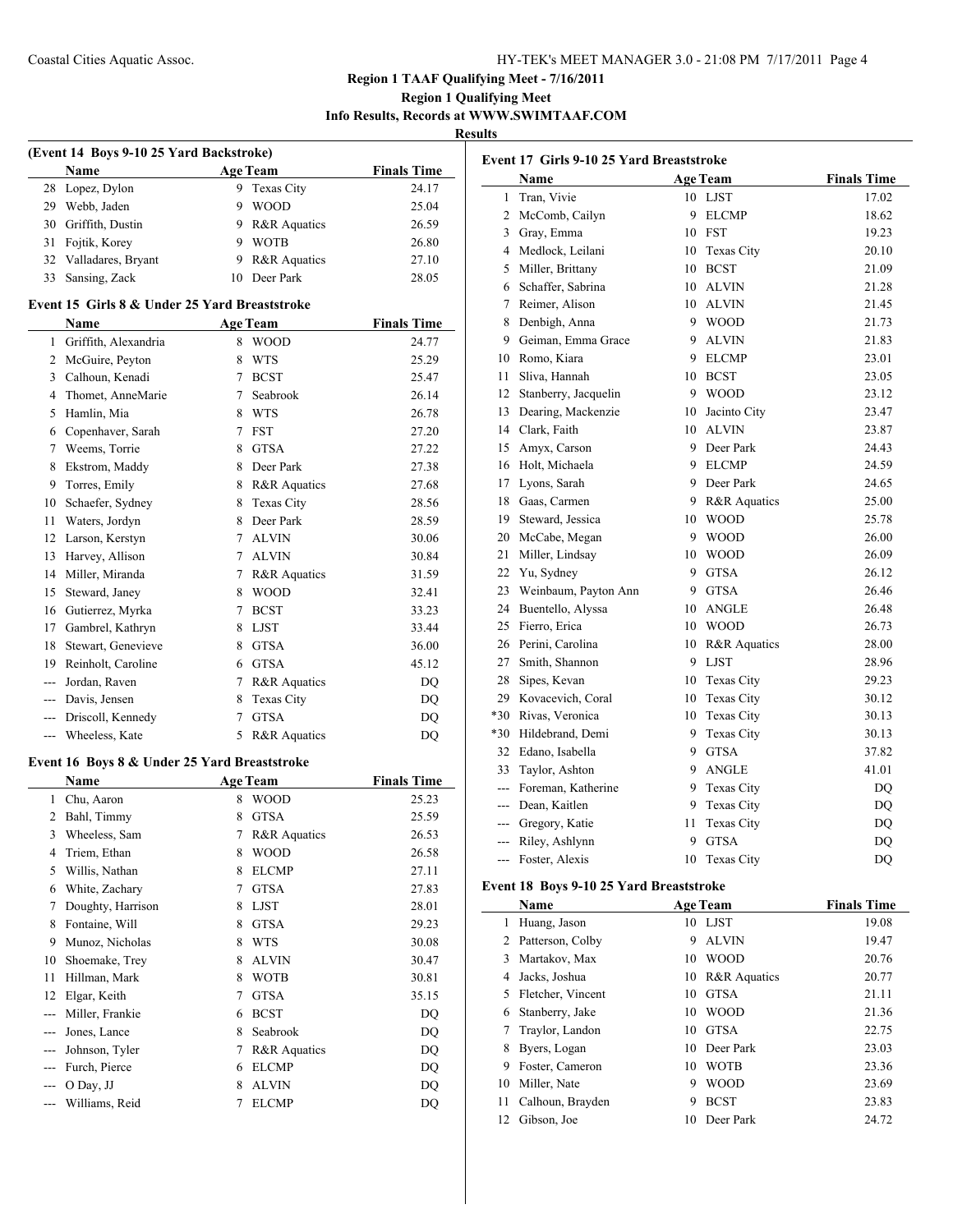--- Driscoll, Cael 6 GTSA DQ

# **Region 1 TAAF Qualifying Meet - 7/16/2011**

# **Region 1 Qualifying Meet Info Results, Records at WWW.SWIMTAAF.COM**

**Results**

| (Event 18 Boys 9-10 25 Yard Breaststroke) |                                            |        |                   |                    |  |
|-------------------------------------------|--------------------------------------------|--------|-------------------|--------------------|--|
|                                           | <b>Name</b>                                |        | <b>Age Team</b>   | <b>Finals Time</b> |  |
| 13                                        | Parson, Cameron                            | 10     | Texas City        | 24.74              |  |
| 14                                        | James, Clay                                | 9      | <b>LJST</b>       | 25.40              |  |
| 15                                        | Bova, Noah                                 | 9      | Seabrook          | 26.23              |  |
| 16                                        | Earle, Brian                               |        | 9 Seabrook        | 27.86              |  |
| 17                                        | Campbell, Cameron                          | 9      | Texas City        | 28.71              |  |
| 18                                        | Sansing, Zack                              | 10     | Deer Park         | 30.29              |  |
| 19                                        | Deleon, Ricardo                            | 10     | Jacinto City      | 36.90              |  |
| ---                                       | Camberos, Alejandro                        | 9      | Jacinto City      | D <sub>O</sub>     |  |
|                                           | Event 19 Girls 8 & Under 25 Yard Butterfly |        |                   |                    |  |
|                                           | <b>Name</b>                                |        | <b>Age Team</b>   | <b>Finals Time</b> |  |
| 1                                         | Rogan, Shelby                              | 8      | <b>ALVIN</b>      | 19.90              |  |
| 2                                         | Griffith, Alexandria                       | 8      | <b>WOOD</b>       | 20.77              |  |
| 3                                         | Malit, Kelsie                              | 8      | R&R Aquatics      | 21.10              |  |
| 4                                         | May, Kenedy                                | 8      | R&R Aquatics      | 21.74              |  |
| 5                                         | Hamlin, Mia                                | 8      | <b>WTS</b>        | 22.34              |  |
| 6                                         | Konvicka, Kayla                            | 8      | Deer Park         | 23.02              |  |
| 7                                         | Huang, Christine                           | $\tau$ | <b>LJST</b>       | 23.73              |  |
| 8                                         | Torres, Emily                              | 8      | R&R Aquatics      | 24.84              |  |
| 9                                         | Sandoval, Sydney                           | 8      | R&R Aquatics      | 25.25              |  |
| 10                                        | Stewart, Genevieve                         | 8      | <b>GTSA</b>       | 26.88              |  |
| 11                                        | Driscoll, Kennedy                          | 7      | <b>GTSA</b>       | 27.05              |  |
| 12                                        | Waters, Jordyn                             | 8      | Deer Park         | 28.97              |  |
| 13                                        | Traylor, Karlynn                           | 8      | <b>GTSA</b>       | 29.49              |  |
| 14                                        | Mason, Natalie                             | 8      | <b>GTSA</b>       | 30.46              |  |
| 15                                        | Ruff, Camille                              | 8      | <b>GTSA</b>       | 31.29              |  |
| 16                                        | Ortiz, Tavery                              | 7      | <b>Texas City</b> | 32.76              |  |
| 17                                        | Eaves, Lauren                              | 7      | <b>GTSA</b>       | 33.63              |  |
| 18                                        | Collins, Maddie                            | 8      | <b>FST</b>        | 36.18              |  |
| 19                                        | Larson, Kerstyn                            | $\tau$ | <b>ALVIN</b>      | 44.08              |  |
| 20                                        | Mason, Andrea                              | 6      | <b>GTSA</b>       | 47.13              |  |
| ---                                       | Flores, Leilanah                           | 7      | Jacinto City      | DQ                 |  |
| ---                                       | Bartel, Lorianna                           | 8      | <b>GTSA</b>       | DQ                 |  |
| ---                                       | Pope, Madelin                              | 7      | Deer Park         | DQ                 |  |

# **Event 20 Boys 8 & Under 25 Yard Butterfly**

| Name                   |   |                         | <b>Finals Time</b> |
|------------------------|---|-------------------------|--------------------|
| Reinholt, Thomas       | 8 | <b>GTSA</b>             | 17.70              |
| Doughty, Harrison      | 8 | <b>LJST</b>             | 21.47              |
| Dzierzanowski, Matthew | 7 | <b>R&amp;R</b> Aquatics | 22.05              |
| Foster, Dylan          | 7 | <b>WOTB</b>             | 22.32              |
| Rincon, Ian            | 7 | Deer Park               | 22.66              |
| Titus, Cable           | 8 | Deer Park               | 22.82              |
| Monks, Richard         | 8 | <b>WOOD</b>             | 23.83              |
| Borges, Marcos         | 8 | <b>WTS</b>              | 23.99              |
| Jones, Lance           | 8 | Seabrook                | 24.73              |
| Triem, Ethan           | 8 | <b>WOOD</b>             | 24.80              |
| Chambers, Cale         | 8 | <b>WTS</b>              | 25.64              |
| Stewart, Taylor        | 8 | <b>ALVIN</b>            | 26.07              |
| Allison, Clay          | 7 | <b>BCST</b>             | 26.99              |
| Snell, Will            | 7 | <b>LJST</b>             | 27.84              |
| Kloeber, Mason         | 7 | <b>R&amp;R</b> Aquatics | 27.93              |
| Zavala, Brian          | 8 | <b>R&amp;R</b> Aquatics | 28.34              |
| Townsend, Tyler        | 8 | <b>GTSA</b>             | DQ                 |
|                        |   |                         | <b>Age Team</b>    |

| ---            | Oberg, Max                            | 8  | <b>WOOD</b>     | DQ                 |
|----------------|---------------------------------------|----|-----------------|--------------------|
|                | Event 21 Girls 9-10 25 Yard Butterfly |    |                 |                    |
|                | Name                                  |    | <b>Age Team</b> | <b>Finals Time</b> |
| 1              | Thrash, Camille                       |    | 10 ELCMP        | 16.19              |
| $\overline{2}$ | Goudeau, Savannah                     | 9  | <b>WTS</b>      | 16.85              |
|                | 3 Petersell, Isis                     | 10 | <b>GTSA</b>     | 18.11              |
|                | 4 Chakraborty, Riya                   | 10 | LJST            | 18.24              |
|                | 5 Denbigh, Anna                       |    | 9 WOOD          | 18.49              |
|                | 6 Reinholt, Catherine                 | 9  | <b>GTSA</b>     | 18.61              |
| 7              | Wilson, Emily                         |    | 10 ELCMP        | 19.17              |
| 8              | Sliva, Hannah                         |    | 10 BCST         | 19.87              |
| 9              | Rodriguez, Kaitlyn                    |    | 10 BCST         | 20.35              |
| 10             | Thompson, Jacey                       | 9  | <b>WOTB</b>     | 20.37              |
| 11             | Amyx, Carson                          | 9  | Deer Park       | 20.95              |
|                | 12 Lilie, Ashley                      | 10 | <b>ELCMP</b>    | 21.04              |
| 13             | Hinds, Lindsey                        | 9  | <b>ALVIN</b>    | 21.75              |
|                | 14 Rivas, Veronica                    | 10 | Texas City      | 21.82              |
|                | 15 Geiman, Emma Grace                 | 9  | <b>ALVIN</b>    | 22.44              |
|                | 16 Perini, Carolina                   | 10 | R&R Aquatics    | 22.54              |
|                | 17 Fick, Madison                      | 10 | <b>GTSA</b>     | 22.97              |
|                | 18 Melendez, Ivett                    | 10 | Jacinto City    | 23.79              |
|                | 19 Pope, Emily                        |    | 10 Deer Park    | 24.09              |
|                | 20 Randall, Natane                    |    | 9 GTSA          | 24.80              |
|                | 21 Steward, Jessica                   |    | 10 WOOD         | 25.48              |
|                | 22 Miller, Aubry                      | 9  | <b>BCST</b>     | 25.93              |
| 23             | Loya, Sophie K                        | 9  | Jacinto City    | 27.37              |
|                | 24 Trihus, Madison                    | 10 | <b>LJST</b>     | 27.65              |
|                | 25 Ruiz, Ariana                       | 9  | <b>ANGLE</b>    | 30.19              |
|                | --- Clark, Faith                      | 10 | <b>ALVIN</b>    | DQ                 |
|                |                                       |    |                 |                    |
|                | Event 22 Boys 9-10 25 Yard Butterfly  |    |                 |                    |
|                | Name                                  |    | <b>Age Team</b> | <b>Finals Time</b> |
| 1              | Goudeau, Hunter                       |    | 10 WTS          | 16.28              |
|                | 2 Shannon, Mitchell                   | 10 | <b>WOOD</b>     | 16.79              |
|                | 3 Koelzer, Nikolas                    | 9. | R&R Aquatics    | 16.89              |
|                | 4 Hart, Travis                        | 10 | Seabrook        | 17.36              |
| 5              | Alcalar, Christian                    | 10 | <b>WTS</b>      | 17.86              |
|                | 6 Rees, Evan                          | 9  | <b>WOOD</b>     | 18.44              |
| 7              | Pannell, Frankie                      | 9  | <b>ALVIN</b>    | 18.60              |
| 8              | Monks, John Ross                      | 10 | <b>WOOD</b>     | 18.67              |
| 9              | Karjala, Nicholas                     | 10 | <b>LJST</b>     | 18.73              |
| 10             | McKinney, Matthew                     | 9  | <b>LJST</b>     | 20.73              |
| 11             | Brenner, Sean                         | 10 | Deer Park       | 21.13              |
| 12             | Deleon, Ricardo                       | 10 | Jacinto City    | 21.94              |
| 13             | James, Clay                           | 9  | <b>LJST</b>     | 22.25              |
| 14             | Fine, James                           | 9  | <b>WOTB</b>     | 22.34              |
| 15             | Johnson, Carter                       | 9  | <b>GTSA</b>     | 23.23              |
| 16             | Patterson, Jordan                     | 10 | <b>GTSA</b>     | 24.86              |
| 17             | Webb, Jaden                           | 9  | WOOD            | 27.17              |

#### **Event 23 Girls 6 & Under 25 Yard Freestyle**

 $\overline{a}$ 

| <b>Name</b>        | <b>Age Team</b> | <b>Finals Time</b> |
|--------------------|-----------------|--------------------|
| 1 Freeman, Georgia | 6 WOOD          | 20.37              |

--- Elgar, Kelvin 9 GTSA DQ --- Elrod, Thomas 9 Seabrook DQ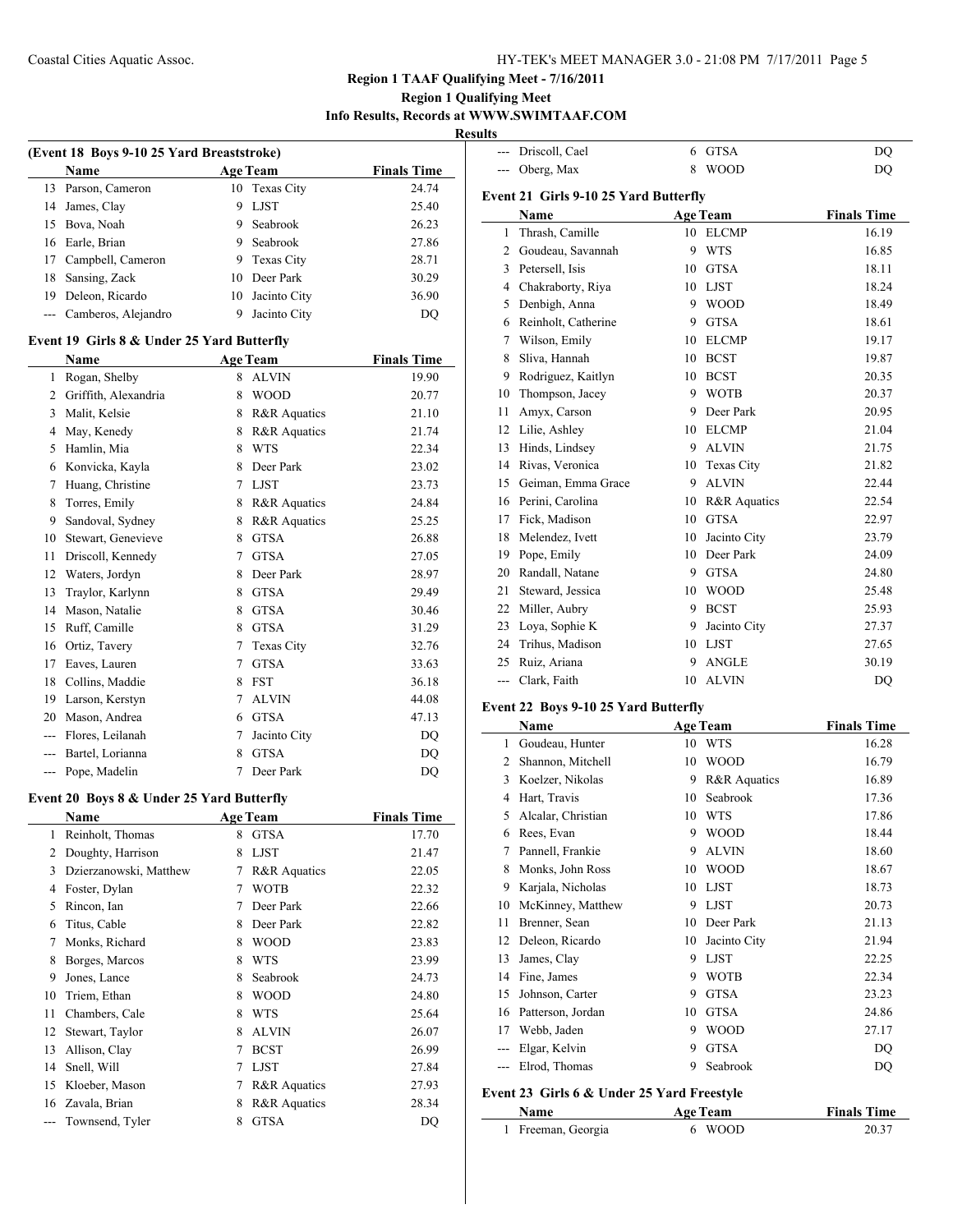# **Region 1 Qualifying Meet Info Results, Records at WWW.SWIMTAAF.COM Results**

| (Event 23 Girls 6 & Under 25 Yard Freestyle) |                    |   |                         |                    |  |  |
|----------------------------------------------|--------------------|---|-------------------------|--------------------|--|--|
|                                              | Name               |   | <b>Age Team</b>         | <b>Finals Time</b> |  |  |
| 2                                            | Tran, Minnie       | 6 | <b>LJST</b>             | 20.81              |  |  |
| 3                                            | Kovin, Kate        | 6 | <b>WOOD</b>             | 20.92              |  |  |
| 4                                            | Lane, Sarah        | 6 | <b>WOOD</b>             | 23.55              |  |  |
| 5                                            | Nelson, Raney      | 6 | <b>ALVIN</b>            | 25.03              |  |  |
| 6                                            | Johnson, Haley     | 6 | <b>GTSA</b>             | 25.32              |  |  |
| 7                                            | Gage, Tess         | 5 | R&R Aquatics            | 25.50              |  |  |
| 8                                            | Rees, Hailey       | 6 | <b>WOOD</b>             | 26.27              |  |  |
| 9                                            | Reinholt, Caroline | 6 | <b>GTSA</b>             | 26.78              |  |  |
| 10                                           | Gambrel, Sarah     | 5 | <b>LJST</b>             | 27.44              |  |  |
| 11                                           | Riley, Masie       | 6 | <b>WOOD</b>             | 27.97              |  |  |
| 12                                           | Elgar, Kelsy       | 6 | <b>GTSA</b>             | 28.06              |  |  |
| 13                                           | Gage, Sophie       | 6 | R&R Aquatics            | 28.58              |  |  |
| 14                                           | Vrazel, Elizabeth  | 6 | <b>ANGLE</b>            | 30.28              |  |  |
| 15                                           | Miller, Jane       | 6 | <b>R&amp;R</b> Aquatics | 30.80              |  |  |
| 16                                           | Mason, Andrea      | 6 | <b>GTSA</b>             | 31.47              |  |  |
| 17                                           | Gibbens, Grace     | 5 | <b>BCST</b>             | 31.76              |  |  |
| 18                                           | Steward, Jenavieve | 6 | <b>WOOD</b>             | 35.81              |  |  |
| 19                                           | Wheeless, Kate     | 5 | R&R Aquatics            | 43.66              |  |  |
| 20                                           | Tondera, Lily      | 5 | R&R Aquatics            | 50.20              |  |  |
| 21                                           | Stevenson, Chloe   | 5 | <b>GTSA</b>             | 1:07.22            |  |  |

# **Event 24 Boys 6 & Under 25 Yard Freestyle**

|    | Name             |   | <b>Age Team</b>         | <b>Finals Time</b> |
|----|------------------|---|-------------------------|--------------------|
| 1  | Chu, Joshua      | 6 | <b>WOOD</b>             | 19.95              |
| 2  | Marlow, Joey     | 6 | <b>WOOD</b>             | 21.69              |
| 3  | Jansky, Logan    | 6 | <b>ELCMP</b>            | 21.90              |
| 4  | Johnson, Luke    | 5 | <b>WOOD</b>             | 22.61              |
| 5  | Wang, Rich       | 6 | <b>LJST</b>             | 23.74              |
| 6  | Goudeau, Cannon  | 5 | <b>WTS</b>              | 23.82              |
| 7  | Owens, Kole      | 6 | <b>LJST</b>             | 24.53              |
| 8  | Stewart, Elijah  | 6 | <b>GTSA</b>             | 25.00              |
| 9  | Pierce, Zethan   | 6 | <b>GTSA</b>             | 25.50              |
| 10 | Stockey, Jayden  | 6 | <b>WOOD</b>             | 25.63              |
| 11 | Driscoll, Cael   | 6 | <b>GTSA</b>             | 25.70              |
| 12 | Miller, Frankie  | 6 | <b>BCST</b>             | 26.53              |
| 13 | Oberg, Zane      | 6 | <b>WOOD</b>             | 27.04              |
| 14 | Dulin, Tanner    | 6 | R&R Aquatics            | 29.34              |
| 15 | Furch, Pierce    | 6 | <b>ELCMP</b>            | 29.92              |
| 16 | Donaho, Ryan     | 6 | <b>ALVIN</b>            | 30.11              |
| 17 | Miller, Ryan     | 6 | R&R Aquatics            | 30.27              |
| 18 | Stockey, Blake   | 5 | <b>WOOD</b>             | 30.47              |
| 19 | Sugawara, Connor | 5 | R&R Aquatics            | 30.81              |
| 20 | McCabe, Colin    | 6 | <b>WOOD</b>             | 32.06              |
| 21 | Sugawara, Ian    | 5 | <b>R&amp;R</b> Aquatics | 37.05              |
| 22 | Fick, Jacob      | 6 | <b>GTSA</b>             | 39.53              |

# **Event 25 Girls 8 & Under 25 Yard Freestyle**

| <b>Name</b>         |                         | <b>Finals Time</b>                      |
|---------------------|-------------------------|-----------------------------------------|
| Denbigh, Caroline   | <b>WOOD</b>             | 17.12                                   |
| 2 Konvicka, Kayla   |                         | 17.36                                   |
| 3 McGuire, Peyton   | <b>WTS</b>              | 18.29                                   |
| 4 Copenhaver, Sarah |                         | 18.72                                   |
| 5 Thomet, AnneMarie | Seabrook                | 18.75                                   |
| 6 Jordan, Logan     | <b>R&amp;R</b> Aquatics | 18.89                                   |
|                     |                         | <b>Age Team</b><br>8 Deer Park<br>7 FST |

| 7                        | Stavinoha, Teagan           | 7      | <b>WTS</b>              | 19.39 |
|--------------------------|-----------------------------|--------|-------------------------|-------|
| 8                        | Torres, Emily               | 8      | R&R Aquatics            | 19.73 |
| 9.                       | Petru, Elle                 | 8      | <b>ALVIN</b>            | 19.74 |
| 10                       | Ekstrom, Maddy              | 8      | Deer Park               | 20.22 |
| 11                       | Norfleet, Leah              | 7      | <b>WOOD</b>             | 20.63 |
| 12                       | Heath, Erin                 | 7      | <b>LJST</b>             | 20.69 |
| 13                       | Ruff, Camille               | 8      | <b>GTSA</b>             | 20.78 |
| 14                       | Sandoval, Sydney            | 8      | R&R Aquatics            | 20.80 |
| 15                       | Williams, Alex              | 8      | <b>BCST</b>             | 20.94 |
| 16                       | Ortiz, Tavery               | 7      | Texas City              | 21.39 |
| 17                       | Gambrel, Kathryn            | 8      | <b>LJST</b>             | 21.45 |
| 18                       | Priesmeyer, Georgia         | 8      | <b>ELCMP</b>            | 22.11 |
| 19                       | Traylor, Karlynn            | 8      | <b>GTSA</b>             | 22.49 |
| 20                       | Gutierrez, Myrka            | 7      | <b>BCST</b>             | 22.96 |
| 21                       | Harvey, Allison             | 7      | <b>ALVIN</b>            | 22.97 |
| 22                       | Beal, Kendall               | 7      | <b>ELCMP</b>            | 23.37 |
| 23                       | Schaefer, Sydney            | 8      | Texas City              | 23.77 |
| 24                       | Carrales, Carisa            | 8      | <b>FST</b>              | 23.99 |
| 25                       | Larson, Kerstyn             | 7      | <b>ALVIN</b>            | 24.02 |
| 26                       | Bartel, Lorianna            | 8.     | <b>GTSA</b>             | 24.67 |
| 27                       | Parker, Paige               | 7      | <b>ANGLE</b>            | 24.79 |
| 28                       | Eaves, Lauren               | $\tau$ | <b>GTSA</b>             | 24.84 |
| 29                       | Stewart, Genevieve          | 8      | <b>GTSA</b>             | 24.90 |
| 30                       | Jordan, Raven               | 7      | R&R Aquatics            | 25.71 |
| 31                       | Dolly, Tyra                 | 8      | <b>FST</b>              | 26.10 |
| 32                       | Collins, Maddie             | 8      | <b>FST</b>              | 26.49 |
| 33                       | Goerig, Emery               | 7      | <b>ELCMP</b>            | 27.67 |
| 34                       | Miller, Miranda             | 7      | <b>R&amp;R</b> Aquatics | 27.86 |
| 35                       | Flores, Leilanah            | 7      | Jacinto City            | 29.22 |
| 36                       | Davis, Jensen               | 8      | <b>Texas City</b>       | 30.73 |
| 37                       | Priesmeyer, Cambrie         | 7      | <b>ELCMP</b>            | 31.08 |
| 38                       | McNair, Victoria            | 7      | Deer Park               | 32.75 |
| 39                       | Goodfellow, Alora Elizabeth | -1     | Jacinto City            | 33.47 |
| 40                       | Pope, Madelin               | 7      | Deer Park               | 36.19 |
| $\overline{\phantom{a}}$ | Cardenas, Briana            | 7      | <b>GTSA</b>             | DQ    |

#### **Event 26 Boys 8 & Under 25 Yard Freestyle**

|      | Name              |   | <b>Age Team</b>         | <b>Finals Time</b> |
|------|-------------------|---|-------------------------|--------------------|
| 1    | Gasiorowski, Ryan | 8 | <b>LJST</b>             | 16.35              |
| 2    | Oberg, Max        | 8 | <b>WOOD</b>             | 17.47              |
| 3    | Orsak, Nathan     | 7 | <b>BCST</b>             | 18.36              |
| 4    | Trihus, Micah     | 7 | <b>LJST</b>             | 18.74              |
| 5    | Burris, Gavin     | 7 | <b>BCST</b>             | 18.82              |
| 6    | Zapalac, Brandon  | 8 | <b>WTS</b>              | 19.00              |
| 7    | Voelkel, Reese    | 8 | <b>R&amp;R</b> Aquatics | 19.50              |
| $*8$ | Stewart, Taylor   | 8 | <b>ALVIN</b>            | 19.85              |
| $*8$ | White, Zachary    | 7 | <b>GTSA</b>             | 19.85              |
| 10   | Titus, Cable      | 8 | Deer Park               | 19.87              |
| 11   | Fontaine, Will    | 8 | <b>GTSA</b>             | 20.00              |
| 12   | Doughty, Harrison | 8 | <b>LJST</b>             | 20.07              |
| 13   | Flora, Zane       | 8 | <b>ALVIN</b>            | 20.29              |
| 14   | Simcox, Nathan    | 8 | <b>WOOD</b>             | 20.97              |
| 15   | Williams, Reid    | 7 | <b>ELCMP</b>            | 20.99              |
| 16   | Kloeber, Mason    | 7 | <b>R&amp;R</b> Aquatics | 21.19              |
| 17   | Allison, Clay     | 7 | <b>BCST</b>             | 21.27              |
| 18   | Zavala, Brian     | 8 | R&R Aquatics            | 21.32              |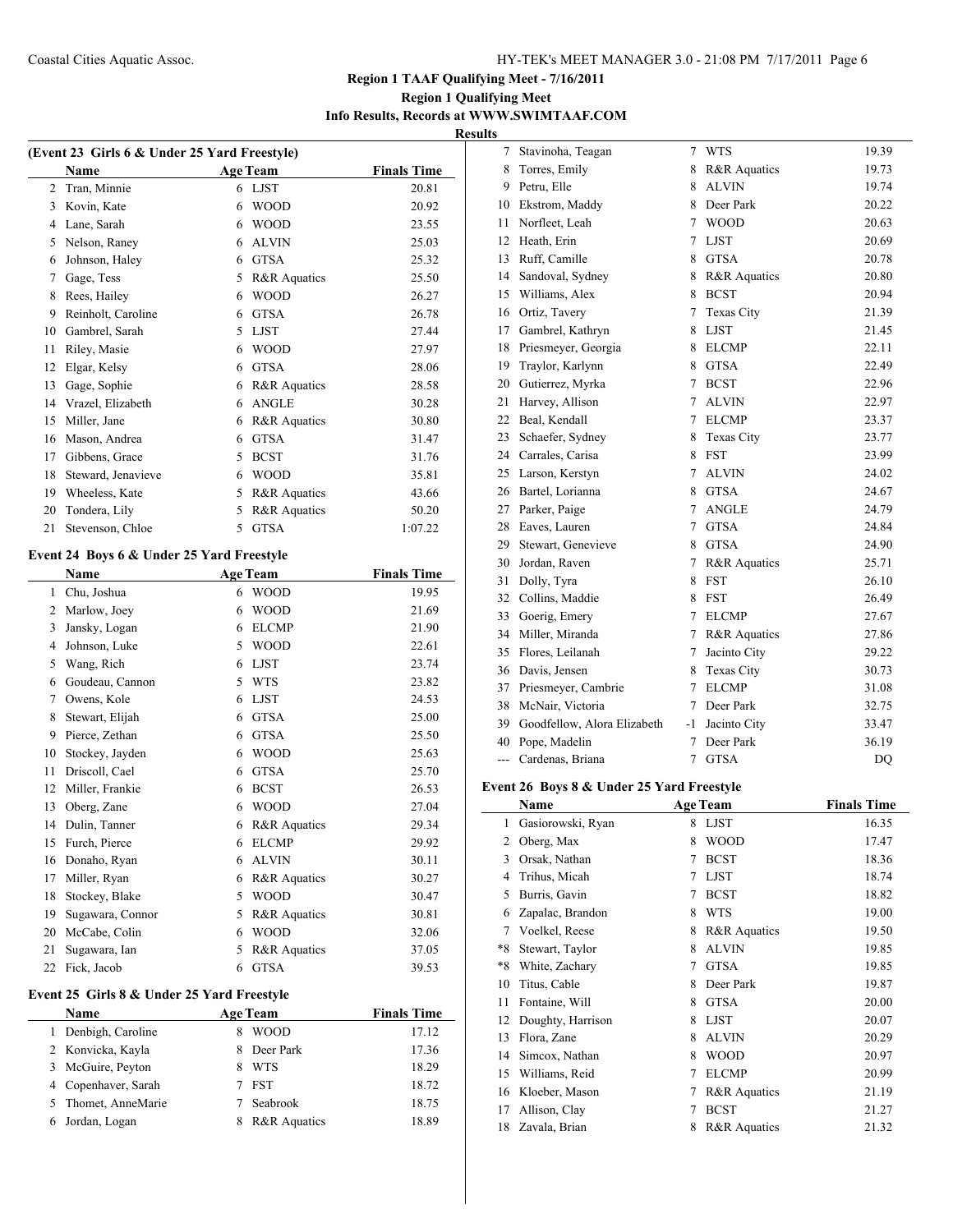# **Region 1 Qualifying Meet Info Results, Records at WWW.SWIMTAAF.COM**

**Result** 

|    | (Event 26 Boys 8 & Under 25 Yard Freestyle) |   |                         |                    |  |  |
|----|---------------------------------------------|---|-------------------------|--------------------|--|--|
|    | <b>Name</b>                                 |   | <b>Age Team</b>         | <b>Finals Time</b> |  |  |
| 19 | Elgar, Keith                                |   | <b>GTSA</b>             | 22.19              |  |  |
| 20 | Snell, Will                                 |   | <b>LJST</b>             | 22.52              |  |  |
| 21 | Rincon, Ian                                 |   | Deer Park               | 22.54              |  |  |
| 22 | Hensley, David                              |   | <b>ALVIN</b>            | 23.96              |  |  |
| 23 | Jones, Lance                                | 8 | Seabrook                | 24.29              |  |  |
| 24 | Fojtik, Ryan                                |   | <b>WOTB</b>             | 25.44              |  |  |
| 25 | Riley, Donte                                |   | <b>GTSA</b>             | 27.43              |  |  |
| 26 | Cook, Braden                                | 8 | <b>ALVIN</b>            | 27.51              |  |  |
| 27 | Dean, Clayton Joseph                        |   | Jacinto City            | 27.65              |  |  |
| 28 | Dean, Cannor, Micheal                       | 8 | Jacinto City            | 29.97              |  |  |
| 29 | Johnson, Tyler                              |   | <b>R&amp;R</b> Aquatics | 30.33              |  |  |
|    |                                             |   |                         |                    |  |  |

### **Event 27 Girls 9-10 25 Yard Freestyle**

|                | Name                 |    | <b>Age Team</b> | <b>Finals Time</b> |
|----------------|----------------------|----|-----------------|--------------------|
| 1              | Parker, Katie        |    | 10 R&R Aquatics | 15.16              |
| $\overline{2}$ | Gray, Emma           |    | 10 FST          | 15.21              |
| $\overline{3}$ | Goudeau, Savannah    | 9  | <b>WTS</b>      | 15.33              |
| $\overline{4}$ | Slattery, Sydney     |    | 10 ELCMP        | 15.87              |
| 5              | Parnell, Hannah      |    | 10 GTSA         | 16.04              |
| 6              | Wilson, Emily        |    | 10 ELCMP        | 16.72              |
| 7              | Lilie, Ashley        | 10 | <b>ELCMP</b>    | 16.74              |
| 8              | Petersell, Isis      |    | 10 GTSA         | 17.05              |
| 9              | Smith, Megan         |    | 10 LJST         | 17.38              |
|                | 10 Garriga, Isabella |    | 9 R&R Aquatics  | 17.53              |
| 11             | Sullivan, Taylor     | 9  | <b>WOTB</b>     | 17.67              |
| 12             | Fierro, Erica        | 10 | <b>WOOD</b>     | 17.70              |
| 13             | Pope, Emily          |    | 10 Deer Park    | 17.72              |
| 14             | Schaffer, Sabrina    |    | 10 ALVIN        | 17.96              |
| 15             | Snell, Madison       |    | 10 LJST         | 18.05              |
| 16             | Weinbaum, Payton Ann | 9  | <b>GTSA</b>     | 18.13              |
| 17             | Fick, Madison        | 10 | <b>GTSA</b>     | 18.25              |
| 18             | Hinds, Lindsey       | 9  | <b>ALVIN</b>    | 18.46              |
| 19             | Stanberry, Jacquelin |    | 9 WOOD          | 18.58              |
| 20             | Freeman, Caroline    | 9  | <b>WOOD</b>     | 18.63              |
| 21             | Holt, Michaela       | 9  | <b>ELCMP</b>    | 18.70              |
| 22             | Randall, Natane      | 9  | <b>GTSA</b>     | 19.72              |
| 23             | Riley, Ashlynn       | 9  | <b>GTSA</b>     | 19.75              |
| 24             | Miller, Aubry        | 9  | <b>BCST</b>     | 19.91              |
| 25             | Thompson, Jacey      |    | 9 WOTB          | 20.30              |
| 26             | Miller, Kate         | 9  | R&R Aquatics    | 21.05              |
| 27             | Ruiz, Ariana         | 9  | <b>ANGLE</b>    | 21.15              |
| 28             | Yu, Sydney           | 9  | <b>GTSA</b>     | 21.40              |
| 29             | Griffin, Emma        | 9  | <b>GTSA</b>     | 21.67              |
| 30             | McCabe, Megan        | 9  | <b>WOOD</b>     | 21.98              |
| 31             | Smith, Shannon       | 9  | <b>LJST</b>     | 22.19              |
| 32             | Kovacevich, Coral    | 10 | Texas City      | 22.45              |
| 33             | Miller, Lindsay      | 10 | <b>WOOD</b>     | 22.68              |
| 34             | Steward, Jessica     | 10 | <b>WOOD</b>     | 22.71              |
| 35             | Loya, Sophie K       | 9  | Jacinto City    | 22.76              |
| 36             | Bernau, Mariya       |    | 10 Texas City   | 22.77              |
| 37             | Edano, Isabella      | 9  | <b>GTSA</b>     | 22.92              |
| 38             | Buentello, Alyssa    | 10 | <b>ANGLE</b>    | 23.75              |
| 39             | Foster, Alexis       | 10 | Texas City      | 23.82              |
| 40             | Trihus, Madison      | 10 | <b>LJST</b>     | 23.88              |
|                |                      |    |                 |                    |

| 24.40 |
|-------|
| 25.68 |
| 26.20 |
| 26.51 |
| 27.54 |
| 28.70 |
|       |

# **Event 28 Boys 9-10 25 Yard Freestyle**

|    | <b>Name</b>          |    | <b>Age Team</b> | <b>Finals Time</b> |
|----|----------------------|----|-----------------|--------------------|
| 1  | Shannon, Mitchell    | 10 | <b>WOOD</b>     | 14.28              |
| 2  | Goudeau, Hunter      | 10 | <b>WTS</b>      | 14.33              |
| 3  | Anthony, Nicholas    | 10 | <b>GTSA</b>     | 15.16              |
|    | 4 Alcalar, Christian | 10 | <b>WTS</b>      | 15.29              |
| 5  | Huang, Jason         |    | 10 LJST         | 15.31              |
| 6  | Rees, Evan           | 9  | <b>WOOD</b>     | 15.54              |
| 7  | Cook, Trent          |    | 10 R&R Aquatics | 15.63              |
| 8  | Pannell, Frankie     | 9  | <b>ALVIN</b>    | 15.83              |
| 9  | McGrath, Connor      | 9  | R&R Aquatics    | 15.85              |
| 10 | Stanberry, Jake      | 10 | <b>WOOD</b>     | 15.88              |
| 11 | Lasky, Anthony       | 10 | <b>WOOD</b>     | 16.34              |
| 12 | Martakov, Max        | 10 | <b>WOOD</b>     | 16.54              |
| 13 | Williams, Shane      | 9  | <b>LJST</b>     | 16.65              |
| 14 | Laurel, Benjamin     |    | 10 LJST         | 16.70              |
| 15 | Brenner, Sean        | 10 | Deer Park       | 16.87              |
|    | 16 Carothers, Chase  | 9  | <b>ALVIN</b>    | 16.97              |
| 17 | Karjala, Nicholas    |    | 10 LJST         | 17.25              |
| 18 | Miller, Andrew       |    | 9 R&R Aquatics  | 17.32              |
|    | 19 Simcox, Brett     |    | 9 WOOD          | 17.51              |
| 20 | Foster, Cameron      | 10 | <b>WOTB</b>     | 17.66              |
| 21 | Traylor, Landon      | 10 | <b>GTSA</b>     | 17.70              |
| 22 | Mason, Luke          | 10 | <b>GTSA</b>     | 18.06              |
| 23 | Escalara, Daniel     | 9  | <b>ALVIN</b>    | 18.11              |
|    | 24 Pouland, Noah     | 9  | Jacinto City    | 18.16              |
| 25 | Patterson, Jordan    | 10 | <b>GTSA</b>     | 18.22              |
|    | 26 Elgar, Kelvin     |    | 9 GTSA          | 18.68              |
|    | 27 McKinney, Matthew | 9  | <b>LJST</b>     | 18.75              |
| 28 | Lopez, Dylon         | 9  | Texas City      | 18.99              |
| 29 | Childress, Elijah    | 9  | R&R Aquatics    | 19.09              |
| 30 | Campbell, Cameron    | 9  | Texas City      | 19.47              |
| 31 | Griffith, Dustin     | 9  | R&R Aquatics    | 20.71              |
| 32 | Childress, Austin    | 10 | R&R Aquatics    | 21.05              |
| 33 | Miller, Nate         | 9  | <b>WOOD</b>     | 21.17              |
| 34 | Elrod, Thomas        | 9  | Seabrook        | 21.33              |
| 35 | Webb, Jaden          | 9  | <b>WOOD</b>     | 21.67              |
| 36 | Earle, Brian         | 9  | Seabrook        | 22.83              |
| 37 | Fojtik, Korey        | 9  | <b>WOTB</b>     | 23.98              |
| 38 | Sansing, Zack        | 10 | Deer Park       | 27.90              |
| 39 | Camberos, Alejandro  | 9  | Jacinto City    | 29.15              |

## **Event 29 Girls 8 & Under 100 Yard IM**

 $\overline{\phantom{0}}$ 

| <b>Name</b>        |         | <b>Age Team</b> | <b>Finals Time</b> |
|--------------------|---------|-----------------|--------------------|
| Thompson, Sloane   |         | LJST            | 1:49.47            |
| 52.18              | 57.29   |                 |                    |
| 2 Chancoco, Deanna |         | 7 R&R Aquatics  | 1:53.32            |
| 50.72              | 1:02.60 |                 |                    |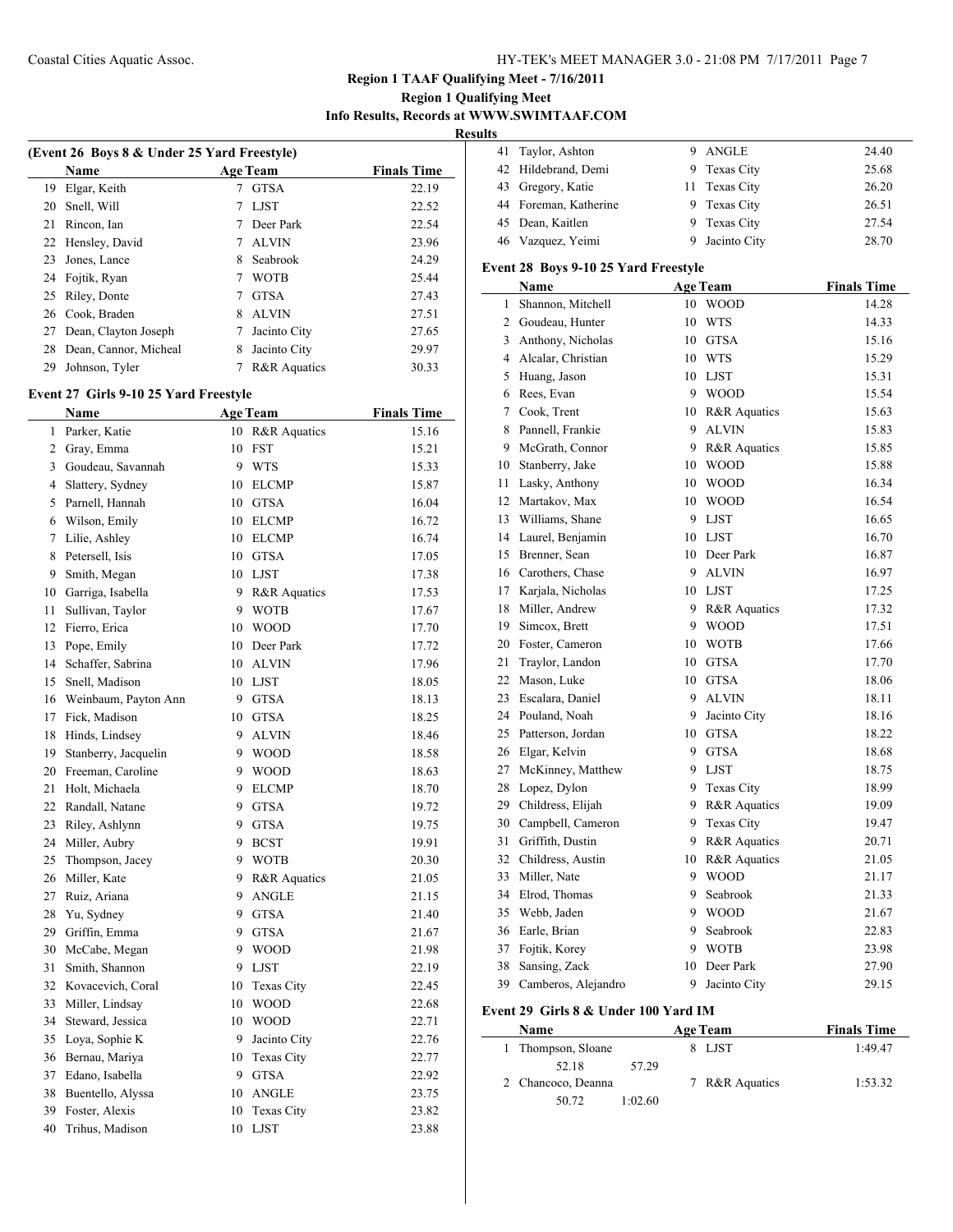# **Region 1 Qualifying Meet Info Results, Records at WWW.SWIMTAAF.COM**

**Results**

 $\overline{\phantom{0}}$ 

 $\overline{\phantom{0}}$ 

 $\overline{\phantom{a}}$ 

|                                                                                                                                                                                                                                                                                                                                                                                                                                                                            | (Event 29 Girls 8 & Under 100 Yard IM) |         |   |                 |                    |  |  |
|----------------------------------------------------------------------------------------------------------------------------------------------------------------------------------------------------------------------------------------------------------------------------------------------------------------------------------------------------------------------------------------------------------------------------------------------------------------------------|----------------------------------------|---------|---|-----------------|--------------------|--|--|
|                                                                                                                                                                                                                                                                                                                                                                                                                                                                            | <b>Name</b>                            |         |   | <b>Age Team</b> | <b>Finals Time</b> |  |  |
| 3                                                                                                                                                                                                                                                                                                                                                                                                                                                                          | Huang, Christine                       |         |   | LJST            | 1:54.77            |  |  |
|                                                                                                                                                                                                                                                                                                                                                                                                                                                                            | 52.27                                  | 1:02.50 |   |                 |                    |  |  |
| 4                                                                                                                                                                                                                                                                                                                                                                                                                                                                          | Hamlin, Mia                            |         | 8 | <b>WTS</b>      | 1:55.28            |  |  |
|                                                                                                                                                                                                                                                                                                                                                                                                                                                                            | 52.44                                  | 1:02.84 |   |                 |                    |  |  |
| 5.                                                                                                                                                                                                                                                                                                                                                                                                                                                                         | Weems, Torrie                          |         | 8 | <b>GTSA</b>     | 2:00.35            |  |  |
|                                                                                                                                                                                                                                                                                                                                                                                                                                                                            | 57.85                                  | 1:02.50 |   |                 |                    |  |  |
| 6                                                                                                                                                                                                                                                                                                                                                                                                                                                                          | Mason, Natalie                         |         | 8 | <b>GTSA</b>     | 2:07.73            |  |  |
| $\frac{1}{2} \left( \frac{1}{2} \right) \left( \frac{1}{2} \right) \left( \frac{1}{2} \right) \left( \frac{1}{2} \right) \left( \frac{1}{2} \right) \left( \frac{1}{2} \right) \left( \frac{1}{2} \right) \left( \frac{1}{2} \right) \left( \frac{1}{2} \right) \left( \frac{1}{2} \right) \left( \frac{1}{2} \right) \left( \frac{1}{2} \right) \left( \frac{1}{2} \right) \left( \frac{1}{2} \right) \left( \frac{1}{2} \right) \left( \frac{1}{2} \right) \left( \frac$ | Stai, Megan                            |         | 8 | <b>BCST</b>     | DO                 |  |  |
|                                                                                                                                                                                                                                                                                                                                                                                                                                                                            | 1:02.54                                | 1.12.91 |   |                 |                    |  |  |
|                                                                                                                                                                                                                                                                                                                                                                                                                                                                            |                                        |         |   |                 |                    |  |  |

# **Event 30 Boys 8 & Under 100 Yard IM**

|   | Name                  |         |   | <b>Age Team</b> | <b>Finals Time</b> |
|---|-----------------------|---------|---|-----------------|--------------------|
| 1 | Reinholt, Thomas      |         | 8 | <b>GTSA</b>     | 1:31.57            |
|   | 42.58                 | 48.99   |   |                 |                    |
| 2 | Bahl, Timmy           |         | 8 | <b>GTSA</b>     | 1:49.08            |
| 3 | Foster, Dylan         |         | 7 | <b>WOTB</b>     | 1:51.36            |
| 4 | Willis, Nathan        |         | 8 | <b>ELCMP</b>    | 1:58.14            |
| 5 | Chu, Aaron            |         | 8 | <b>WOOD</b>     | 1:58.31            |
|   | 57.83                 | 1:00.48 |   |                 |                    |
| 6 | Ricklefsen, Sebastian |         | 8 | R&R Aquatics    | 2:14.78            |
|   | 59.28                 | 1:15.50 |   |                 |                    |
| 7 | Hillman, Mark         |         | 8 | <b>WOTB</b>     | 2:22.11            |
|   | 1:11.36               | 1:10.75 |   |                 |                    |
|   | Wheeless, Sam         |         | 7 | R&R Aquatics    | DO                 |
|   | 1:03.67               | 58.60   |   |                 |                    |
|   | Pierce, Zethan        |         | 6 | <b>GTSA</b>     | DO                 |
|   | 1:08.87               | 1:09.97 |   |                 |                    |

#### **Event 31 Girls 9-10 100 Yard IM**

|    | <b>Name</b>         |         |    | <b>Age Team</b>         | <b>Finals Time</b> |
|----|---------------------|---------|----|-------------------------|--------------------|
| 1  | Medlock, Leilani    |         | 10 | Texas City              | 1:26.88            |
| 2  | Heath, Regan        |         |    | 10 LJST                 | 1:27.58            |
|    | 40.32               | 47.26   |    |                         |                    |
| 3  | Morales, Mallory    |         | 10 | <b>BCST</b>             | 1:33.03            |
| 4  | Reinholt, Catherine |         | 9  | <b>GTSA</b>             | 1:38.00            |
|    | 42.64               | 55.36   |    |                         |                    |
| 5  | Dearing, Mackenzie  |         | 10 | Jacinto City            | 1:38.40            |
| 6  | Cantu, Malerie      |         | 10 | <b>LJST</b>             | 1:43.33            |
|    | 50.60               | 52.73   |    |                         |                    |
| 7  | Amyx, Carson        |         | 9  | Deer Park               | 1:46.31            |
|    | 49.68               | 56.63   |    |                         |                    |
| 8  | Lyons, Sarah        |         | 9  | Deer Park               | 1:49.75            |
|    | 51.71               | 58.04   |    |                         |                    |
| 9  | Gaas, Carmen        |         | 9  | <b>R&amp;R</b> Aquatics | 1:53.87            |
|    | 49.30               | 1:04.57 |    |                         |                    |
| 10 | Tondera, Chloe      |         | 9  | <b>R&amp;R</b> Aquatics | 1:58.88            |
|    | 54.51               | 1:04.37 |    |                         |                    |
|    | Miller, Brittany    |         | 10 | <b>BCST</b>             | DO                 |
|    | 51.74               | 52.88   |    |                         |                    |

# **Event 32 Boys 9-10 100 Yard IM**

 $\overline{a}$ 

| <b>Name</b>        | <b>Age Team</b> | <b>Finals Time</b> |
|--------------------|-----------------|--------------------|
| 1 Williams, Conner | 9 ELCMP         | 1:18.40            |
| 36.91              | 41.49           |                    |

| 2  | Romero, Joshua  |         |    | 10 GTSA      | 1:19.49 |
|----|-----------------|---------|----|--------------|---------|
|    | 35.33           | 44.16   |    |              |         |
| 3  | Armstrong, Jack |         |    | 10 ALVIN     | 1:26.76 |
|    | 40.51           | 46.25   |    |              |         |
| 4  | Huang, Jason    |         |    | 10 LJST      | 1:26.91 |
|    | 43.98           | 42.93   |    |              |         |
| 5  | Gallup, Paul    |         | 10 | <b>WOOD</b>  | 1:31.18 |
|    | 40.15           | 51.03   |    |              |         |
| 6  | Dunham, Matthew |         | 10 | <b>GTSA</b>  | 1:34.03 |
|    | 43.77           | 50.26   |    |              |         |
| 7  | Byers, Logan    |         | 10 | Deer Park    | 1:47.65 |
|    | 54.05           | 53.60   |    |              |         |
| 8  | Bova, Noah      |         | 9  | Seabrook     | 2:03.48 |
|    | 59.69           | 1:03.79 |    |              |         |
| 9  | Pouland, Noah   |         | 9  | Jacinto City | 2:06.69 |
|    | 56.59           | 1:10.10 |    |              |         |
| 10 | Deleon, Ricardo |         | 10 | Jacinto City | 2:34.07 |
|    | 1:15.59         | 1:18.48 |    |              |         |
|    | Mason, Luke     |         | 10 | <b>GTSA</b>  | DQ      |

# **Event 33 Girls 6 & Under 100 Yard Freestyle Relay**

| Team                  | Relav              | <b>Finals Time</b> |
|-----------------------|--------------------|--------------------|
| WOOD                  | A                  | 1:43.37            |
| 1) Freeman, Georgia 6 | 2) Lane, Sarah 6   |                    |
| 3) Rees, Hailey 6     | 4) Kovin, Kate 6   |                    |
| 49 19<br>54.18        |                    |                    |
| 2 R&R Aquatics        | A                  | 2:21.37            |
| 1) Gage, Sophie 6     | 2) Miller, Jane 6  |                    |
| 3) Gage, Tess 5       | 4) Tondera, Lily 5 |                    |
| 1:05.33<br>1:16.04    |                    |                    |

## **Event 34 Boys 6 & Under 100 Yard Freestyle Relay**

| Team               |         | Relay                 | <b>Finals Time</b> |
|--------------------|---------|-----------------------|--------------------|
| WOOD               |         | А                     | 1:35.75            |
| 1) Chu, Joshua 6   |         | 2) Stockey, Jayden 6  |                    |
| 3) Johnson, Luke 5 |         | 4) Marlow, Joey 6     |                    |
| 48.76              | 46.99   |                       |                    |
| 2 R&R Aquatics     |         | A                     | 2:11.09            |
| 1) Miller, Ryan 6  |         | 2) Sugawara, Connor 5 |                    |
| 3) Sugawara, Ian 5 |         | 4) Dulin, Tanner 6    |                    |
| 1:06.56            | 1:04.53 |                       |                    |

#### **Event 35 Girls 8 & Under 100 Yard Freestyle Relay**

|   | Team                    |       | Relav                  | <b>Finals Time</b> |
|---|-------------------------|-------|------------------------|--------------------|
| 1 | <b>R&amp;R</b> Aquatics |       | A                      | 1:14.80            |
|   | 1) Perini, Isabela 7    |       | 2) May, Kenedy 8       |                    |
|   | 3) Chancoco, Deanna 7   |       | 4) Jordan, Logan 8     |                    |
|   | 43.74                   | 31.06 |                        |                    |
|   | 2 ALVIN                 |       | A                      | 1:19.33            |
|   | 1) Petru, Elle 8        |       | 2) Geiman, Madeleine 7 |                    |
|   | 3) Harvey, Allison 7    |       | 4) Rogan, Shelby 8     |                    |
|   | 39.28                   | 40.05 |                        |                    |
| 3 | LJST                    |       | A                      | 1:20.39            |
|   | 1) Thompson, Sloane 8   |       | 2) Tran, Minnie 6      |                    |
|   | 3) Heath, Erin 7        |       | 4) Owens, Kandice 8    |                    |
|   | 41.40                   | 38.99 |                        |                    |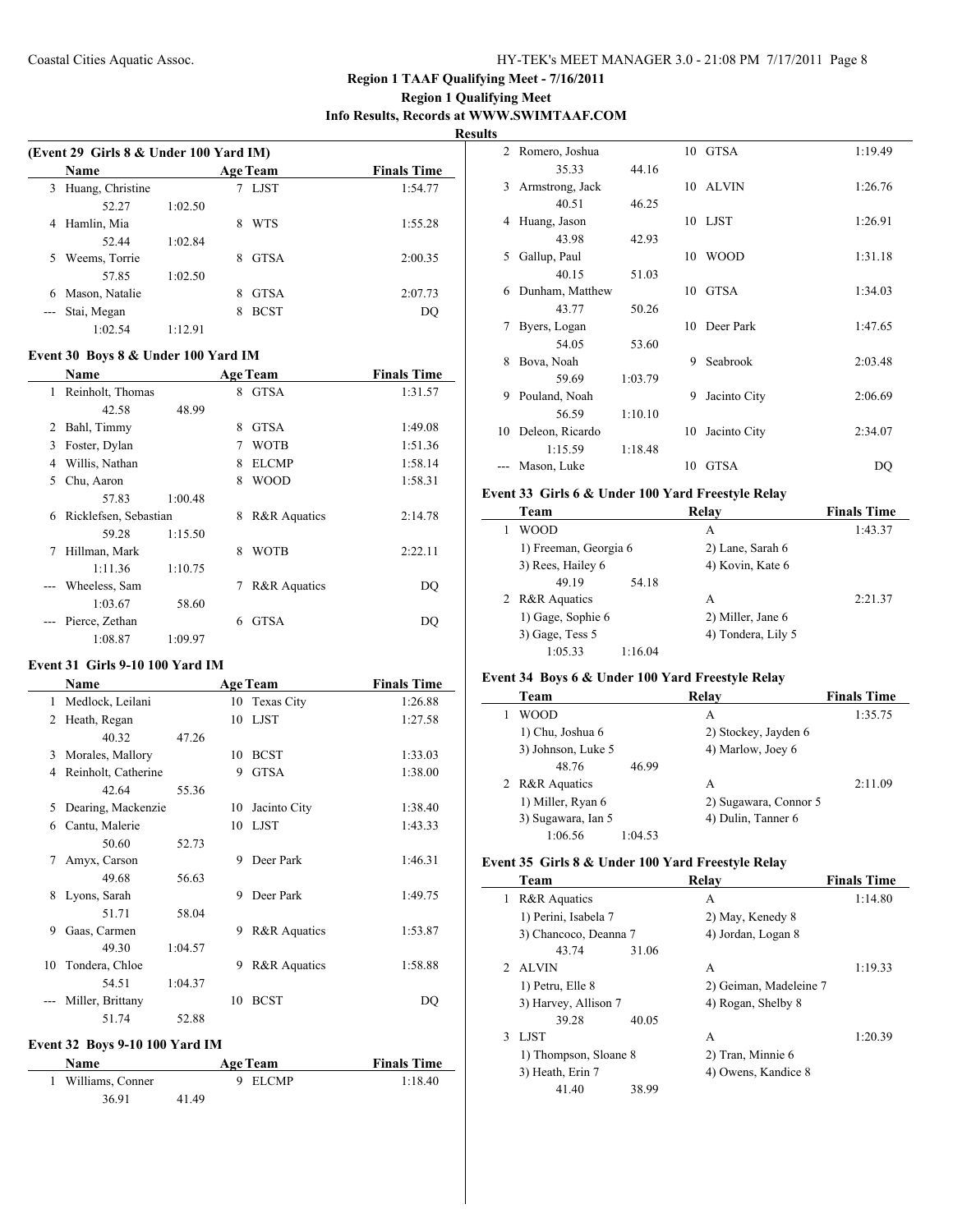# **Region 1 Qualifying Meet Info Results, Records at WWW.SWIMTAAF.COM**

#### **Results**

| (Event 35 Girls 8 & Under 100 Yard Freestyle Relay) |                      |                          |                    |  |  |
|-----------------------------------------------------|----------------------|--------------------------|--------------------|--|--|
|                                                     | Team                 | Relay                    | <b>Finals Time</b> |  |  |
| 4                                                   | <b>BCST</b>          | A                        | 1:35.67            |  |  |
|                                                     | 1) Williams, Alex 8  | 2) Gibbens, Grace 5      |                    |  |  |
|                                                     | 3) Calhoun, Kenadi 7 | 4) Stai, Megan 8         |                    |  |  |
| 5                                                   | <b>ELCMP</b>         | А                        | 1:45.60            |  |  |
|                                                     | 1) Beal, Kendall 7   | 2) Priesmeyer, Cambrie 7 |                    |  |  |
|                                                     | 3) Goerig, Emery 7   | 4) Priesmeyer, Georgia 8 |                    |  |  |
|                                                     | 59 37<br>46.23       |                          |                    |  |  |

## **Event 36 Boys 8 & Under 100 Yard Freestyle Relay**

|                | Team                       |       | <b>Relay</b>                | <b>Finals Time</b> |
|----------------|----------------------------|-------|-----------------------------|--------------------|
| 1              | <b>WOOD</b>                |       | A                           | 1:16.24            |
|                | 1) Tannenberger, Matthew 8 |       | 2) Simcox, Nathan 8         |                    |
|                | 3) Monks, Richard 8        |       | 4) Oberg, Max 8             |                    |
|                | 41.47                      | 34.77 |                             |                    |
| $\overline{2}$ | <b>R&amp;R</b> Aquatics    |       | A                           | 1:18.17            |
|                | 1) Ricklefsen, Sebastian 8 |       | 2) Kloeber, Mason 7         |                    |
|                | 3) Voelkel, Reese 8        |       | 4) Dzierzanowski, Matthew 7 |                    |
| $\mathcal{E}$  | <b>BCST</b>                |       | A                           | 1:19.21            |
|                | 1) Burris, Gavin 7         |       | 2) Allison, Clay 7          |                    |
|                | 3) Hogg, Spencer 8         |       | 4) Orsak, Nathan 7          |                    |
|                | 40.34                      | 38.87 |                             |                    |
| 4              | <b>WTS</b>                 |       | A                           | 1:19.50            |
|                | 1) Zapalac, Brandon 8      |       | 2) Orsak, Lathon 8          |                    |
|                | 3) Chambers, Cale 8        |       | 4) Borges, Marcos 8         |                    |
|                | 40.49                      | 39.01 |                             |                    |
| 5              | <b>GTSA</b>                |       | A                           | 1:19.97            |
|                | 1) White, Zachary 7        |       | 2) Fontaine, Will 8         |                    |
|                | 3) Townsend, Tyler 8       |       | 4) Bahl, Timmy 8            |                    |
|                | 39.93                      | 40.04 |                             |                    |
| 6              | <b>LIST</b>                |       | A                           | 1:23.85            |
|                | 1) Trihus, Micah 7         |       | 2) Wang, Rich 6             |                    |
|                | 3) Owens, Kole 6           |       | 4) Gasiorowski, Ryan 8      |                    |
|                | 47.56                      | 36.29 |                             |                    |
| 7              | <b>ALVIN</b>               |       | A                           | 1:32.94            |
|                | 1) Flora, Zane 8           |       | 2) Hensley, David 7         |                    |
|                | 3) Shoemake, Trey 8        |       | 4) Stewart, Taylor 8        |                    |
|                | 47.54                      | 45.40 |                             |                    |

## **Event 37 Girls 9-10 100 Yard Freestyle Relay**

|   | Team                    |       | Relay                  | <b>Finals Time</b> |
|---|-------------------------|-------|------------------------|--------------------|
| 1 | <b>ELCMP</b>            |       | A                      | 1:00.99            |
|   | 1) Thrash, Camille 10   |       | 2) Wilson, Emily 10    |                    |
|   | 3) McComb, Cailyn 9     |       | 4) Jansky, Camryn 9    |                    |
|   | 31.75                   | 29.24 |                        |                    |
|   | 2 LJST                  |       | A                      | 1:02.76            |
|   | 1) Chakraborty, Riya 10 |       | 2) Smith, Megan 10     |                    |
|   | 3) Heath, Regan 10      |       | 4) Tran, Vivie 10      |                    |
|   | 32.09                   | 30.67 |                        |                    |
| 3 | R&R Aquatics            |       | A                      | 1:05.87            |
|   | 1) Garriga, Isabella 9  |       | 2) Armstrong, Katie 10 |                    |
|   | 3) Sugawara, Alissa 10  |       | 4) Parker, Katie 10    |                    |
|   | 33.45                   | 32.42 |                        |                    |
| 4 | <b>ELCMP</b>            |       | B                      | 1:07.23            |
|   | 1) Romo, Kiara 9        |       | 2) Lilie, Ashley 10    |                    |
|   | 3) Holt, Michaela 9     |       | 4) Slattery, Sydney 10 |                    |
|   | 33.84                   | 33.39 |                        |                    |

|   | 5 ALVIN              |       | А                       | 1:08.12 |
|---|----------------------|-------|-------------------------|---------|
|   | 1) Reimer, Alison 10 |       | 2) Geiman, Emma Grace 9 |         |
|   | 3) Clark, Faith 10   |       | 4) Schaffer, Sabrina 10 |         |
|   | 34.88                | 33.24 |                         |         |
| 6 | LJST                 |       | B                       | 1:09.91 |
|   | 1) Cantu, Malerie 10 |       | 2) James, Sarah 10      |         |
|   | 3) Snell, Madison 10 |       | 4) Gambrel, Rachel 10   |         |
|   | 35.79                | 34 12 |                         |         |

# **Event 38 Boys 9-10 100 Yard Freestyle Relay**

|   | Team                    |       | Relay                   | <b>Finals Time</b> |
|---|-------------------------|-------|-------------------------|--------------------|
| 1 | <b>GTSA</b>             |       | A                       | 1:00.05            |
|   | 1) Anthony, Nicholas 10 |       | 2) Fletcher, Vincent 10 |                    |
|   | 3) Dunham, Matthew 10   |       | 4) Romero, Joshua 10    |                    |
|   | 30.16                   | 29.89 |                         |                    |
| 2 | R&R Aquatics            |       | A                       | 1:02.16            |
|   | 1) Koelzer, Nikolas 9   |       | 2) Cook, Trent 10       |                    |
|   | 3) Jacks, Joshua 10     |       | 4) McGrath, Connor 9    |                    |
|   | 34.38                   | 27.78 |                         |                    |
| 3 | LJST                    |       | A                       | 1:06.66            |
|   | 1) Williams, Shane 9    |       | 2) Laurel, Benjamin 10  |                    |
|   | 3) James, Clay 9        |       | 4) Fuchs, Collin 9      |                    |
|   | 33.93                   | 32.73 |                         |                    |
| 4 | <b>WOOD</b>             |       | A                       | 1:11.54            |
|   | 1) Monks, John Ross 10  |       | 2) Simcox, Brett 9      |                    |
|   | 3) Alvarado, David 10   |       | 4) Martakov, Max 10     |                    |
|   | 35.14                   | 36.40 |                         |                    |
|   | R&R Aquatics            |       | B                       | DO                 |
|   | 1) Valladares, Bryant 9 |       | 2) Griffith, Dustin 9   |                    |
|   | 3) Childress, Austin 10 |       | 4) Childress, Elijah 9  |                    |

# **Event 39 Girls 11-12 200 Yard Medley Relay**

|                | Team                         |       | Relay                   |       | <b>Finals Time</b> |
|----------------|------------------------------|-------|-------------------------|-------|--------------------|
| 1              | <b>BCST</b>                  |       | A                       |       | 2:20.24            |
|                | 1) Orsak, Mehgan 12          |       | 2) Muskiet, Whitney 12  |       |                    |
|                | 3) Jex, Maddie 12            |       | 4) Attaway, Sarah 11    |       |                    |
|                | 36.34                        | 36.85 | 35.83                   | 31.22 |                    |
| $\mathfrak{D}$ | <b>ALVIN</b>                 |       | A                       |       | 2:22.35            |
|                | 1) Moore, Katherine 12       |       | 2) Burt, Camberon 11    |       |                    |
|                | 3) Rogan, Lindsey 11         |       | 4) Redman, Noelle 12    |       |                    |
|                | 40.74                        | 35.15 | 36.32                   | 30.14 |                    |
| 3              | <b>R&amp;R</b> Aquatics      |       | A                       |       | 2:24.43            |
|                | 1) Parker, Kelsey 11         |       | 2) Suter, Rhiannon 12   |       |                    |
|                | 3) Dzierzanowski, Kathryn 11 |       | 4) Chancoco, Gemini 11  |       |                    |
|                | 40.34                        | 37.92 | 40.97                   | 25.20 |                    |
| 4              | LJST                         |       | A                       |       | 2:27.85            |
|                | 1) Nguyen, Nicole 12         |       | 2) Rumsey, Kimberlyn 11 |       |                    |
|                | 3) Jimenez, Allison 11       |       | 4) Hubbard, Meagan 11   |       |                    |
|                | 32.03                        | 44.39 | 38.19                   | 33.24 |                    |
| 5              | <b>WTS</b>                   |       | A                       |       | 2:36.75            |
|                | 1) Casey, Britney 12         |       | 2) Roddy, Montie 12     |       |                    |
|                | 3) Rodriguez, Valeria 12     |       | 4) Orsak, Lauren 12     |       |                    |
|                | 40.13                        | 45.49 | 39.63                   | 31.50 |                    |
| 6              | R&R Aquatics                 |       | B                       |       | 2:47.69            |
|                | 1) Sugawara, Caitlin 12      |       | 2) Johnson, Hana 11     |       |                    |
|                | 3) Moreno, Amanda 12         |       | 4) Vallejo, Kendyl 12   |       |                    |
|                | 43.70                        | 50.75 | 38.42                   | 34.82 |                    |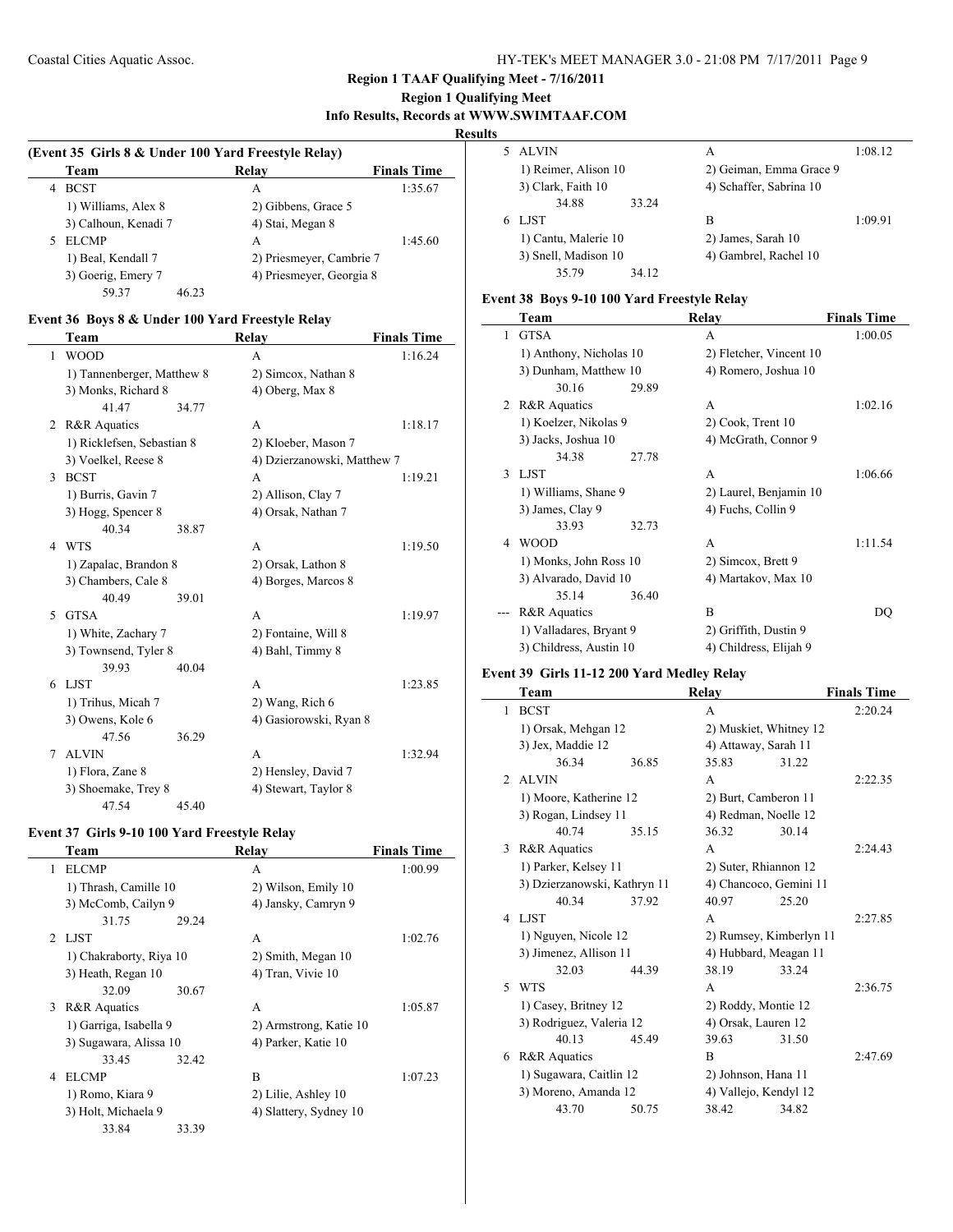# **Region 1 Qualifying Meet Info Results, Records at WWW.SWIMTAAF.COM**

# **Results**

 $\overline{\phantom{0}}$ 

|              | Team                    |       | Relay                 |                         | <b>Finals Time</b> |
|--------------|-------------------------|-------|-----------------------|-------------------------|--------------------|
| $\mathbf{1}$ | <b>LJST</b>             |       | B                     |                         | 2:27.57            |
|              | 1) Miller, Dalton 11    |       |                       | 2) Bradshaw, Brandon 12 |                    |
|              | 3) Harpham, Nicholas 11 |       |                       | 4) McKinney, Reed 11    |                    |
|              | 39.92                   | 39.23 | 36.55                 | 31.87                   |                    |
| 2            | LJST                    |       | A                     |                         | 2:28.24            |
|              | 1) Fuchs, Hayden 12     |       |                       | 2) Seymour, Alex 12     |                    |
|              | 3) Kuettel, Jack 11     |       |                       | 4) Olshovsky, Logan 12  |                    |
|              | 37.45                   | 41.76 | 37.01                 | 32.02                   |                    |
| 3            | <b>R&amp;R</b> Aquatics |       | A                     |                         | 2:32.22            |
|              | 1) Koelzer, William 11  |       |                       | 2) Miller, Brayden 11   |                    |
|              | 3) Perez, William 11    |       | 4) Gaas, Mathew 12    |                         |                    |
|              | 39.48                   |       |                       | 30.73                   |                    |
| 4            | Deer Park               |       | A                     |                         | 2:42.78            |
|              | 1) Lewis, Jared 11      |       | 2) Lyons, Drew 11     |                         |                    |
|              | 3) Titus, Wilder 11     |       |                       | 4) Merilatt, Cody 12    |                    |
|              | 40.52                   | 42.17 | 46.08                 | 34.01                   |                    |
|              | R&R Aquatics            |       | B                     |                         | DO                 |
|              | 1) Przybilla, Joey 11   |       | 2) Gaas, Samuel 12    |                         |                    |
|              | 3) Veazey, Garrett 12   |       |                       | 4) Tondera, Thompson 12 |                    |
|              | 40.39                   | 42.60 | 38.16                 | 34.81                   |                    |
| ---          | Jacinto City            |       | A                     |                         | DQ                 |
|              | 1) Cambos, Luis 11      |       | 2) Tijerina, Cesar 12 |                         |                    |
|              | 3) Juarez, Kenny 11     |       |                       | 4) Martin, Patrick 11   |                    |
|              | 1:24.80                 | 26.92 | 1:24.93               | 18.05                   |                    |

# **Event 41 Girls 13-14 200 Yard Medley Relay**

|              | Team                      |       | Relay                  |       | <b>Finals Time</b> |
|--------------|---------------------------|-------|------------------------|-------|--------------------|
| $\mathbf{1}$ | <b>LJST</b>               |       | A                      |       | 2:06.42            |
|              | 1) Bai, Carrie 14         |       | 2) Kuettel, Molly 13   |       |                    |
|              | 3) Robbins, Annie 13      |       | 4) Neely, Taylor 13    |       |                    |
|              | 31.80                     | 36.70 | 29.55                  | 28.37 |                    |
|              | 2 WTS                     |       | A                      |       | 2:07.40            |
|              | 1) Casey, Amanda 14       |       | 2) Stolle, Sydney 14   |       |                    |
|              | 3) Hinze, Libby 13        |       | 4) Billings, Rachel 13 |       |                    |
|              | 33.97                     | 36.06 | 29.66                  | 27.71 |                    |
| 3            | R&R Aquatics              |       | A                      |       | 2:07.75            |
|              | 1) Gorka, Katie 14        |       | 2) Gaas, Emma 14       |       |                    |
|              | 3) Dixon, Rachel 13       |       | 4) Mangel, Shelbi 13   |       |                    |
|              | 36.04                     | 33.68 | 33.05                  | 24.98 |                    |
|              | 4 R&R Aquatics            |       | R                      |       | 2:15.62            |
|              | 1) Sanchez, Alexandra 13  |       | 2) Schaatt, Jenna 13   |       |                    |
|              | 3) Cadriel, Diamond 13    |       | 4) Loser, Morgan 13    |       |                    |
|              | 41.82                     | 32.61 | 32.64                  | 28.55 |                    |
| 5            | WOOD                      |       | A                      |       | 2:16.58            |
|              | 1) Miller, Maddie 14      |       | 2) Fierro, Andrea 13   |       |                    |
|              | 3) Verzwyvelt, Madison 14 |       | 4) Terry, Amber 13     |       |                    |
|              |                           |       | 34.63                  | 30.74 |                    |

## **Event 42 Boys 13-14 200 Yard Medley Relay**

| Team                  |       | Relav                  |       | <b>Finals Time</b> |
|-----------------------|-------|------------------------|-------|--------------------|
| Deer Park             |       | А                      |       | 1:57.66            |
| 1) Lewis, David 13    |       | 2) Chandler, Dillon 13 |       |                    |
| 3) Jenkins, Dustin 14 |       | 4) Brown, Seth 14      |       |                    |
| 30.17                 | 33.21 | 28.86                  | 25.42 |                    |

| $\mathfrak{D}$ | <b>ALVIN</b>               |       | A                     |       | 1:58.73 |
|----------------|----------------------------|-------|-----------------------|-------|---------|
|                | 1) Hinds, Nathan 13        |       | 2) Moore, Jacob 14    |       |         |
|                | 3) Nelson, John 13         |       | 4) Redman, Dalton 13  |       |         |
|                | 31.90                      | 29.69 | 30.83                 | 26.31 |         |
| 3              | LJST                       |       | A                     |       | 2:03.19 |
|                | 1) Vanderhider, Zachary 14 |       | 2) French, David 13   |       |         |
|                | 3) Bradshaw, Dylan 14      |       | 4) Green, Trenton 14  |       |         |
|                | 38.94                      | 31.84 | 27.49                 | 24.92 |         |
| 4              | <b>R&amp;R</b> Aquatics    |       | A                     |       | 2:12.55 |
|                | 1) Serrano, Christopher 14 |       | 2) Cook, Travis 13    |       |         |
|                | 3) Matherine, Harrison 14  |       | 4) Kellogg, Robbie 14 |       |         |
|                | 35.00                      | 41.26 | 28.48                 | 27.81 |         |
| 5              | <b>GTSA</b>                |       | A                     |       | 2:14.80 |
|                | 1) Heidleberg, Hunter 13   |       | 2) Turner, Kyle 14    |       |         |
|                | 3) Bommer, Ben 13          |       | 4) Beard, Daniel 14   |       |         |
|                | 38.15                      | 36.20 | 33.79                 | 26.66 |         |
|                | Deer Park                  |       | R                     |       | DO      |
|                | 1) Dodds, Chance 13        |       | 2) Rincon, Isaiah 14  |       |         |
|                | 3) Fulton, John 13         |       | 4) Garcia, Stevie 14  |       |         |
|                | 33.97                      | 36.47 | 26.77                 | 25.35 |         |
|                |                            |       |                       |       |         |

# **Event 43 Girls 15-17 200 Yard Medley Relay**

|   | Team                        |       | Relay                  |       | <b>Finals Time</b> |
|---|-----------------------------|-------|------------------------|-------|--------------------|
|   | <b>BCST</b>                 |       | A                      |       | 2:04.09            |
|   | 1) Skinner, Haley 16        |       | 2) Kacko, Sierra 15    |       |                    |
|   | 3) Attaway, Meagan 16       |       | 4) Frawley, Rachael 15 |       |                    |
|   | 30.46                       | 34.46 | 31.66                  | 27.51 |                    |
|   | 2 R&R Aquatics              |       | A                      |       | 2:04.34            |
|   | 1) Przybilla, Hannah 15     |       | 2) Gaas, Julia 17      |       |                    |
|   | 3) Hartensteiner, Ashley 15 |       | 4) Fedderke, Aubrey 17 |       |                    |
|   | 39.01                       | 28.79 | 29.82                  | 26.72 |                    |
| 3 | <b>ALVIN</b>                |       | A                      |       | 2:12.38            |
|   | 1) Merchant, Kristen 15     |       | 2) Kurtz, Madalyn 17   |       |                    |
|   | 3) Nixon, Chandler 15       |       | 4) Shoemake, Ashley 15 |       |                    |
|   | 32.22                       | 35.51 | 34.67                  | 29.98 |                    |

#### **Event 44 Boys 15-17 200 Yard Medley Relay**

|               | Team                        |       | Relay                        |       | <b>Finals Time</b> |
|---------------|-----------------------------|-------|------------------------------|-------|--------------------|
| 1             | <b>GTSA</b>                 |       | A                            |       | 1:42.32            |
|               | 1) Qin, Peter 17            |       | 2) Stockmann, Matthew 16     |       |                    |
|               | 3) White, Derek 17          |       | 4) Stockmann, Christopher 17 |       |                    |
|               | 26.49                       | 28.06 | 25.61                        | 22.16 |                    |
| $\mathcal{D}$ | Deer Park                   |       | A                            |       | 1:43.79            |
|               | 1) Fussell, Will 15         |       | 2) Merritt, Kyle 17          |       |                    |
|               | 3) Campbell, Logan 15       |       | 4) Mohle, Brandon 15         |       |                    |
|               | 26.49                       | 29.88 | 24.04                        | 23.38 |                    |
| 3             | <b>GTSA</b>                 |       | R                            |       | 1:52.88            |
|               | 1) Schreck, Spencer 16      |       | 2) Chen, Gary 17             |       |                    |
|               | 3) May, Austin 17           |       | 4) Kirkland, Damien 16       |       |                    |
|               | 29.63                       | 30.94 | 29.22                        | 23.09 |                    |
| 4             | <b>R&amp;R</b> Aquatics     |       | A                            |       | 1:57.34            |
|               | 1) Kempisty, Ryan 15        |       | 2) Garcia, Patrick 16        |       |                    |
|               | 3) Guerrero, Christopher 17 |       | 4) Treadwell, Tyler 16       |       |                    |
|               | 32.26                       | 33.66 | 27.15                        | 24.27 |                    |
| 5             | <b>ALVIN</b>                |       | A                            |       | 2:01.15            |
|               | 1) Martinez, George 15      |       | 2) McBride, Colt 15          |       |                    |
|               | 3) Jensen, Cory 15          |       | 4) Clark, Samuel 15          |       |                    |
|               | 31.48                       | 34.93 | 27.50                        | 27.24 |                    |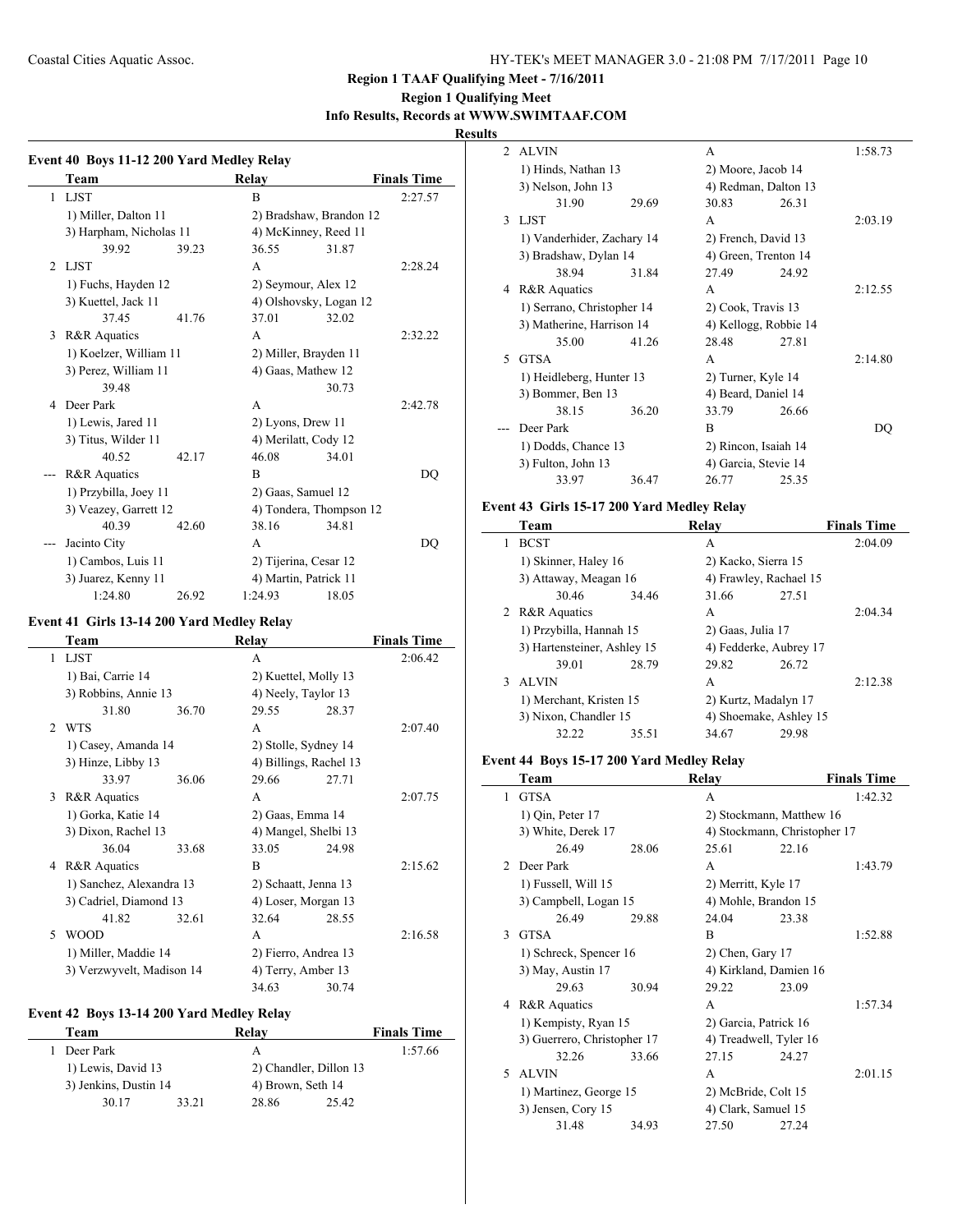# **Region 1 Qualifying Meet Info Results, Records at WWW.SWIMTAAF.COM**

**Results**

| (Event 44 Boys 15-17 200 Yard Medley Relay) |       |                      |       |                    |  |  |  |
|---------------------------------------------|-------|----------------------|-------|--------------------|--|--|--|
| Team                                        |       | Relav                |       | <b>Finals Time</b> |  |  |  |
| --- LJST                                    |       | А                    |       | DO                 |  |  |  |
| 1) Seymour, Andy 15                         |       | 2) Bateman, Nash 15  |       |                    |  |  |  |
| 3) Sheffield, Logan 15                      |       | 4) Dunn, Jason 17    |       |                    |  |  |  |
| 28.95                                       | 34.46 | 24.39                | 24.89 |                    |  |  |  |
| <b>WTS</b>                                  |       | A                    |       | DO                 |  |  |  |
| 1) Kocian, Brett 16                         |       | 2) Roberts, C. J. 16 |       |                    |  |  |  |
| 3) Marn, Steven 16                          |       | 4) Lemson, Jason 17  |       |                    |  |  |  |
| 39.75                                       | 41.61 | 35.55                | 30.70 |                    |  |  |  |

## **Event 45 Girls 11-12 100 Yard Freestyle**

| Name |                     | <b>Age Team</b> |    |                 | <b>Finals Time</b> |  |
|------|---------------------|-----------------|----|-----------------|--------------------|--|
| 1    | Nava, Jill          |                 |    | 12 R&R Aquatics | 1:06.09            |  |
|      | 31.82               | 34.27           |    |                 |                    |  |
| 2    | Copenhaver, Jessica |                 |    | 12 FST          | 1:06.45            |  |
|      | 31.82               | 34.63           |    |                 |                    |  |
| 3    | White, Rebecca      |                 | 12 | GTSA            | 1:07.28            |  |
|      | 31.85               | 35.43           |    |                 |                    |  |
| 4    | Bahl, Zoe           |                 | 11 | <b>GTSA</b>     | 1:09.50            |  |
|      | 32.67               | 36.83           |    |                 |                    |  |
| 5    | Coale, Cheyenne     |                 |    | 12 ANGLE        | 1:11.06            |  |
|      | 32.69               | 38.37           |    |                 |                    |  |
| 6    | Huddleston, Ashlyn  |                 | 12 | <b>ELCMP</b>    | 1:11.29            |  |
|      | 32.18               | 39.11           |    |                 |                    |  |
| 7    | Orsak, Lauren       |                 |    | 12 WTS          | 1:14.28            |  |
|      | 34.19               | 40.09           |    |                 |                    |  |
| 8    | Sugawara, Caitlin   |                 |    | 12 R&R Aquatics | 1:15.37            |  |
|      | 34.63               | 40.74           |    |                 |                    |  |
| 9    | Shoemake, Alexis    |                 | 11 | <b>ALVIN</b>    | 1:16.31            |  |
|      | 35.91               | 40.40           |    |                 |                    |  |
| 10   | Sullivan, Jenna     |                 | 11 | <b>WOTB</b>     | 1:17.48            |  |
|      | 36.51               | 40.97           |    |                 |                    |  |
| 11   | Hill, Kathryn       |                 | 12 | <b>ANGLE</b>    | 1:17.53            |  |
|      | 36.42               | 41.11           |    |                 |                    |  |
|      | 12 Vallejo, Kendyl  |                 |    | 12 R&R Aquatics | 1:20.79            |  |
|      | 39.37               | 41.42           |    |                 |                    |  |
| 13   | Burt, Camberon      |                 | 11 | <b>ALVIN</b>    | 1:21.33            |  |
|      | 37.88               | 43.45           |    |                 |                    |  |
|      | 14 Jewell, Miriam   |                 | 11 | <b>ANGLE</b>    | 1:21.73            |  |
|      | 38.77               | 42.96           |    |                 |                    |  |
| 15   | Kloeber, Hannah     |                 | 11 | R&R Aquatics    | 1:28.57            |  |
|      | 42.06               | 46.51           |    |                 |                    |  |
| 16   | Yu, Megan           |                 | 12 | <b>GTSA</b>     | 1:29.15            |  |
|      | 42.57               | 46.58           |    |                 |                    |  |
| 17   | Eads, Dominique     |                 | 11 | <b>GTSA</b>     | 1:30.54            |  |
|      | 40.54               | 50.00           |    |                 |                    |  |

# **Event 46 Boys 11-12 100 Yard Freestyle**

| Name                     |       | <b>Age Team</b>         | <b>Finals Time</b> |
|--------------------------|-------|-------------------------|--------------------|
| McComb, Micah            |       | <b>ELCMP</b><br>$12-12$ | 1:00.59            |
| 28.27                    | 32.32 |                         |                    |
| 2 Herdejurgen, Jack      |       | <b>WOOD</b><br>12.      | 1:03.69            |
| 29.57                    | 34.12 |                         |                    |
| Contreras, Salvador<br>3 |       | <b>GTSA</b>             | 1:07.02            |
| 31.99                    | 35.03 |                         |                    |

|    | 4 Gaas, Mathew       |         |    | 12 R&R Aquatics | 1:08.16 |
|----|----------------------|---------|----|-----------------|---------|
|    | 31.77                | 36.39   |    |                 |         |
| 5  | Jarvela, Anthony     |         |    | 12 WTS          | 1:13.18 |
|    | 33.46                | 39.72   |    |                 |         |
| 6  | Lisewsky, Blaise     |         | 11 | Seabrook        | 1:15.73 |
|    | 33.78                | 41.95   |    |                 |         |
| 7  | Olshovsky, Logan     |         |    | 12 LJST         | 1:16.28 |
|    | 33.86                | 42.42   |    |                 |         |
| 8  | Gray, Aaron          |         |    | 12 FST          | 1:17.02 |
|    | 36.40                | 40.62   |    |                 |         |
| 9  | Macik, Trevin        |         | 11 | <b>ANGLE</b>    | 1:17.21 |
|    | 36.30                | 40.91   |    |                 |         |
|    | 10 LeDoux, Chase     |         |    | 12 GTSA         | 1:17.45 |
|    | 34.56                | 42.89   |    |                 |         |
|    | 11 Zamora, Zach      |         | 11 | R&R Aquatics    | 1:17.47 |
|    | 36.69                | 40.78   |    |                 |         |
| 12 | Ruff, Gabe           |         | 11 | <b>GTSA</b>     | 1:26.28 |
|    | 40.25                | 46.03   |    |                 |         |
|    | 13 Stavinoha, Teddy  |         | 12 | R&R Aquatics    | 1:29.70 |
|    | 39.12                | 50.58   |    |                 |         |
|    | 14 Keffer, Michael   |         | 12 | <b>GTSA</b>     | 1:31.90 |
|    | 42.46                | 49.44   |    |                 |         |
|    | 15 Freeman, Sid      |         | 11 | <b>WTS</b>      | 1:34.54 |
|    | 42.86                | 51.68   |    |                 |         |
|    | 16 Ricklefsen, Jason |         | 11 | R&R Aquatics    | 1:40.11 |
|    | 48.15                | 51.96   |    |                 |         |
| 17 | Mohle, Brittan       |         | 11 | Deer Park       | 1:40.90 |
|    | 44.38                | 56.52   |    |                 |         |
| 18 | Tijerina, Cesar      |         | 12 | Jacinto City    | 1:46.66 |
|    | 44.96                | 1:01.70 |    |                 |         |

# **Event 47 Girls 13-14 100 Yard Freestyle**

|              | Name               |       |    | <b>Age Team</b> | <b>Finals Time</b> |
|--------------|--------------------|-------|----|-----------------|--------------------|
| $\mathbf{1}$ | Anderson, Kendall  |       |    | 14 WOOD         | 59.99              |
|              | 28.73              | 31.26 |    |                 |                    |
| 2            | McGrath, Katy      |       |    | 14 R&R Aquatics | 1:02.93            |
|              | 29.75              | 33.18 |    |                 |                    |
| 3            | Perez, Catalina    |       |    | 14 LJST         | 1:03.83            |
|              | 30.45              | 33.38 |    |                 |                    |
| 4            | Loser, Morgan      |       |    | 13 R&R Aquatics | 1:04.72            |
|              | 31.47              | 33.25 |    |                 |                    |
| 5            | Bessire, Carly     |       | 13 | GTSA            | 1:05.13            |
|              | 30.83              | 34.30 |    |                 |                    |
| 6            | Samhouri, Mona     |       |    | 13 WTS          | 1:07.22            |
|              | 31.87              | 35.35 |    |                 |                    |
| 7            | Coffin, Hollie     |       | 13 | <b>GTSA</b>     | 1:07.65            |
|              | 31.70              | 35.95 |    |                 |                    |
| 8            | Condry, Brittany   |       |    | 13 BCST         | 1:07.82            |
|              | 32.07              | 35.75 |    |                 |                    |
| 9            | Thomas, Moira      |       |    | 14 R&R Aquatics | 1:09.16            |
|              | 32.23              | 36.93 |    |                 |                    |
| 10           | Lengefeld, Rebekah |       |    | 14 R&R Aquatics | 1:10.03            |
|              | 32.80              | 37.23 |    |                 |                    |
| 11           | Koenig, Hannah     |       | 13 | <b>BCST</b>     | 1:12.48            |
|              | 34.33              | 38.15 |    |                 |                    |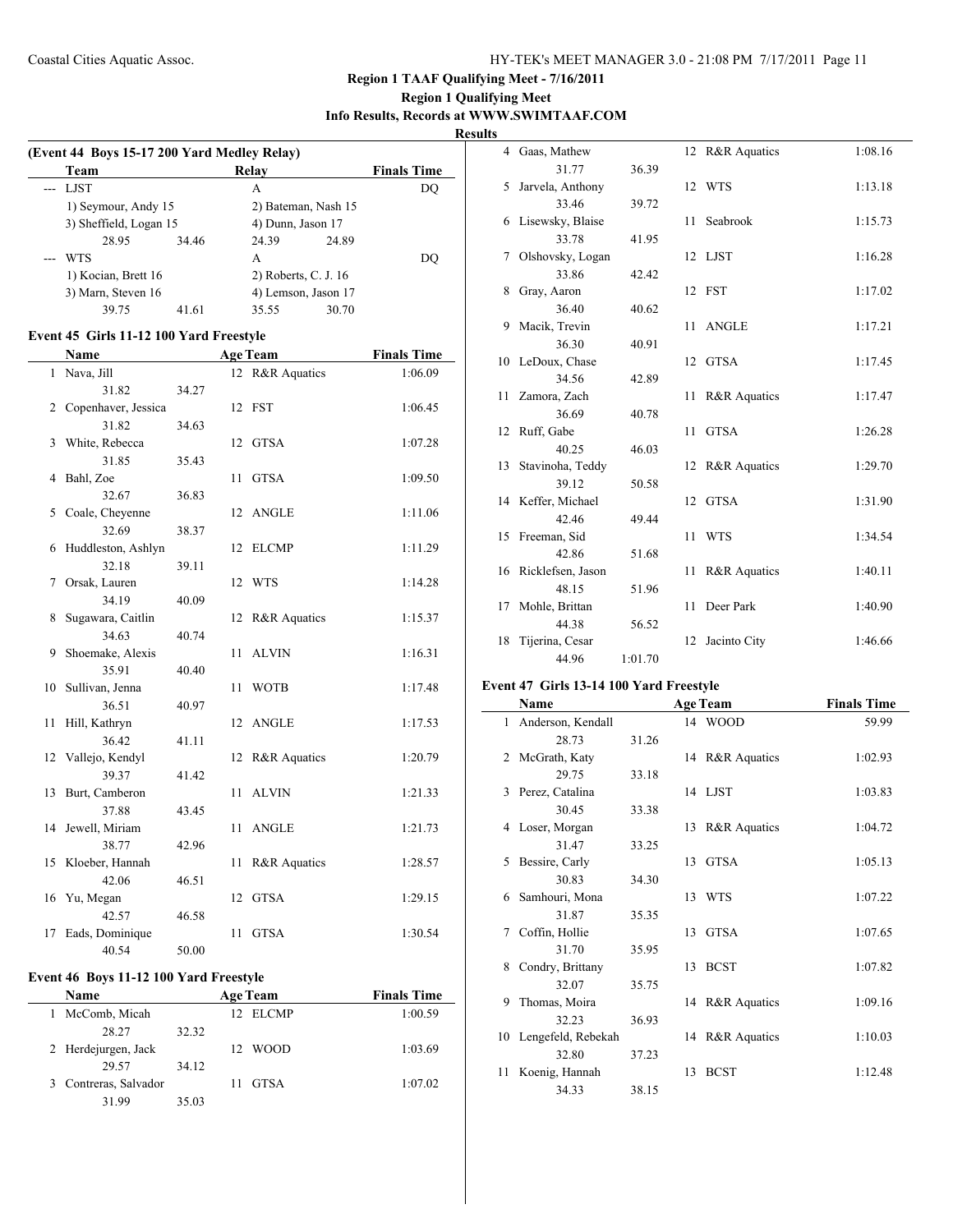**Region 1 Qualifying Meet Info Results, Records at WWW.SWIMTAAF.COM**

**Results**

 $\frac{1}{2}$ 

|    | (Event 47 Girls 13-14 100 Yard Freestyle) |       |    |                 |                    |  |  |
|----|-------------------------------------------|-------|----|-----------------|--------------------|--|--|
|    | <b>Name</b>                               |       |    | <b>Age Team</b> | <b>Finals Time</b> |  |  |
|    | 12 McReynolds, Claire                     |       | 14 | <b>WOTB</b>     | 1:12.51            |  |  |
|    | 33.75                                     | 38.76 |    |                 |                    |  |  |
| 13 | Bordelon, Emma                            |       | 14 | Seabrook        | 1:16.68            |  |  |
|    | 34.41                                     | 42.27 |    |                 |                    |  |  |
| 14 | McCool, Jazlyn                            |       | 13 | <b>ELCMP</b>    | 1:16.83            |  |  |
|    | 36.18                                     | 40.65 |    |                 |                    |  |  |
|    | 15 DeWeese, Raven                         |       | 13 | <b>ALVIN</b>    | 1:16.93            |  |  |
|    | 35.47                                     | 41.46 |    |                 |                    |  |  |
| 16 | Janik, Emily                              |       | 13 | <b>WTS</b>      | 1:17.26            |  |  |
|    | 36.83                                     | 40.43 |    |                 |                    |  |  |
| 17 | Burt, Samantha                            |       | 13 | <b>ALVIN</b>    | 1:18.29            |  |  |
|    |                                           |       |    |                 |                    |  |  |

#### **Event 48 Boys 13-14 100 Yard Freestyle**

|    | <b>Name</b>           |       |    | <b>Age Team</b> | <b>Finals Time</b> |
|----|-----------------------|-------|----|-----------------|--------------------|
| 1  | Nojek, Alastair       |       |    | 14 WOOD         | 52.96              |
|    | 25.60                 | 27.36 |    |                 |                    |
| 2  | Ross, Samuel          |       |    | 14 R&R Aquatics | 55.99              |
|    | 25.57                 | 30.42 |    |                 |                    |
| 3  | Kacko, Jordan         |       |    | 13 BCST         | 56.02              |
|    | 26.58                 | 29.44 |    |                 |                    |
| 4  | Gonzales, John        |       |    | 14 FST          | 57.11              |
|    | 26.76                 | 30.35 |    |                 |                    |
| 5  | Gray, Ethan           |       |    | 14 FST          | 1:00.91            |
|    | 28.71                 | 32.20 |    |                 |                    |
| 6  | Redman, Dalton        |       |    | 13 ALVIN        | 1:02.07            |
|    | 28.76                 | 33.31 |    |                 |                    |
| 7  | Sawyer, Zach          |       |    | 13 ANGLE        | 1:08.84            |
|    | 31.72                 | 37.12 |    |                 |                    |
| 8  | Robb, Andy            |       |    | 14 LAPRT        | 1:12.64            |
|    | 33.25                 | 39.39 |    |                 |                    |
| 9  | Macik, Justin         |       |    | 14 ANGLE        | 1:15.82            |
| 10 | Lamb, Jordan          |       | 13 | Deer Park       | 1:16.00            |
|    | 35.20                 | 40.80 |    |                 |                    |
| 11 | Hildreth, Alex        |       |    | 13 ANGLE        | 1:18.08            |
|    | 35.66                 | 42.42 |    |                 |                    |
|    | 12 Biehle, Aaron      |       | 13 | <b>GTSA</b>     | 1:24.13            |
|    | 37.22                 | 46.91 |    |                 |                    |
|    | 13 Kurtz, Maximillian |       |    | 14 ALVIN        | 1:30.04            |
|    | 42.08                 | 47.96 |    |                 |                    |

# **Event 49 Girls 15-17 100 Yard Freestyle**

 $\overline{\phantom{0}}$ 

| Name                   |       | <b>Age Team</b>               | <b>Finals Time</b> |
|------------------------|-------|-------------------------------|--------------------|
| Gaas, Julia<br>1       |       | <b>R&amp;R</b> Aquatics<br>17 | 58.51              |
| 27.50                  | 31.01 |                               |                    |
| Bommer, Kate<br>2      |       | 16 GTSA                       | 59.03              |
| 27.89                  | 31.14 |                               |                    |
| Lester, Danyel<br>3    |       | 16 LJST                       | 1:00.65            |
| 29.18                  | 31.47 |                               |                    |
| Doughty, Madeline<br>4 |       | 15 LJST                       | 1:01.75            |
| 29.29                  | 32.46 |                               |                    |
| Frawley, Rachael<br>5. |       | <b>BCST</b><br>15             | 1:02.09            |
| 29.64                  | 32.45 |                               |                    |
| Attaway, Meagan<br>6   |       | <b>BCST</b><br>16             | 1:03.48            |
| 30.55                  | 32.93 |                               |                    |

|   | Soda, Toluse      |       | 15 R&R Aquatics | 1:03.50 |
|---|-------------------|-------|-----------------|---------|
|   | 30.01             | 33.49 |                 |         |
| 8 | Perales, Paige    |       | 15 GTSA         | 1:04.72 |
|   | 30.51             | 34.21 |                 |         |
| 9 | Bleskin, Kelsee   |       | 15 GTSA         | 1:05.91 |
|   | 32.13             | 33.78 |                 |         |
|   | 10 Cliburn, Lizzy |       | 15 Deer Park    | 1:06.72 |
|   | 32.18             | 34.54 |                 |         |

# **Event 50 Boys 15-17 100 Yard Freestyle**

|    | <b>Name</b>            |       |    | <b>Age Team</b>         | <b>Finals Time</b> |
|----|------------------------|-------|----|-------------------------|--------------------|
| 1  | Stockmann, Christopher |       | 17 | <b>GTSA</b>             | 47.76              |
|    | 23.15                  | 24.61 |    |                         |                    |
| 2  | Wallace, Carter        |       | 15 | <b>WOTB</b>             | 48.64              |
|    | 23.91                  | 24.73 |    |                         |                    |
| 3  | Campbell, Logan        |       | 15 | Deer Park               | 51.44              |
|    | 24.28                  | 27.16 |    |                         |                    |
| 4  | Adair, Jake            |       | 15 | <b>WOOD</b>             | 51.87              |
|    | 24.73                  | 27.14 |    |                         |                    |
| 5  | Lowe, Tate             |       | 17 | <b>WTS</b>              | 52.58              |
|    | 52.58                  |       |    |                         |                    |
| 6  | White, Derek           |       | 17 | <b>GTSA</b>             | 53.69              |
|    | 25.13                  | 28.56 |    |                         |                    |
| 7  | Treadwell, Tyler       |       | 16 | R&R Aquatics            | 56.28              |
|    | 25.76                  | 30.52 |    |                         |                    |
| 8  | Tyler, Devin           |       | 17 | <b>GTSA</b>             | 56.48              |
|    | 26.98                  | 29.50 |    |                         |                    |
| 9  | Schreck, Spencer       |       | 16 | <b>GTSA</b>             | 57.27              |
|    | 27.32                  | 29.95 |    |                         |                    |
| 10 | Guerrero, Christopher  |       | 17 | R&R Aquatics            | 57.73              |
|    | 27.41                  | 30.32 |    |                         |                    |
| 11 | Brown, Ryan            |       | 15 | <b>LJST</b>             | 58.01              |
|    | 27.04                  | 30.97 |    |                         |                    |
| 12 | Daniels, Tyler         |       | 17 | <b>GTSA</b>             | 58.51              |
|    | 27.86                  | 30.65 |    |                         |                    |
| 13 | Garza, Christopher     |       | 15 | R&R Aquatics            | 58.64              |
|    | 27.63                  | 31.01 |    |                         |                    |
| 14 | Daniels, Thomas        |       | 17 | <b>GTSA</b>             | 58.79              |
|    | 28.00                  | 30.79 |    |                         |                    |
| 15 | Marcuccio, Evan        |       | 17 | <b>R&amp;R</b> Aquatics | 58.86              |
|    | 29.08                  | 29.78 |    |                         |                    |
| 16 | Miller, Gabriel        |       | 15 | R&R Aquatics            | 59.40              |
| 17 | 29.67                  | 29.73 | 15 | <b>GTSA</b>             | 59.74              |
|    | Stamey, Carl<br>27.79  |       |    |                         |                    |
| 18 | Mann, Damian           | 31.95 | 16 | <b>GTSA</b>             | 1:00.57            |
|    | 28.34                  | 32.23 |    |                         |                    |
| 19 | Langdon, Conner        |       | 15 | R&R Aquatics            | 1:00.58            |
|    | 29.13                  |       |    |                         |                    |
| 20 | Green, Allante         | 31.45 | 16 | <b>GTSA</b>             | 1:04.11            |
|    | 30.18                  | 33.93 |    |                         |                    |
| 21 | Condry, Dustin         |       | 16 | <b>BCST</b>             | 1:04.74            |
|    | 30.41                  | 34.33 |    |                         |                    |
| 22 | Roberts, C. J.         |       | 16 | WTS                     | 1:05.73            |
|    | 31.16                  | 34.57 |    |                         |                    |
|    |                        |       |    |                         |                    |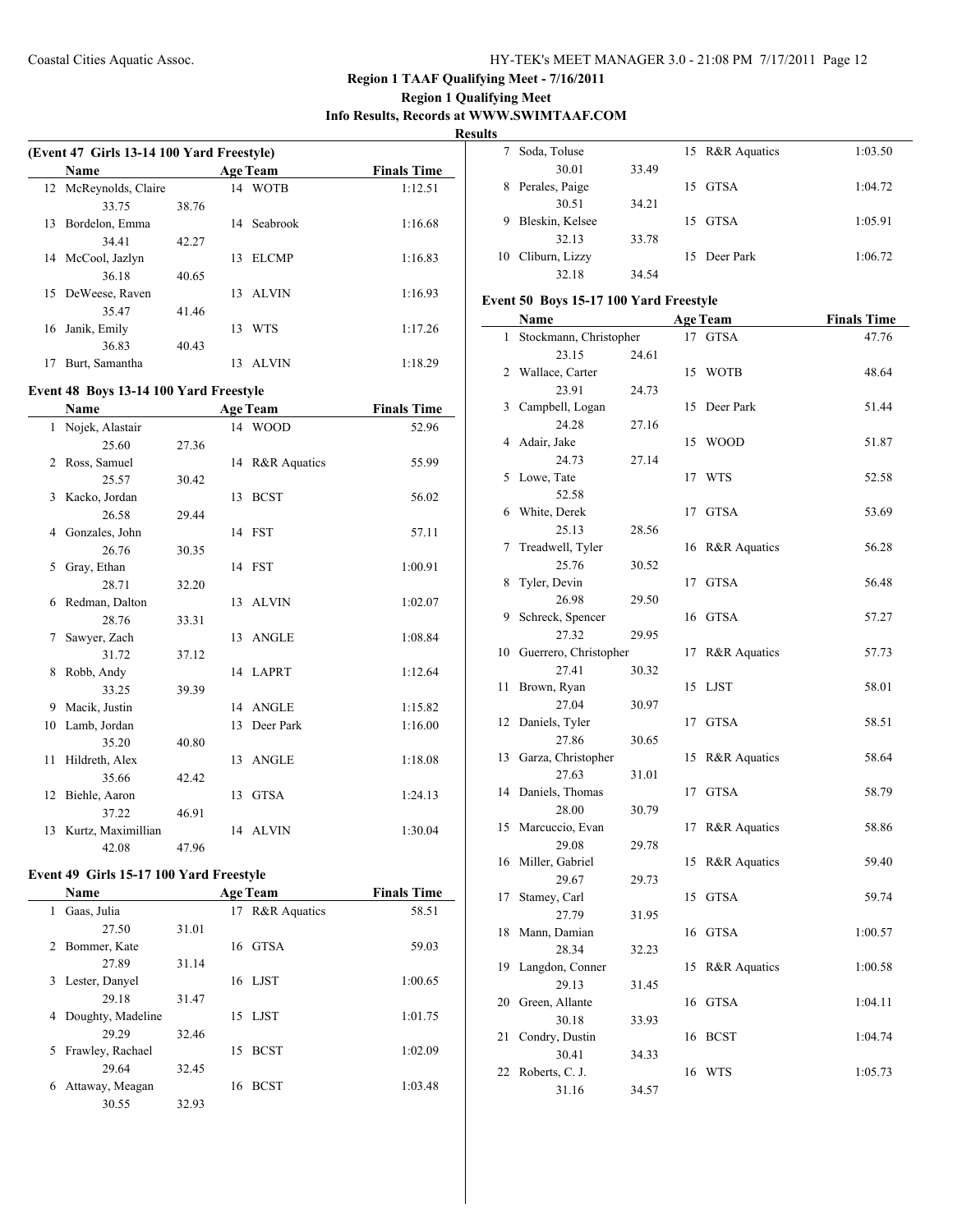# **Region 1 Qualifying Meet Info Results, Records at WWW.SWIMTAAF.COM**

**Results**

| (Event 50 Boys 15-17 100 Yard Freestyle) |       |                 |                    |         |  |  |  |
|------------------------------------------|-------|-----------------|--------------------|---------|--|--|--|
| <b>Name</b>                              |       | <b>Age Team</b> | <b>Finals Time</b> |         |  |  |  |
| 23 Perez, Paul                           |       |                 | 16 R&R Aquatics    | 1:07.07 |  |  |  |
| 30.95                                    | 36.12 |                 |                    |         |  |  |  |
| 24 Marn, Steven                          |       |                 | 16 WTS             | 1:11.18 |  |  |  |
| 32.03                                    | 39.15 |                 |                    |         |  |  |  |
| 25 Lemson, Jason                         |       |                 | <b>WTS</b>         | 1:19.35 |  |  |  |
| 39.55                                    | 39.80 |                 |                    |         |  |  |  |

# **Event 51 Girls 11-12 50 Yard Backstroke**

 $\overline{a}$ 

|    | Name                |    | <b>Age Team</b> | <b>Finals Time</b> |
|----|---------------------|----|-----------------|--------------------|
| 1  | Nguyen, Nicole      |    | 12 LJST         | 32.59              |
| 2  | Thompson, Karley    | 11 | <b>GTSA</b>     | 33.30              |
| 3  | Willis, Ivy         | 11 | <b>ELCMP</b>    | 35.13              |
| 4  | Sagner, Mandy       | 12 | Deer Park       | 36.25              |
| 5  | Coale, Cheyenne     | 12 | <b>ANGLE</b>    | 36.36              |
| 6  | Copenhaver, Jessica | 12 | <b>FST</b>      | 36.83              |
| 7  | Espinoza, Krystan   | 11 | <b>ELCMP</b>    | 37.03              |
| 8  | Orsak, Mehgan       | 12 | <b>BCST</b>     | 37.12              |
| 9  | Reis, Jadyn         | 12 | <b>LAPRT</b>    | 38.00              |
| 10 | Bay, Kristen        | 12 | Deer Park       | 38.31              |
| 11 | Copeland, Mikayla   | 11 | <b>WOOD</b>     | 38.84              |
| 12 | Tucker, Molly       | 12 | <b>GTSA</b>     | 39.37              |
| 13 | Rodriguez, Valeria  | 12 | <b>WTS</b>      | 39.49              |
| 14 | Parker, Kelsey      | 11 | R&R Aquatics    | 39.63              |
| 15 | Hill, Kathryn       | 12 | <b>ANGLE</b>    | 39.92              |
| 16 | Casey, Britney      | 12 | <b>WTS</b>      | 40.09              |
| 17 | Wilson, Elizabeth   | 12 | <b>ELCMP</b>    | 41.07              |
| 18 | Sublett, Reannon    | 12 | Deer Park       | 41.16              |
| 19 | Triem, Haley        | 12 | <b>WOOD</b>     | 41.85              |
| 20 | Jewell, Miriam      | 11 | <b>ANGLE</b>    | 42.30              |
| 21 | Perales, Shelby     | 12 | <b>GTSA</b>     | 43.13              |
| 22 | Pouland, Makenna    | 11 | Jacinto City    | 43.82              |
| 23 | Rees, Natalie       | 11 | <b>WOOD</b>     | 45.09              |
| 24 | Loya, Shelby k      | 11 | Jacinto City    | 46.09              |
| 25 | Vasquez, Elena      | 11 | Deer Park       | 46.75              |
| 26 | Eads, Dominique     | 11 | <b>GTSA</b>     | 48.96              |
| 27 | Rincon. Isabel      | 11 | Deer Park       | 50.31              |

# **Event 52 Boys 11-12 50 Yard Backstroke**

|    | Name               |    | <b>Age Team</b>         | <b>Finals Time</b> |
|----|--------------------|----|-------------------------|--------------------|
| 1  | McComb, Micah      | 12 | <b>ELCMP</b>            | 32.44              |
| 2  | Gaas, Mathew       | 12 | <b>R&amp;R</b> Aquatics | 35.38              |
| 3  | Schiesler, Joel    | 11 | <b>GTSA</b>             | 37.80              |
| 4  | Miller, Dalton     | 11 | <b>LJST</b>             | 38.48              |
| 5  | Cantu, Anthony     | 12 | Deer Park               | 39.35              |
| 6  | Lisewsky, Blaise   | 11 | Seabrook                | 40.01              |
| 7  | Habenicht, Tristan | 11 | <b>ALVIN</b>            | 40.27              |
| 8  | Koelzer, William   | 11 | R&R Aquatics            | 40.45              |
| 9  | Harpham, Nicholas  | 11 | <b>LJST</b>             | 41.22              |
| 10 | Griffith, Matthew  | 11 | WOOD                    | 41.45              |
| 11 | Lewis, Jared       | 11 | Deer Park               | 41.62              |
| 12 | Gray, Aaron        | 12 | <b>FST</b>              | 42.79              |
| 13 | Przybilla, Joey    | 11 | <b>R&amp;R</b> Aquatics | 43.17              |
| 14 | Ruff, Gabe         | 11 | <b>GTSA</b>             | 46.80              |
| 15 | Smith, Mason       | 11 | <b>ELCMP</b>            | 46.98              |
|    |                    |    |                         |                    |

|    | 16 Laurel, Joshua    |     | 12 LJST         | 47.63 |
|----|----------------------|-----|-----------------|-------|
| 17 | Millis, Jacob        |     | 11 Texas City   | 49.28 |
| 18 | Sheffield, Cameron   |     | 12 LJST         | 49.47 |
| 19 | Mohle, Brittan       | 11. | Deer Park       | 50.30 |
|    | 20 Martin, Patrick   | 11  | Jacinto City    | 51.05 |
| 21 | Trahan, Tristen      | 11  | <b>GTSA</b>     | 51.73 |
|    | 22 Stavinoha, Teddy  |     | 12 R&R Aquatics | 55.65 |
|    | 23 Ricklefsen, Jason |     | 11 R&R Aquatics | 56.85 |
|    | 24 Tijerina, Cesar   |     | 12 Jacinto City | 58.53 |
| 25 | Bowling, Garrison    | 12. | <b>GTSA</b>     | 58.77 |
|    | 26 Bowling, Robert   | 11  | <b>GTSA</b>     | 59.52 |
|    | LeDoux, Chase        | 12. | <b>GTSA</b>     | DO    |

#### **Event 53 Girls 13-14 50 Yard Backstroke**

|                | Name                 |    | <b>Age Team</b>         | <b>Finals Time</b> |
|----------------|----------------------|----|-------------------------|--------------------|
| 1              | Casey, Amanda        |    | 14 WTS                  | 33.92              |
| $\overline{c}$ | Hare, Tori           | 14 | <b>GTSA</b>             | 34.64              |
| 3              | McGrath, Katy        | 14 | R&R Aquatics            | 34.81              |
| 4              | Bessire, Carly       | 13 | <b>GTSA</b>             | 34.95              |
| 5              | Willis, Malia        | 13 | <b>ELCMP</b>            | 35.12              |
| 6              | House, Courtney      | 13 | Deer Park               | 35.37              |
| 7              | Sanchez, Alexandra   | 13 | <b>R&amp;R</b> Aquatics | 35.72              |
| 8              | Dearing, Tayor       | 13 | Jacinto City            | 35.73              |
| 9              | Thomas, Moira        | 14 | <b>R&amp;R</b> Aquatics | 35.83              |
| 10             | Carlson, Sydney      | 13 | <b>WOOD</b>             | 36.25              |
| 11             | Hoots, Natalie       | 13 | <b>LAPRT</b>            | 36.53              |
| 12             | Hoots, Victoria      | 14 | <b>LAPRT</b>            | 37.58              |
| 13             | Van Dorn, Amanda     | 13 | <b>FST</b>              | 39.80              |
| 14             | Burt, Samantha       | 13 | <b>ALVIN</b>            | 40.26              |
| 15             | Hamlin, Madison      | 14 | <b>WTS</b>              | 41.00              |
| 16             | McBride, Olivia      | 13 | <b>ALVIN</b>            | 42.99              |
| 17             | Smith, Amber         | 13 | <b>ELCMP</b>            | 43.35              |
| 18             | Hudson, Katlynn      | 13 | <b>ANGLE</b>            | 46.11              |
| 19             | Schiller, Madilynn   | 13 | <b>ALVIN</b>            | 48.42              |
| 20             | Fredregill, Brittany | 14 | <b>GTSA</b>             | 50.91              |
| 21             | Rivas, Angela        | 13 | Texas City              | 52.34              |
| 22             | Graham, Brianna      | 13 | <b>GTSA</b>             | 52.93              |
| 23             | Gooden, Ariel        | 14 | <b>GTSA</b>             | 1:18.27            |

## **Event 54 Boys 13-14 50 Yard Backstroke**

|    | Name                 |    | <b>Age Team</b> | <b>Finals Time</b> |
|----|----------------------|----|-----------------|--------------------|
| 1  | White, Justin        |    | 14 GTSA         | 30.18              |
| 2  | Kacko, Jordan        | 13 | <b>BCST</b>     | 30.37              |
| 3  | Lewis, David         | 13 | Deer Park       | 30.76              |
| 4  | Fulton, John         | 13 | Deer Park       | 30.90              |
| 5  | Hinds, Nathan        | 13 | <b>ALVIN</b>    | 31.76              |
| 6  | Smith, Britton       | 13 | <b>ALVIN</b>    | 33.08              |
| 7  | Dodds, Chance        | 13 | Deer Park       | 33.49              |
| 8  | Serrano, Christopher |    | 14 R&R Aquatics | 34.68              |
| 9  | Lamb, Jordan         | 13 | Deer Park       | 37.08              |
| 10 | Hildreth, Alex       | 13 | ANGLE           | 41.17              |
| 11 | Vardeman, Zachary    | 13 | <b>LJST</b>     | 45.30              |
| 12 | Bova, Benjamin       | 13 | Seabrook        | 46.72              |
| 13 | Biehle, Aaron        | 13 | <b>GTSA</b>     | 47.71              |
| 14 | Chen, Brian          | 13 | <b>GTSA</b>     | 49.08              |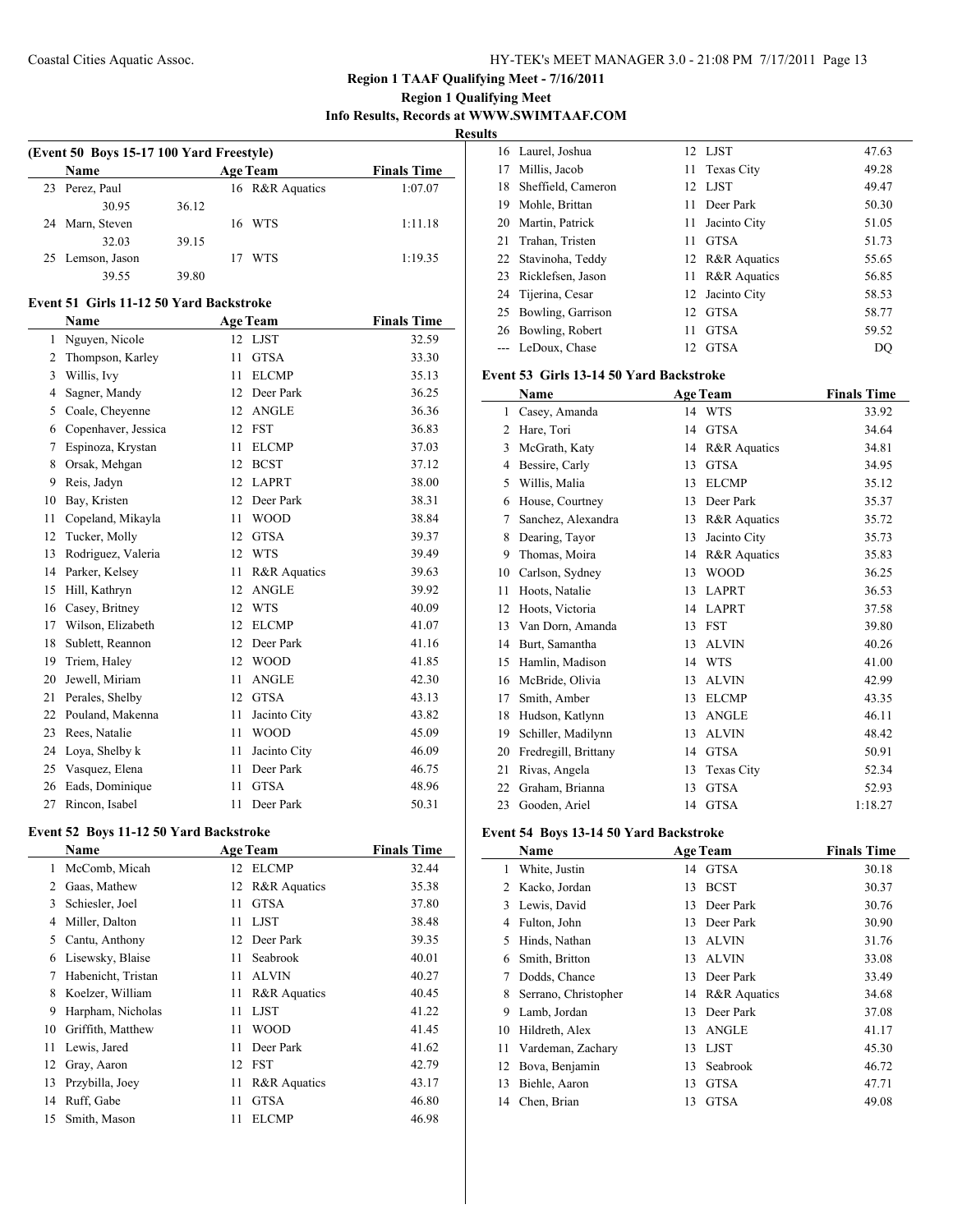# **Region 1 Qualifying Meet Info Results, Records at WWW.SWIMTAAF.COM**

**Results**

|    | Name              |    | <b>Age Team</b>         | <b>Finals Time</b> |
|----|-------------------|----|-------------------------|--------------------|
| 1  | Skinner, Haley    | 16 | BCST                    | 30.64              |
| 2  | Fedderke, Aubrey  | 17 | <b>R&amp;R</b> Aquatics | 31.79              |
| 3  | Perales, Paige    | 15 | GTSA                    | 33.87              |
| 4  | Zhou, Nijia       |    | 15 LJST                 | 33.94              |
| 5  | Schaefer, Cierra  | 15 | LJST                    | 34.47              |
| 6  | Przybilla, Hannah |    | 15 R&R Aquatics         | 34.99              |
| 7  | Carlson, Haley    |    | 16 WOOD                 | 35.32              |
| 8  | Cliburn, Lizzy    | 15 | Deer Park               | 36.04              |
| 9  | Bleskin, Kelsee   | 15 | <b>GTSA</b>             | 37.67              |
| 10 | Hughes, Meredith  | 15 | <b>GTSA</b>             | 39.00              |
| 11 | Buentello, Brooke |    | 15 ANGLE                | 41.21              |

### **Event 56 Boys 15-17 50 Yard Backstroke**

|    | Name               |    | <b>Age Team</b> | <b>Finals Time</b> |
|----|--------------------|----|-----------------|--------------------|
| 1  | Wallace, Carter    |    | 15 WOTB         | 26.08              |
| 2  | Sheffield, Logan   | 15 | <b>LJST</b>     | 26.63              |
| 3  | Fussell, Will      | 15 | Deer Park       | 27.04              |
| 4  | Hughes, Alexander  | 17 | <b>GTSA</b>     | 27.62              |
| 5  | Seymour, Andy      | 15 | <b>LJST</b>     | 28.95              |
| 6  | Chen, Gary         | 17 | <b>GTSA</b>     | 29.88              |
| 7  | Dunn, Jason        | 17 | <b>LJST</b>     | 31.02              |
| 8  | Schreck, Spencer   | 16 | <b>GTSA</b>     | 31.15              |
| 9  | Kirkland, Damien   | 16 | <b>GTSA</b>     | 31.19              |
| 10 | Zalud, Zack        | 15 | Deer Park       | 31.23              |
| 11 | May, Austin        | 17 | <b>GTSA</b>     | 31.26              |
| 12 | Martinez, George   | 15 | <b>ALVIN</b>    | 31.51              |
| 13 | Tyler, Devin       | 17 | <b>GTSA</b>     | 32.34              |
| 14 | Stamey, Carl       | 15 | <b>GTSA</b>     | 32.41              |
| 15 | Newmann, Stephen   | 16 | <b>GTSA</b>     | 32.48              |
| 16 | Breitling, Matthew | 15 | <b>WOOD</b>     | 32.70              |
| 17 | Kempisty, Ryan     | 15 | R&R Aquatics    | 33.15              |
| 18 | Miller, Gabriel    | 15 | R&R Aquatics    | 34.30              |
| 19 | Kocian, Brett      | 16 | <b>WTS</b>      | 39.75              |
|    |                    |    |                 |                    |

#### **Event 57 Girls 11-12 50 Yard Breaststroke**

|    | Name                       |    | <b>Age Team</b>         | <b>Finals Time</b> |
|----|----------------------------|----|-------------------------|--------------------|
| 1  | Williams, Hope             | 11 | <b>ELCMP</b>            | 36.69              |
| 2  | Muskiet, Whitney           | 12 | <b>BCST</b>             | 37.94              |
| 3  | Suter, Rhiannon            | 12 | <b>R&amp;R</b> Aquatics | 39.26              |
| 4  | Perales, Shelby            | 12 | <b>GTSA</b>             | 42.22              |
| 5  | Yu, Megan                  | 12 | <b>GTSA</b>             | 43.04              |
| 6  | Bahl, Zoe                  | 11 | <b>GTSA</b>             | 43.22              |
| 7  | Elizondo, Natalie          | 12 | Deer Park               | 43.47              |
| 8  | Roddy, Montie              | 12 | <b>WTS</b>              | 45.02              |
| 9  | Rumsey, Kimberlyn          | 11 | <b>LJST</b>             | 45.14              |
| 10 | Shoemake, Alexis           | 11 | <b>ALVIN</b>            | 45.20              |
| 11 | Rees, Natalie              | 11 | WOOD                    | 46.68              |
| 12 | Wilson, Elizabeth          | 12 | <b>ELCMP</b>            | 47.38              |
| 13 | Agan, Abby                 | 11 | <b>LJST</b>             | 48.36              |
| 14 | Eads, Dominique            | 11 | <b>GTSA</b>             | 48.63              |
| 15 | Sullivan, Jenna            | 11 | <b>WOTB</b>             | 51.44              |
| 16 | McReynolds, Mary Catherine | 12 | WOTB                    | 52.13              |
| 17 | Kloeber, Hannah            | 11 | R&R Aquatics            | 58.40              |
|    | Chancoco, Gemini           | 11 | R&R Aquatics            | <b>DQ</b>          |

| Event 58 Boys 11-12 50 Yard Breaststroke |                                           |                    |              |                    |  |
|------------------------------------------|-------------------------------------------|--------------------|--------------|--------------------|--|
|                                          | Name                                      | <b>Age Team</b>    |              | <b>Finals Time</b> |  |
| 1                                        | Green, Casey                              | <b>ELCMP</b><br>12 |              | 33.98              |  |
| 2                                        | Roccaforte, Luc                           | <b>GTSA</b><br>12  |              | 38.69              |  |
| 3                                        | Dyess, Glen                               | <b>GTSA</b><br>12  |              | 40.71              |  |
| 4                                        | Seymour, Alex                             | <b>LJST</b><br>12  |              | 40.79              |  |
| 5                                        | Monks, Nicholas                           | <b>WOOD</b><br>12  |              | 41.10              |  |
| 6                                        | Merilatt, Cody                            | Deer Park<br>12    |              | 41.47              |  |
| 7                                        | Hart, Marshall                            | Seabrook<br>11     |              | 41.94              |  |
| 8                                        | Lyons, Drew                               | Deer Park<br>11    |              | 42.35              |  |
| 9                                        | Macik, Trevin                             | <b>ANGLE</b><br>11 |              | 42.85              |  |
| 10                                       | Thomas, Josh                              | Deer Park<br>12    |              | 43.59              |  |
| 11                                       | Titus, Wilder                             | Deer Park<br>11    |              | 44.00              |  |
| 12                                       | Gaas, Samuel                              | 12                 | R&R Aquatics | 44.71              |  |
| 13                                       | Simcox, Kyle                              | <b>WOOD</b><br>11  |              | 49.12              |  |
| 14                                       | Millis, Jacob                             | Texas City<br>11   |              | 54.67              |  |
| 15                                       | Gasiorowski, David                        | <b>LJST</b><br>11  |              | 55.48              |  |
| 16                                       | Keffer, Michael                           | <b>GTSA</b><br>12  |              | 55.57              |  |
| 17                                       | Trahan, Tristen                           | <b>GTSA</b><br>11  |              | 56.40              |  |
| 18                                       | Juarez, Kenny                             | 11                 | Jacinto City | 57.56              |  |
| 19                                       | Laurel, Joshua                            | 12<br><b>LJST</b>  |              | 58.90              |  |
| 20                                       | Bowling, Robert                           | <b>GTSA</b><br>11  |              | 1:04.31            |  |
| 21                                       | Bowling, Garrison                         | <b>GTSA</b><br>12  |              | 1:09.81            |  |
|                                          | Freeman, Sid                              | <b>WTS</b><br>11   |              | DO                 |  |
| $---$                                    | Cambos, Luis                              | 11                 | Jacinto City | DQ                 |  |
|                                          | Event 59 Girls 13-14 50 Yard Breaststroke |                    |              |                    |  |
|                                          | Name                                      | <b>Age Team</b>    |              | <b>Finals Time</b> |  |

| 1     | Hooper, Paige        | 14 | <b>GTSA</b>  | 34.73 |
|-------|----------------------|----|--------------|-------|
| 2     | Hare, Tori           | 14 | <b>GTSA</b>  | 35.15 |
| 3     | Gaas, Emma           | 14 | R&R Aquatics | 35.51 |
| 4     | Miller, Maddie       | 14 | <b>WOOD</b>  | 38.23 |
| 5     | Willis, Malia        | 13 | <b>ELCMP</b> | 38.45 |
| 6     | Terry, Amber         | 13 | <b>WOOD</b>  | 39.74 |
| 7     | Schaatt, Jenna       | 13 | R&R Aquatics | 40.11 |
| 8     | Perez, Catalina      | 14 | LJST         | 40.33 |
| 9     | Cornelius, Meagan    | 14 | Deer Park    | 40.95 |
| 10    | Pannell, Morgan      | 14 | <b>ALVIN</b> | 41.39 |
| 11    | Bordelon, Emma       | 14 | Seabrook     | 42.75 |
| 12    | McReynolds, Claire   | 14 | <b>WOTB</b>  | 43.59 |
| 13    | Carlson, Sydney      | 13 | <b>WOOD</b>  | 43.80 |
| 14    | Koenig, Hannah       | 13 | <b>BCST</b>  | 44.42 |
| 15    | Reimer, Ashley       | 13 | <b>ALVIN</b> | 46.10 |
| 16    | Vallejo, Kaly        | 13 | <b>ELCMP</b> | 47.79 |
| 17    | Smith, Amber         | 13 | <b>ELCMP</b> | 48.40 |
| 18    | Rivas, Angela        | 13 | Texas City   | 51.43 |
| 19    | Hudson, Katlynn      | 13 | <b>ANGLE</b> | 58.71 |
| 20    | Graham, Brianna      | 13 | <b>GTSA</b>  | 59.47 |
| $---$ | Stolle, Sydney       | 14 | <b>WTS</b>   | DQ    |
|       | Fredregill, Brittany | 14 | <b>GTSA</b>  | DQ    |
|       |                      |    |              |       |

# **Event 60 Boys 13-14 50 Yard Breaststroke**

| <b>Name</b>        | <b>Age Team</b> | <b>Finals Time</b> |
|--------------------|-----------------|--------------------|
| 1 Moore, Jacob     | 14 ALVIN        | 29.69              |
| 2 Wilkins, Matthew | 13 ELCMP        | 31.11              |
| 3 Gonzales, John   | 14 FST          | 33.21              |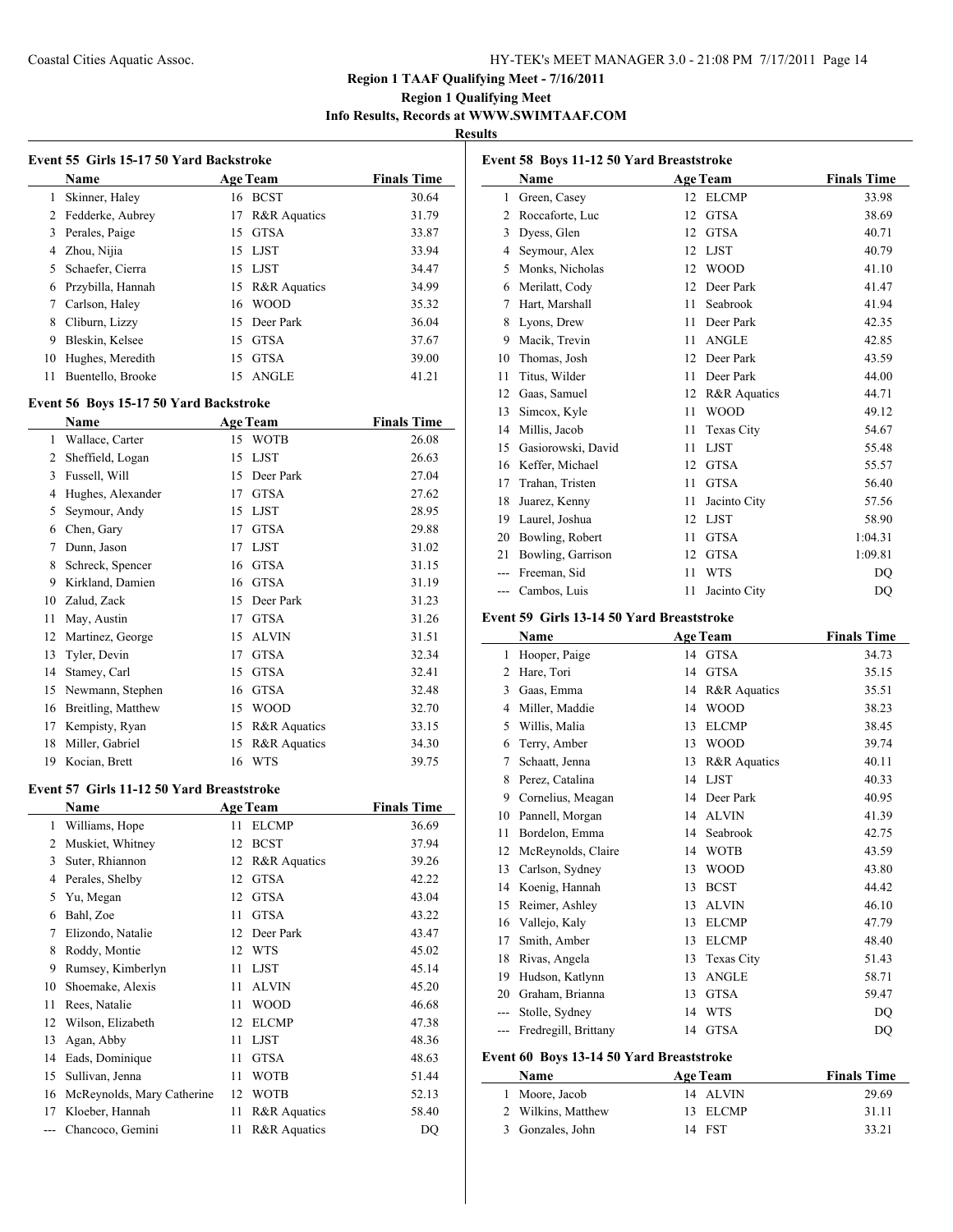# **Region 1 Qualifying Meet Info Results, Records at WWW.SWIMTAAF.COM**

### **Results**

| (Event 60 Boys 13-14 50 Yard Breaststroke) |                   |    |                         |                    |  |
|--------------------------------------------|-------------------|----|-------------------------|--------------------|--|
|                                            | Name              |    | <b>Age Team</b>         | <b>Finals Time</b> |  |
| 4                                          | Alaniz, Arnold    | 14 | <b>R&amp;R</b> Aquatics | 33.32              |  |
| 5                                          | Chandler, Dillon  | 13 | Deer Park               | 34.98              |  |
| 6                                          | Macik, Justin     | 14 | <b>ANGLE</b>            | 35.49              |  |
| 7                                          | Fields, Nathan    | 14 | <b>WOOD</b>             | 35.89              |  |
| 8                                          | Brown, Seth       | 14 | Deer Park               | 36.30              |  |
| 9                                          | Rincon, Isaiah    | 14 | Deer Park               | 37.52              |  |
| 10                                         | Turner, Kyle      | 14 | <b>GTSA</b>             | 37.69              |  |
| 11                                         | Gray, Ethan       | 14 | <b>FST</b>              | 38.76              |  |
| 12                                         | Sawyer, Zach      | 13 | <b>ANGLE</b>            | 40.03              |  |
| 13                                         | Robb, Andy        | 14 | <b>LAPRT</b>            | 40.11              |  |
| 14                                         | Cook, Travis      | 13 | <b>R&amp;R</b> Aquatics | 43.68              |  |
| 15                                         | Elrod, Andrew     | 13 | Seabrook                | 43.92              |  |
| 16                                         | Hanson, Eugene    | 14 | Seabrook                | 44.46              |  |
| 17                                         | Gonzalez, Aaron   | 14 | Deer Park               | 45.66              |  |
| 18                                         | Bova, Benjamin    | 13 | Seabrook                | 47.84              |  |
| 19                                         | Chen, Brian       | 13 | <b>GTSA</b>             | 50.75              |  |
| 20                                         | Hanson, Frederick | 13 | Seabrook                | 53.57              |  |
| ---                                        | Cantu, Jonathon   | 13 | <b>ANGLE</b>            | DQ                 |  |

# **Event 61 Girls 15-17 50 Yard Breaststroke**

 $\overline{\phantom{0}}$ 

|    | <b>Name</b>           |    | <b>Age Team</b> | <b>Finals Time</b> |
|----|-----------------------|----|-----------------|--------------------|
| 1  | Saxton, Courtney      |    | 16 Deer Park    | 34.73              |
| 2  | Lester, Danyel        | 16 | LJST            | 34.78              |
| 3  | Hartensteiner, Ashley |    | 15 R&R Aquatics | 35.31              |
| 4  | Kacko, Sierra         | 15 | <b>BCST</b>     | 35.47              |
| 5  | Kurtz, Madalyn        | 17 | <b>ALVIN</b>    | 36.11              |
| 6  | Carlson, Haley        |    | 16 WOOD         | 39.31              |
| 7  | Soda, Toluse          |    | 15 R&R Aquatics | 40.60              |
| 8  | Buentello, Brooke     |    | 15 ANGLE        | 40.65              |
| 9  | Hughes, Meredith      | 15 | <b>GTSA</b>     | 41.03              |
| 10 | Shoemake, Ashley      | 15 | <b>ALVIN</b>    | 41.16              |
|    | Schaefer, Cierra      | 15 | LJST            | DO                 |

# **Event 62 Boys 15-17 50 Yard Breaststroke**

|    | Name               |    | <b>Age Team</b>         | <b>Finals Time</b> |
|----|--------------------|----|-------------------------|--------------------|
| 1  | Stockmann, Matthew | 16 | GTSA                    | 29.19              |
| 2  | Adair, Jake        | 15 | <b>WOOD</b>             | 29.68              |
| 3  | Merritt, Kyle      | 17 | Deer Park               | 29.89              |
| 4  | Hughes, Alexander  | 17 | <b>GTSA</b>             | 30.22              |
| 5  | Mangel, Sean       | 15 | R&R Aquatics            | 30.87              |
| 6  | Chen, Gary         | 17 | <b>GTSA</b>             | 31.84              |
| 7  | Cross, Zachary     | 17 | <b>GTSA</b>             | 31.87              |
| 8  | Oliver, Steven     | 17 | Deer Park               | 32.52              |
| 9  | Zizmont, Gavin     | 17 | <b>GTSA</b>             | 32.72              |
| 10 | Zalud, Zack        | 15 | Deer Park               | 33.87              |
| 11 | Garcia, Patrick    | 16 | <b>R&amp;R</b> Aquatics | 34.32              |
| 12 | Breitling, Matthew | 15 | <b>WOOD</b>             | 34.36              |
| 13 | Kirkland, Damien   | 16 | <b>GTSA</b>             | 34.48              |
| 14 | Bateman, Nash      | 15 | <b>LJST</b>             | 35.11              |
| 15 | McBride, Colt      | 15 | <b>ALVIN</b>            | 35.52              |
| 16 | Mann, Damian       | 16 | <b>GTSA</b>             | 36.66              |
| 17 | Perez, Paul        | 16 | <b>R&amp;R</b> Aquatics | 37.77              |
| 18 | Green, Allante     | 16 | <b>GTSA</b>             | 38.40              |
| 19 | Clark, Samuel      | 15 | <b>ALVIN</b>            | 40.27              |
|    |                    |    |                         |                    |

| Event 63 Girls 11-12 50 Yard Butterfly |                            |    |                         |                    |  |
|----------------------------------------|----------------------------|----|-------------------------|--------------------|--|
|                                        | Name                       |    | <b>Age Team</b>         | <b>Finals Time</b> |  |
| 1                                      | Willis, Ivy                | 11 | <b>ELCMP</b>            | 32.79              |  |
| 2                                      | Nava, Jill                 | 12 | R&R Aquatics            | 34.77              |  |
| 3                                      | Jex, Maddie                | 12 | <b>BCST</b>             | 35.64              |  |
| 4                                      | Espinoza, Krystan          | 11 | <b>ELCMP</b>            | 35.89              |  |
| 5                                      | Sagner, Mandy              | 12 | Deer Park               | 37.24              |  |
| 6                                      | Rogan, Lindsey             | 11 | <b>ALVIN</b>            | 37.57              |  |
| 7                                      | Sublett, Reannon           | 12 | Deer Park               | 38.80              |  |
| 8                                      | Triem, Haley               | 12 | <b>WOOD</b>             | 39.42              |  |
| 9                                      | Jimenez, Allison           | 11 | <b>LJST</b>             | 39.57              |  |
| 10                                     | Moreno, Amanda             | 12 | <b>R&amp;R</b> Aquatics | 40.63              |  |
| 11                                     | Bay, Kristen               | 12 | Deer Park               | 40.81              |  |
| 12                                     | Clark, Rebecca             | 12 | <b>ALVIN</b>            | 41.34              |  |
| 13                                     | Copeland, Mikayla          | 11 | <b>WOOD</b>             | 41.54              |  |
| 14                                     | McReynolds, Mary Catherine | 12 | <b>WOTB</b>             | 43.45              |  |
| 15                                     | Steward, Juliana           | 11 | <b>WOOD</b>             | 48.23              |  |

# **Event 64 Boys 11-12 50 Yard Butterfly**

|    | Name              |    | <b>Age Team</b>         | <b>Finals Time</b> |
|----|-------------------|----|-------------------------|--------------------|
| 1  | Green, Casey      | 12 | <b>ELCMP</b>            | 29.91              |
| 2  | Herdejurgen, Jack | 12 | <b>WOOD</b>             | 30.61              |
| 3  | Monks, Nicholas   | 12 | <b>WOOD</b>             | 32.61              |
| 4  | Yentzen, Reid     | 12 | <b>GTSA</b>             | 35.85              |
| 5  | Kuettel, Jack     | 11 | <b>LJST</b>             | 36.13              |
| 6  | Cantu, Anthony    | 12 | Deer Park               | 36.72              |
| 7  | Perez, William    | 11 | <b>R&amp;R</b> Aquatics | 37.30              |
| 8  | Jarvela, Anthony  | 12 | <b>WTS</b>              | 37.33              |
| 9  | Griffith, Matthew | 11 | <b>WOOD</b>             | 39.33              |
| 10 | Trigo, Tristan    | 11 | <b>ALVIN</b>            | 39.82              |
| 11 | Veazey, Garrett   | 12 | R&R Aquatics            | 41.83              |
| 12 | Thomas, Josh      | 12 | Deer Park               | 45.37              |
| 13 | Smith, Mason      | 11 | <b>ELCMP</b>            | 45.78              |
| 14 | Tondera, Thompson | 12 | R&R Aquatics            | 46.21              |
| 15 | Martin, Patrick   | 11 | Jacinto City            | 51.44              |
| 16 | Root, Tyler       | 11 | <b>GTSA</b>             | 52.51              |
| 17 | Bowling, Robert   | 11 | <b>GTSA</b>             | 56.27              |

#### **Event 65 Girls 13-14 50 Yard Butterfly**

|    | Name                |    | <b>Age Team</b>         | <b>Finals Time</b> |
|----|---------------------|----|-------------------------|--------------------|
| 1  | Hinze, Libby        | 13 | <b>WTS</b>              | 29.68              |
| 2  | Robbins, Annie      | 13 | <b>LJST</b>             | 30.00              |
| 3  | Mohle, Brittni      | 13 | Deer Park               | 30.49              |
| 4  | Aday, Gracie        | 13 | <b>WOOD</b>             | 30.91              |
| 5  | Hooper, Paige       | 14 | <b>GTSA</b>             | 31.16              |
| 6  | Tamayo, Alisa       | 14 | Deer Park               | 32.51              |
| 7  | Verzwyvelt, Madison | 14 | <b>WOOD</b>             | 32.75              |
| 8  | Cadriel, Diamond    | 13 | R&R Aquatics            | 33.30              |
| 9  | Lengefeld, Rebekah  | 14 | <b>R&amp;R</b> Aquatics | 33.36              |
| 10 | Bessire, Carly      | 13 | <b>GTSA</b>             | 33.63              |
| 11 | House, Courtney     | 13 | Deer Park               | 33.86              |
| 12 | Dearing, Tayor      | 13 | Jacinto City            | 34.28              |
| 13 | Condry, Brittany    | 13 | <b>BCST</b>             | 34.50              |
| 14 | Fierro, Andrea      | 13 | <b>WOOD</b>             | 36.44              |
| 15 | Samhouri, Mona      | 13 | WTS                     | 36.52              |
| 16 | Hoots, Natalie      | 13 | <b>LAPRT</b>            | 36.79              |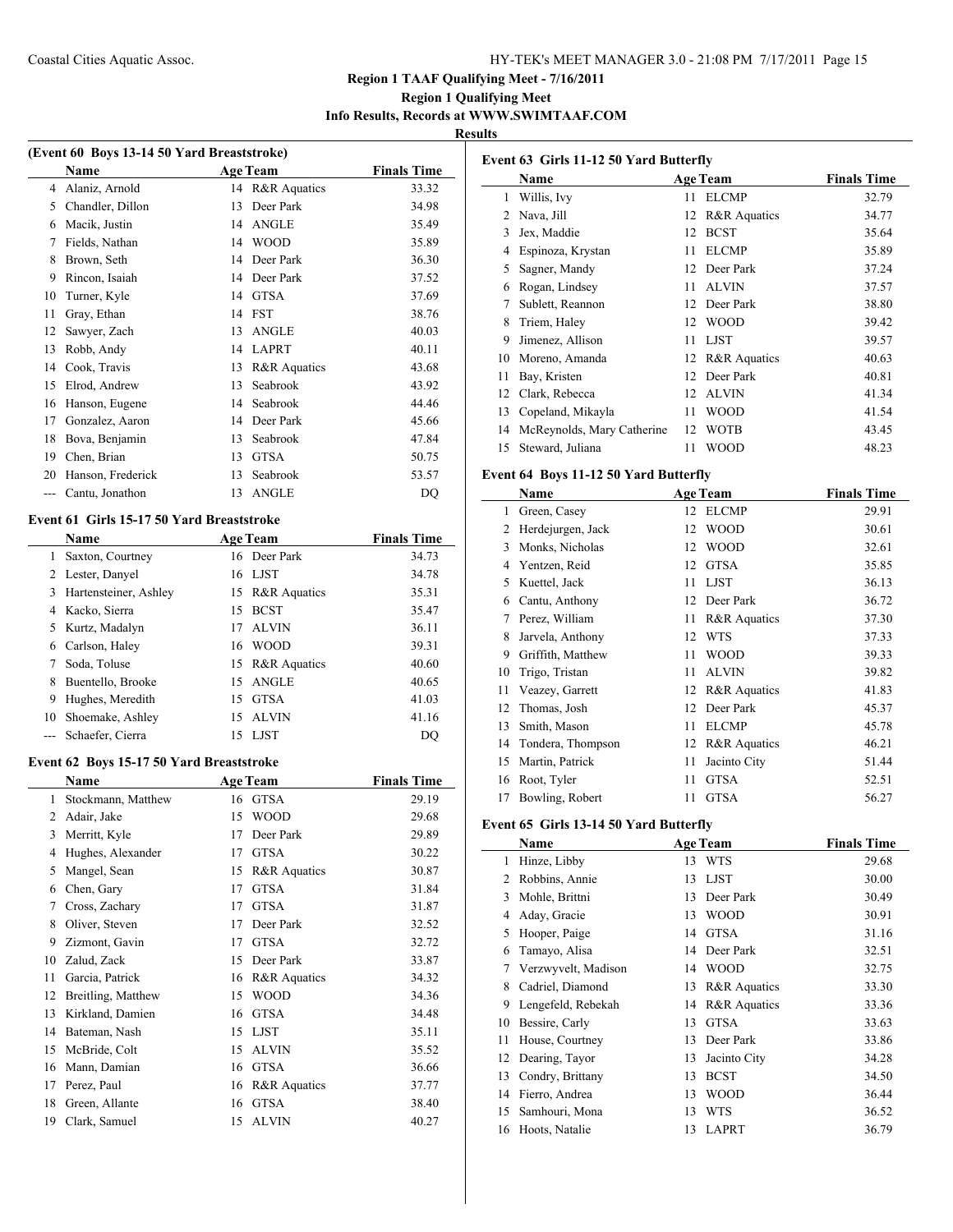**(Event 65 Girls 13-14 50 Yard Butterfly)**

# **Region 1 TAAF Qualifying Meet - 7/16/2011**

# **Region 1 Qualifying Meet Info Results, Records at WWW.SWIMTAAF.COM**

**Results**

|              | Name                                          |    | <b>Age Team</b>         | <b>Finals Time</b> |
|--------------|-----------------------------------------------|----|-------------------------|--------------------|
|              | 17 Hoots, Victoria                            |    | 14 LAPRT                | 37.49              |
| 18           | DeWeese, Raven                                | 13 | <b>ALVIN</b>            | 38.06              |
|              | 19 Van Dorn, Amanda                           |    | 13 FST                  | 40.35              |
|              |                                               |    |                         |                    |
|              | Event 66 Boys 13-14 50 Yard Butterfly         |    |                         |                    |
|              | <b>Name</b>                                   |    | <b>Age Team</b>         | <b>Finals Time</b> |
| $\mathbf{1}$ | Fulton, John                                  |    | 13 Deer Park            | 26.99              |
|              | 2 Wilkins, Matthew                            | 13 | <b>ELCMP</b>            | 27.85              |
|              | 3 Garcia, Stevie                              |    | 14 Deer Park            | 28.31              |
|              | 4 Fields, Nathan                              |    | 14 WOOD                 | 28.88              |
|              | 5 Jenkins, Dustin                             |    | 14 Deer Park            | 29.94              |
|              | 6 Nelson, John                                | 13 | <b>ALVIN</b>            | 31.49              |
|              | 7 Turner, Kyle                                |    | 14 GTSA                 | 32.79              |
| 8            | Heidleberg, Hunter                            |    | 13 GTSA                 | 33.48              |
|              | 9 Beard, Daniel                               |    | 14 GTSA                 | 34.27              |
|              | 10 Elrod, Andrew                              |    | 13 Seabrook             | 40.30              |
| 11           | Cantu, Jonathon                               | 13 | <b>ANGLE</b>            | 42.33              |
|              | Event 67 Girls 15-17 50 Yard Butterfly        |    |                         |                    |
|              | Name                                          |    | <b>Age Team</b>         | <b>Finals Time</b> |
| $\mathbf{1}$ | Doughty, Madeline                             |    | 15 LJST                 | 28.52              |
|              | 2 Saxton, Courtney                            | 16 | Deer Park               | 29.03              |
|              | 3 Walker, Shanna                              | 15 | GTSA                    | 29.48              |
|              | 4 Bommer, Kate                                |    | 16 GTSA                 | 29.77              |
|              | 5 Merchant, Kristen                           |    | 15 ALVIN                | 31.91              |
|              | 6 Przybilla, Hannah                           |    | 15 R&R Aquatics         | 33.03              |
|              | 7 Carlson, Haley                              | 16 | <b>WOOD</b>             | 35.15              |
|              | 8 Nixon, Chandler                             |    | 15 ALVIN                | 35.16              |
|              |                                               |    |                         |                    |
|              | Event 68 Boys 15-17 50 Yard Butterfly<br>Name |    | <b>Age Team</b>         | <b>Finals Time</b> |
|              | 1 Campbell, Logan                             |    | 15 Deer Park            | 24.59              |
|              | 2 Sheffield, Logan                            |    | 15 LJST                 | 25.07              |
| 3            | Copper, Devin                                 |    | 15 R&R Aquatics         | 25.26              |
|              | 4 White, Derek                                |    | 17 GTSA                 | 26.15              |
|              | 5 Oliver, Steven                              |    | 17 Deer Park            | 26.51              |
|              | 6 May, Austin                                 |    | 17 GTSA                 | 27.64              |
|              | 7 Kirkland, Damien                            |    | 16 GTSA                 | 27.74              |
| 8            | Lowe, Tate                                    |    | 17 WTS                  | 27.92              |
|              | 9 Guerrero, Christopher                       |    | 17 R&R Aquatics         | 28.08              |
| 10           | Martinez, George                              | 15 | <b>ALVIN</b>            | 28.45              |
| 11           | Jensen, Cory                                  | 15 | <b>ALVIN</b>            | 28.52              |
| 12           | Brown, Ryan                                   | 15 | LJST                    | 28.95              |
| 13           | Cross, Zachary                                | 17 | <b>GTSA</b>             | 29.01              |
| 14           | Kempisty, Ryan                                | 15 | <b>R&amp;R</b> Aquatics | 29.19              |
| 15           | Daniels, Tyler                                | 17 | <b>GTSA</b>             | 29.24              |
| 16           | Newmann, Stephen                              | 16 | <b>GTSA</b>             | 29.42              |
| 17           | Rizzo, Matthew                                | 15 | <b>WOOD</b>             | 29.59              |
| 18           | Zizmont, Gavin                                | 17 | <b>GTSA</b>             | 29.67              |
| 19           | Daniels, Thomas                               | 17 | <b>GTSA</b>             | 30.13              |
| 20           | Garza, Christopher                            | 15 | R&R Aquatics            | 30.35              |
| 21           | Condry, Dustin                                | 16 | <b>BCST</b>             | 32.04              |
| 22           | Langdon, Conner                               | 15 | R&R Aquatics            | 32.40              |
|              |                                               |    |                         |                    |
|              |                                               |    |                         |                    |

| Event 69 Girls 11-12 50 Yard Freestyle |                    |    |                 |                    |  |  |
|----------------------------------------|--------------------|----|-----------------|--------------------|--|--|
|                                        | Name               |    | <b>Age Team</b> | <b>Finals Time</b> |  |  |
| 1                                      | Nguyen, Nicole     | 12 | <b>LJST</b>     | 28.09              |  |  |
| 2                                      | Williams, Hope     | 11 | <b>ELCMP</b>    | 28.57              |  |  |
| 3                                      | Moore, Katherine   | 12 | <b>ALVIN</b>    | 28.58              |  |  |
| 4                                      | Odom, Hannah       | 12 | <b>GTSA</b>     | 29.69              |  |  |
| 5                                      | Redman, Noelle     | 12 | <b>ALVIN</b>    | 30.49              |  |  |
| 6                                      | White, Rebecca     | 12 | <b>GTSA</b>     | 30.50              |  |  |
| 7                                      | Willis, Ivy        | 11 | <b>ELCMP</b>    | 30.81              |  |  |
| 8                                      | Coale, Cheyenne    | 12 | <b>ANGLE</b>    | 32.03              |  |  |
| 9                                      | Huddleston, Ashlyn | 12 | <b>ELCMP</b>    | 32.17              |  |  |
| 10                                     | Reis, Jadyn        | 12 | <b>LAPRT</b>    | 32.35              |  |  |
| 11                                     | Attaway, Sarah     | 11 | <b>BCST</b>     | 32.50              |  |  |
| 12                                     | Tucker, Molly      | 12 | <b>GTSA</b>     | 33.12              |  |  |
| 13                                     | Perales, Shelby    | 12 | <b>GTSA</b>     | 33.19              |  |  |
| 14                                     | Copeland, Mikayla  | 11 | <b>WOOD</b>     | 33.93              |  |  |
| 15                                     | Sullivan, Jenna    | 11 | <b>WOTB</b>     | 34.11              |  |  |
| 16                                     | Hubbard, Meagan    | 11 | <b>LJST</b>     | 34.18              |  |  |
| 17                                     | Hill, Kathryn      | 12 | <b>ANGLE</b>    | 35.08              |  |  |
| 18                                     | Burt, Camberon     | 11 | <b>ALVIN</b>    | 35.21              |  |  |
| 19                                     | Jewell, Miriam     | 11 | <b>ANGLE</b>    | 35.64              |  |  |
| 20                                     | Elizondo, Natalie  | 12 | Deer Park       | 36.16              |  |  |
| 21                                     | Vallejo, Kendyl    | 12 | R&R Aquatics    | 36.56              |  |  |
| 22                                     | Triem, Haley       | 12 | <b>WOOD</b>     | 36.84              |  |  |
| 23                                     | Agan, Abby         | 11 | <b>LJST</b>     | 37.26              |  |  |
| 24                                     | Lova, Shelby k     | 11 | Jacinto City    | 37.38              |  |  |
| 25                                     | Rees, Natalie      | 11 | <b>WOOD</b>     | 37.41              |  |  |
| 26                                     | Yu, Megan          | 12 | <b>GTSA</b>     | 39.82              |  |  |
| 27                                     | Steward, Juliana   | 11 | <b>WOOD</b>     | 40.11              |  |  |
| 28                                     | Rincon, Isabel     | 11 | Deer Park       | 45.63              |  |  |
| 29                                     | Vasquez, Elena     | 11 | Deer Park       | 45.82              |  |  |
| ---                                    | Kloeber, Hannah    | 11 | R&R Aquatics    | DQ                 |  |  |
| Event 70 Boys 11-12 50 Yard Freestyle  |                    |    |                 |                    |  |  |

# **Event 70 Boys 11-12 50 Yard Freestyle**

|    | Name                |    | <b>Age Team</b>         | <b>Finals Time</b> |
|----|---------------------|----|-------------------------|--------------------|
| 1  | McComb, Micah       | 12 | <b>ELCMP</b>            | 27.16              |
| 2  | Herdejurgen, Jack   | 12 | <b>WOOD</b>             | 27.82              |
| 3  | Nojek, Jamie        | 12 | <b>WOOD</b>             | 29.79              |
| 4  | Contreras, Salvador | 11 | <b>GTSA</b>             | 30.59              |
| 5  | Fuchs, Hayden       | 12 | <b>LJST</b>             | 30.91              |
| 6  | Roccaforte, Luc     | 12 | <b>GTSA</b>             | 31.03              |
| 7  | Bradshaw, Brandon   | 12 | <b>LJST</b>             | 31.26              |
| 8  | Schiesler, Joel     | 11 | <b>GTSA</b>             | 31.70              |
| 9  | Macik, Trevin       | 11 | <b>ANGLE</b>            | 32.65              |
| 10 | Trigo, Tristan      | 11 | <b>ALVIN</b>            | 33.09              |
| 11 | Miller, Brayden     | 11 | <b>R&amp;R</b> Aquatics | 33.11              |
| 12 | LeDoux, Chase       | 12 | <b>GTSA</b>             | 33.16              |
| 13 | Cantu, Anthony      | 12 | Deer Park               | 33.33              |
| 14 | Habenicht, Tristan  | 11 | <b>ALVIN</b>            | 33.46              |
| 15 | Lisewsky, Blaise    | 11 | Seabrook                | 33.51              |
| 16 | Jarvela, Anthony    | 12 | <b>WTS</b>              | 34.44              |
| 17 | Schiller, Jerran    | 11 | <b>ALVIN</b>            | 35.02              |
| 18 | Hart, Marshall      | 11 | Seabrook                | 35.39              |
| 19 | Simcox, Kyle        | 11 | WOOD                    | 37.08              |
| 20 | Ruff, Gabe          | 11 | <b>GTSA</b>             | 37.14              |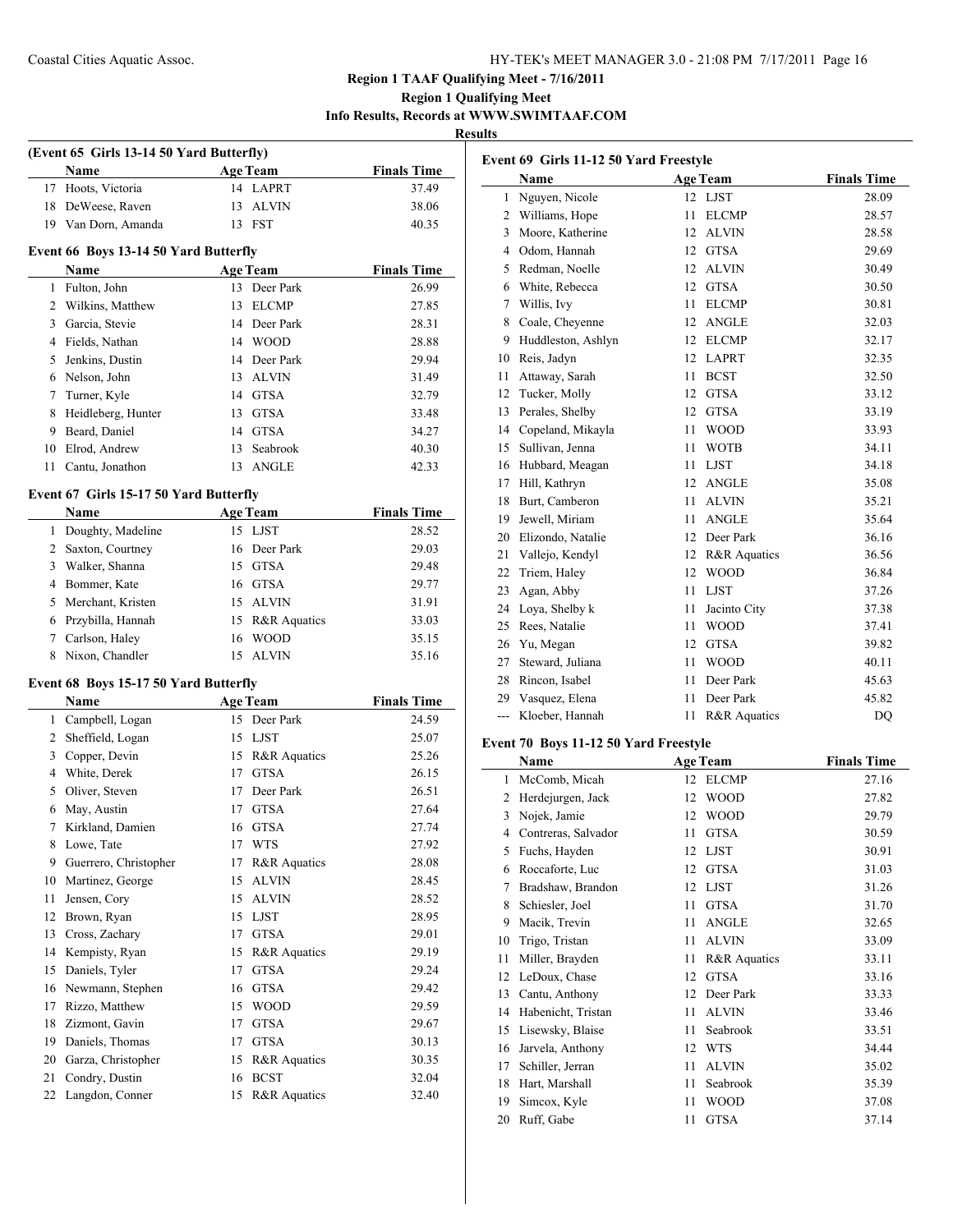# **Region 1 Qualifying Meet Info Results, Records at WWW.SWIMTAAF.COM**

# **Results**

| (Event 70 Boys 11-12 50 Yard Freestyle) |                    |    |                         |                    |  |  |
|-----------------------------------------|--------------------|----|-------------------------|--------------------|--|--|
|                                         | Name               |    | <b>Age Team</b>         | <b>Finals Time</b> |  |  |
| 21                                      | Smith, Mason       | 11 | <b>ELCMP</b>            | 37.40              |  |  |
| 22                                      | Stavinoha, Teddy   | 12 | <b>R&amp;R</b> Aquatics | 38.62              |  |  |
| 23                                      | Thomas, Josh       | 12 | Deer Park               | 38.85              |  |  |
| 24                                      | Laurel, Joshua     | 12 | LJST                    | 39.07              |  |  |
| 25                                      | Keffer, Michael    | 12 | <b>GTSA</b>             | 40.10              |  |  |
| 26                                      | Sheffield, Cameron |    | 12 LJST                 | 40.87              |  |  |
| 27                                      | Juarez, Kenny      | 11 | Jacinto City            | 41.59              |  |  |
| 28                                      | Root, Tyler        | 11 | <b>GTSA</b>             | 41.62              |  |  |
| 29                                      | Tijerina, Cesar    | 12 | Jacinto City            | 41.87              |  |  |
| 30                                      | Freeman, Sid       | 11 | <b>WTS</b>              | 41.99              |  |  |
| 31                                      | Mohle, Brittan     | 11 | Deer Park               | 42.79              |  |  |
| 32                                      | Millis, Jacob      | 11 | Texas City              | 44.43              |  |  |
| 33                                      | Trahan, Tristen    | 11 | <b>GTSA</b>             | 45.49              |  |  |
| 34                                      | Gasiorowski, David | 11 | LJST                    | 47.07              |  |  |
| 35                                      | Bowling, Garrison  | 12 | <b>GTSA</b>             | 50.11              |  |  |
|                                         | 36 Cambos, Luis    | 11 | Jacinto City            | 1:03.91            |  |  |

#### **Event 71 Girls 13-14 50 Yard Freestyle**

 $\overline{\phantom{a}}$ 

|    | Name                 | <b>Age Team</b> |                         | <b>Finals Time</b> |
|----|----------------------|-----------------|-------------------------|--------------------|
| 1  | Anderson, Kendall    | 14              | <b>WOOD</b>             | 26.54              |
| 2  | Kuettel, Molly       | 13              | <b>LJST</b>             | 26.67              |
| 3  | Hooper, Paige        | 14              | <b>GTSA</b>             | 27.19              |
| 4  | Hare, Tori           | 14              | <b>GTSA</b>             | 27.87              |
| 5  | Mohle, Brittni       | 13              | Deer Park               | 27.93              |
| 6  | Miller, Maddie       | 14              | <b>WOOD</b>             | 28.30              |
| 7  | Mangel, Shelbi       | 13              | <b>R&amp;R</b> Aquatics | 28.32              |
| 8  | Perez, Catalina      | 14              | <b>LJST</b>             | 29.06              |
| 9  | Flores, Kelsey       | 14              | <b>ALVIN</b>            | 29.68              |
| 10 | Samhouri, Mona       | 13              | <b>WTS</b>              | 30.19              |
| 11 | Thomas, Moira        | 14              | R&R Aquatics            | 30.33              |
| 12 | Willis, Malia        | 13              | <b>ELCMP</b>            | 30.40              |
| 13 | Dearing, Tayor       | 13              | Jacinto City            | 30.56              |
| 14 | Condry, Brittany     | 13              | <b>BCST</b>             | 30.69              |
| 15 | Fierro, Andrea       | 13              | <b>WOOD</b>             | 31.43              |
| 16 | Vallejo, Kaly        | 13              | <b>ELCMP</b>            | 31.45              |
| 17 | Cornelius, Meagan    | 14              | Deer Park               | 31.53              |
| 18 | Tamayo, Alisa        | 14              | Deer Park               | 31.71              |
| 19 | McReynolds, Claire   | 14              | <b>WOTB</b>             | 32.04              |
| 20 | Reimer, Ashley       | 13              | <b>ALVIN</b>            | 33.13              |
| 21 | McCool, Jazlyn       | 13              | <b>ELCMP</b>            | 33.51              |
| 22 | Schaatt, Jenna       | 13              | R&R Aquatics            | 33.59              |
| 23 | Carlson, Sydney      | 13              | <b>WOOD</b>             | 33.61              |
| 24 | Koenig, Hannah       | 13              | <b>BCST</b>             | 34.05              |
| 25 | Smith, Amber         | 13              | <b>ELCMP</b>            | 34.40              |
| 26 | Janik, Emily         | 13              | <b>WTS</b>              | 34.51              |
| 27 | Schiller, Madilynn   | 13              | <b>ALVIN</b>            | 35.54              |
| 28 | Hamlin, Madison      | 14              | <b>WTS</b>              | 35.89              |
| 29 | Hudson, Katlynn      | 13              | <b>ANGLE</b>            | 40.50              |
| 30 | Rivas, Angela        | 13              | <b>Texas City</b>       | 42.69              |
| 31 | Graham, Brianna      | 13              | <b>GTSA</b>             | 43.14              |
| 32 | Fredregill, Brittany | 14              | <b>GTSA</b>             | 45.60              |
|    |                      |                 |                         |                    |

| Event 72 Boys 13-14 50 Yard Freestyle |                      |    |                   |                    |  |  |
|---------------------------------------|----------------------|----|-------------------|--------------------|--|--|
|                                       | Name                 |    | <b>Age Team</b>   | <b>Finals Time</b> |  |  |
| 1                                     | Ross, Samuel         | 14 | R&R Aquatics      | 24.29              |  |  |
| $\overline{c}$                        | Moore, Jacob         | 14 | <b>ALVIN</b>      | 24.72              |  |  |
| 3                                     | Nojek, Alastair      | 14 | <b>WOOD</b>       | 24.73              |  |  |
| 4                                     | Lewis, David         | 13 | Deer Park         | 25.03              |  |  |
| 5                                     | Green, Trenton       | 14 | <b>LJST</b>       | 25.14              |  |  |
| 6                                     | Matherine, Harrison  | 14 | R&R Aquatics      | 25.37              |  |  |
| 7                                     | Vanderhider, Zachary | 14 | <b>LJST</b>       | 25.60              |  |  |
| 8                                     | Gonzales, John       | 14 | <b>FST</b>        | 25.82              |  |  |
| 9                                     | Beard, Daniel        | 14 | <b>GTSA</b>       | 28.10              |  |  |
| 10                                    | Smith, Britton       | 13 | <b>ALVIN</b>      | 28.23              |  |  |
| 11                                    | Bommer, Ben          | 13 | <b>GTSA</b>       | 29.36              |  |  |
| 12                                    | Sawyer, Zach         | 13 | <b>ANGLE</b>      | 30.59              |  |  |
| 13                                    | Robb, Andy           | 14 | <b>LAPRT</b>      | 31.51              |  |  |
| 14                                    | Macik, Justin        | 14 | <b>ANGLE</b>      | 32.38              |  |  |
| 15                                    | Heidleberg, Hunter   | 13 | <b>GTSA</b>       | 32.45              |  |  |
| 16                                    | Lopez, Michael       | 14 | <b>Texas City</b> | 32.66              |  |  |
| 17                                    | Hildreth, Alex       | 13 | <b>ANGLE</b>      | 32.69              |  |  |
| 18                                    | Elrod, Andrew        | 13 | Seabrook          | 33.78              |  |  |
| 19                                    | Lamb, Jordan         | 13 | Deer Park         | 33.98              |  |  |
| 20                                    | Cook, Travis         | 13 | R&R Aquatics      | 34.12              |  |  |
| 21                                    | Vardeman, Zachary    | 13 | <b>LJST</b>       | 34.32              |  |  |
| 22                                    | Cantu, Jonathon      | 13 | <b>ANGLE</b>      | 34.47              |  |  |
| 23                                    | Gonzalez, Aaron      | 14 | Deer Park         | 34.76              |  |  |
| 24                                    | Bova, Benjamin       | 13 | Seabrook          | 35.05              |  |  |
| 25                                    | Biehle, Aaron        | 13 | <b>GTSA</b>       | 38.58              |  |  |
| 26                                    | Kurtz, Maximillian   | 14 | <b>ALVIN</b>      | 40.15              |  |  |

# **Event 73 Girls 15-17 50 Yard Freestyle**

|      | Name              |    | <b>Age Team</b> | <b>Finals Time</b> |
|------|-------------------|----|-----------------|--------------------|
| 1    | Gaas, Julia       | 17 | R&R Aquatics    | 26.60              |
| 2    | Kacko, Sierra     | 15 | <b>BCST</b>     | 28.11              |
| 3    | Walker, Shanna    | 15 | <b>GTSA</b>     | 28.20              |
| 4    | Doughty, Madeline |    | 15 LJST         | 28.67              |
| 5    | Perales, Paige    | 15 | GTSA            | 28.96              |
| 6    | Schaefer, Cierra  |    | 15 LJST         | 29.18              |
| $*7$ | Soda, Toluse      | 15 | R&R Aquatics    | 29.47              |
| $*7$ | Kurtz, Madalyn    | 17 | <b>ALVIN</b>    | 29.47              |
| 9    | Zhou, Nijia       |    | 15 LJST         | 29.82              |
| 10   | Cliburn, Lizzy    | 15 | Deer Park       | 30.17              |
| 11   | Nixon, Chandler   | 15 | <b>ALVIN</b>    | 30.53              |
| 12   | McAllen, Salome   | 17 | <b>ALVIN</b>    | 30.61              |
| 13   | Hughes, Meredith  | 15 | <b>GTSA</b>     | 30.86              |

# **Event 74 Boys 15-17 50 Yard Freestyle**

|   | Name                 | <b>Age Team</b> |                 | <b>Finals Time</b> |
|---|----------------------|-----------------|-----------------|--------------------|
|   | Oin, Peter           | 17              | <b>GTSA</b>     | 22.84              |
|   | 2 Lowe, Tate         |                 | <b>WTS</b>      | 23.10              |
|   | 3 Stockmann, Matthew | 16 GTSA         |                 | 23.34              |
|   | 4 Copper, Devin      |                 | 15 R&R Aquatics | 23.77              |
|   | 5 Adair, Jake        | 15              | <b>WOOD</b>     | 23.82              |
|   | 6 Hughes, Alexander  | 17              | <b>GTSA</b>     | 23.89              |
|   | Mohle, Brandon       |                 | 15 Deer Park    | 23.98              |
|   | Mangel, Sean         |                 | 15 R&R Aquatics | 24.09              |
| 9 | White, Derek         |                 | <b>GTSA</b>     | 24.27              |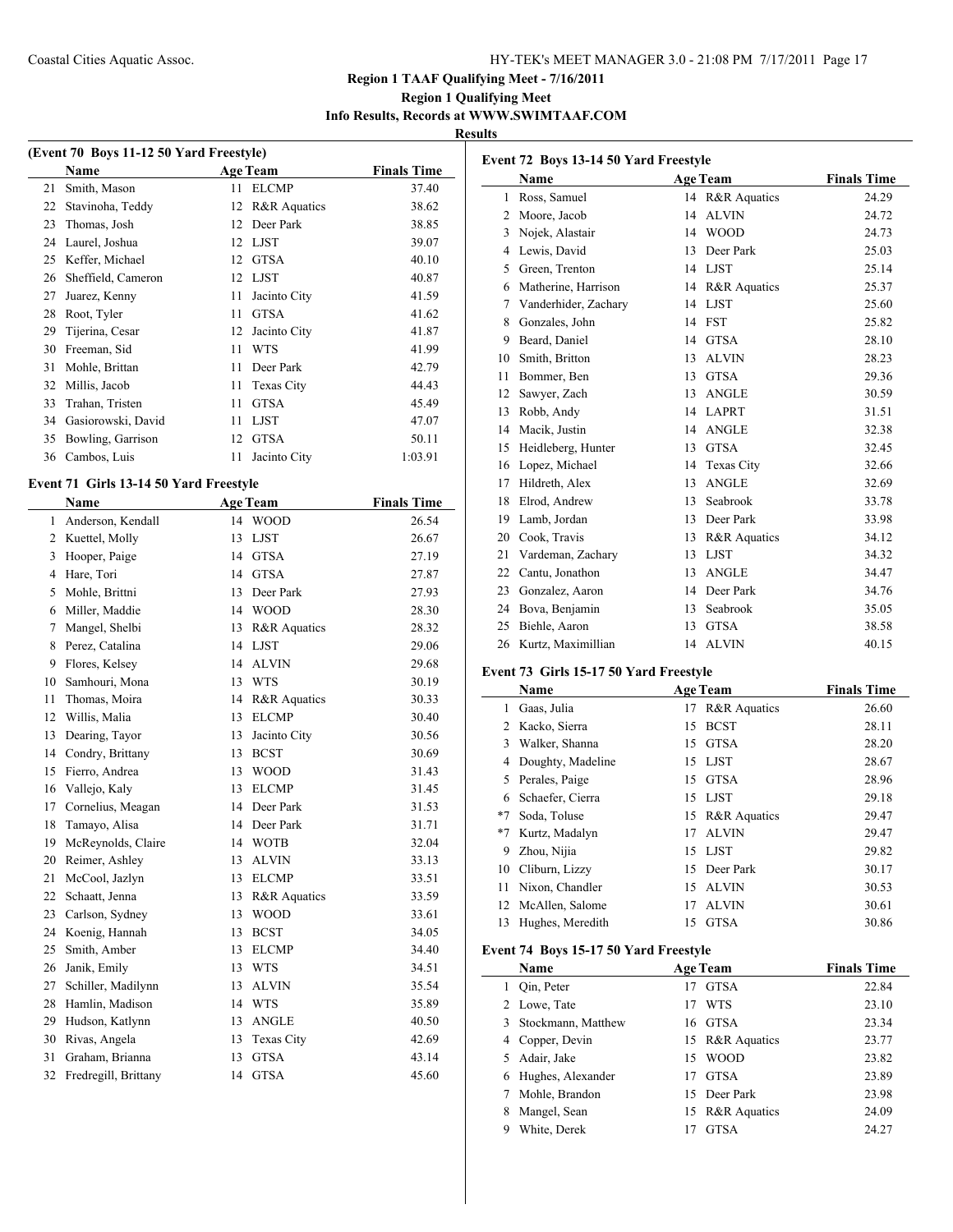# **Region 1 Qualifying Meet Info Results, Records at WWW.SWIMTAAF.COM**

**Results**

| (Event 74 Boys 15-17 50 Yard Freestyle) |                    |    |                 |                    |  |  |
|-----------------------------------------|--------------------|----|-----------------|--------------------|--|--|
|                                         | <b>Name</b>        |    | <b>Age Team</b> | <b>Finals Time</b> |  |  |
| 10                                      | Merritt, Kyle      |    | 17 Deer Park    | 24.55              |  |  |
| 11                                      | Treadwell, Tyler   | 16 | R&R Aquatics    | 24.91              |  |  |
| 12                                      | Jensen, Cory       | 15 | <b>ALVIN</b>    | 25.11              |  |  |
| 13                                      | Garcia, Patrick    | 16 | R&R Aquatics    | 25.21              |  |  |
| 14                                      | May, Austin        | 17 | <b>GTSA</b>     | 25.29              |  |  |
| 15                                      | Tyler, Devin       | 17 | <b>GTSA</b>     | 25.31              |  |  |
| 16                                      | Zalud, Zack        | 15 | Deer Park       | 25.37              |  |  |
| 17                                      | Oliver, Steven     | 17 | Deer Park       | 25.75              |  |  |
| 18                                      | Daniels, Tyler     | 17 | <b>GTSA</b>     | 25.86              |  |  |
| 19                                      | Garza, Christopher | 15 | R&R Aquatics    | 26.30              |  |  |
| 20                                      | Martinez, George   | 15 | <b>ALVIN</b>    | 26.33              |  |  |
| 21                                      | Daniels, Thomas    | 17 | <b>GTSA</b>     | 26.46              |  |  |
| 22                                      | Rizzo, Matthew     | 15 | <b>WOOD</b>     | 26.87              |  |  |
| 23                                      | Stamey, Carl       | 15 | <b>GTSA</b>     | 27.00              |  |  |
| 24                                      | Langdon, Conner    | 15 | R&R Aquatics    | 27.44              |  |  |
| 25                                      | Green, Allante     | 16 | <b>GTSA</b>     | 27.76              |  |  |
| 26                                      | Roberts, C. J.     | 16 | <b>WTS</b>      | 27.79              |  |  |
| 27                                      | Marn, Steven       | 16 | <b>WTS</b>      | 27.85              |  |  |
| 28                                      | McBride, Colt      | 15 | <b>ALVIN</b>    | 27.89              |  |  |
| 29                                      | Bateman, Nash      | 15 | <b>LJST</b>     | 28.03              |  |  |
| 30                                      | Clark, Samuel      | 15 | <b>ALVIN</b>    | 28.46              |  |  |
| 31                                      | Breitling, Matthew | 15 | <b>WOOD</b>     | 28.87              |  |  |
| 32                                      | Perez, Paul        | 16 | R&R Aquatics    | 29.74              |  |  |
| 33                                      | Kocian, Brett      | 16 | <b>WTS</b>      | 30.08              |  |  |
|                                         | 34 Lemson, Jason   | 17 | <b>WTS</b>      | 30.66              |  |  |
| 1.55.011.11.10.100.37<br>T.             |                    |    |                 |                    |  |  |

#### **Event 75 Girls 11-12 100 Yard IM**

|    | Name                          |       |    | <b>Age Team</b>         | <b>Finals Time</b> |
|----|-------------------------------|-------|----|-------------------------|--------------------|
|    | 1 Williams, Hope              |       |    | 11 ELCMP                | 1:13.40            |
|    | 34.16                         | 39.24 |    |                         |                    |
| 2  | Espinoza, Krystan             |       |    | 11 ELCMP                | 1:18.30            |
|    | 35.64                         | 42.66 |    |                         |                    |
| 3  | Dzierzanowski, Kathryn        |       |    | 11 R&R Aquatics         | 1:19.68            |
|    | 35.28                         | 44.40 |    |                         |                    |
| 4  | Odom, Hannah                  |       |    | 12 GTSA                 | 1:19.81            |
|    | 36.93                         | 42.88 |    |                         |                    |
| 5  | Bahl, Zoe                     |       | 11 | <b>GTSA</b>             | 1:19.86            |
| 6  | Thompson, Karley              |       | 11 | <b>GTSA</b>             | 1:22.49            |
|    | 36.56                         | 45.93 |    |                         |                    |
| 7  | Copenhaver, Jessica           |       |    | 12 FST                  | 1:25.53            |
|    | 38.32                         | 47.21 |    |                         |                    |
| 8  | Wilson, Elizabeth             |       |    | 12 ELCMP                | 1:30.46            |
|    | 42.89                         | 47.57 |    |                         |                    |
| 9  | Shoemake, Alexis              |       |    | 11 ALVIN                | 1:32.11            |
|    | 43.20                         | 48.91 |    |                         |                    |
|    | 10 Clark, Rebecca             |       |    | 12 ALVIN                | 1:33.45            |
|    | 45.53                         | 47.92 |    |                         |                    |
| 11 | Johnson, Hana                 |       | 11 | <b>R&amp;R</b> Aquatics | 1:36.73            |
|    | 45.12                         | 51.61 |    |                         |                    |
|    | 12 McReynolds, Mary Catherine |       |    | 12 WOTB                 | 1:37.63            |
|    | 42.81                         | 54.82 |    |                         |                    |
| 13 | Steward, Juliana              |       | 11 | <b>WOOD</b>             | 1:46.33            |
|    | 48.20                         | 58.13 |    |                         |                    |

|    | 14 Vasquez, Elena                       |         | 11           | Deer Park       | 2:01.86            |  |  |  |
|----|-----------------------------------------|---------|--------------|-----------------|--------------------|--|--|--|
|    | 54.03                                   | 1:07.83 |              |                 |                    |  |  |  |
|    | Rincon, Isabel                          |         |              | 11 Deer Park    | DQ                 |  |  |  |
|    | 52.31                                   | 56.91   |              |                 |                    |  |  |  |
|    | Event 76 Boys 11-12 100 Yard IM         |         |              |                 |                    |  |  |  |
|    | Name                                    |         |              | <b>Age Team</b> | <b>Finals Time</b> |  |  |  |
|    | 1 Green, Casey                          |         |              | 12 ELCMP        | 1:07.05            |  |  |  |
|    | 30.94                                   | 36.11   |              |                 |                    |  |  |  |
|    | 2 Nojek, Jamie                          |         | $12^{\circ}$ | <b>WOOD</b>     | 1:19.44            |  |  |  |
|    | 3 Dyess, Glen                           |         | 12           | <b>GTSA</b>     | 1:19.60            |  |  |  |
|    | 37.42                                   | 42.18   |              |                 |                    |  |  |  |
|    | 4 Yentzen, Reid                         |         | 12           | <b>GTSA</b>     | 1:22.51            |  |  |  |
|    | 5 Schiesler, Joel                       |         | 11           | <b>GTSA</b>     | 1:23.43            |  |  |  |
|    | 37.51                                   | 45.92   |              |                 |                    |  |  |  |
|    | 6 McKinney, Reed                        |         |              | 11 LJST         | 1:26.51            |  |  |  |
|    | 39.54                                   | 46.97   |              |                 |                    |  |  |  |
|    | 7 Perez, William                        |         | 11           | R&R Aquatics    | 1:29.19            |  |  |  |
|    | 40.83                                   | 48.36   |              |                 |                    |  |  |  |
| 8. | Gray, Aaron                             |         |              | 12 FST          | 1:32.48            |  |  |  |
| 9  | Hart, Marshall                          |         | 11           | Seabrook        | 1:32.75            |  |  |  |
|    | 45.87                                   | 46.88   |              |                 |                    |  |  |  |
|    | 10 Schiller, Jerran                     |         | 11           | <b>ALVIN</b>    | 1:44.00            |  |  |  |
|    | 47.66                                   | 56.34   |              |                 |                    |  |  |  |
| 11 | Root, Tyler                             |         | 11           | <b>GTSA</b>     | 1:51.90            |  |  |  |
|    | 48.92                                   | 1:02.98 |              |                 |                    |  |  |  |
|    | 12 Martin, Patrick                      |         | 11           | Jacinto City    | 1:55.02            |  |  |  |
|    | 50.65                                   | 1:04.37 |              |                 |                    |  |  |  |
|    | 13 Ricklefsen, Jason                    |         | 11           | R&R Aquatics    | 1:55.88            |  |  |  |
|    | 57.15                                   | 58.73   |              |                 |                    |  |  |  |
|    | 14 Juarez, Kenny                        |         | 11           | Jacinto City    | 2:00.79            |  |  |  |
|    | 57.86                                   | 1:02.93 |              |                 |                    |  |  |  |
|    | <b>Event 77 Girls 13-14 100 Yard IM</b> |         |              |                 |                    |  |  |  |

 $\overline{\phantom{0}}$ 

 $\overline{\phantom{a}}$ 

|                               | Name               |       |    | <b>Age Team</b> | <b>Finals Time</b> |
|-------------------------------|--------------------|-------|----|-----------------|--------------------|
| 1                             | Dixon, Rachel      |       |    | 13 R&R Aquatics | 1:07.26            |
|                               | 30.97              | 36.29 |    |                 |                    |
| $\mathfrak{D}_{\mathfrak{p}}$ | Bai, Carrie        |       |    | 14 LJST         | 1:10.28            |
|                               | 31.36              | 38.92 |    |                 |                    |
| 3                             | Aday, Gracie       |       | 13 | <b>WOOD</b>     | 1:10.62            |
|                               | 32.23              | 38.39 |    |                 |                    |
| 4                             | Lengefeld, Rebekah |       |    | 14 R&R Aquatics | 1:21.01            |
|                               | 37.22              | 43.79 |    |                 |                    |
| 5                             | Pannell, Morgan    |       |    | 14 ALVIN        | 1:22.68            |
|                               | 38.62              | 44.06 |    |                 |                    |
| 6                             | DeWeese, Raven     |       |    | 13 ALVIN        | 1:28.61            |
|                               | 40.46              | 48.15 |    |                 |                    |
| 7                             | Van Dorn, Amanda   |       | 13 | <b>FST</b>      | 1:28.79            |
|                               | 40.15              | 48.64 |    |                 |                    |
| 8                             | Bordelon, Emma     |       | 14 | Seabrook        | 1:31.52            |
|                               | 45.24              | 46.28 |    |                 |                    |
|                               |                    |       |    |                 |                    |

# **Event 78 Boys 13-14 100 Yard IM**

| <b>Name</b>      | Age Team | <b>Finals Time</b> |
|------------------|----------|--------------------|
| Wilkins, Matthew | 13 ELCMP | 1:04.40            |
| 30.24            | 34.16    |                    |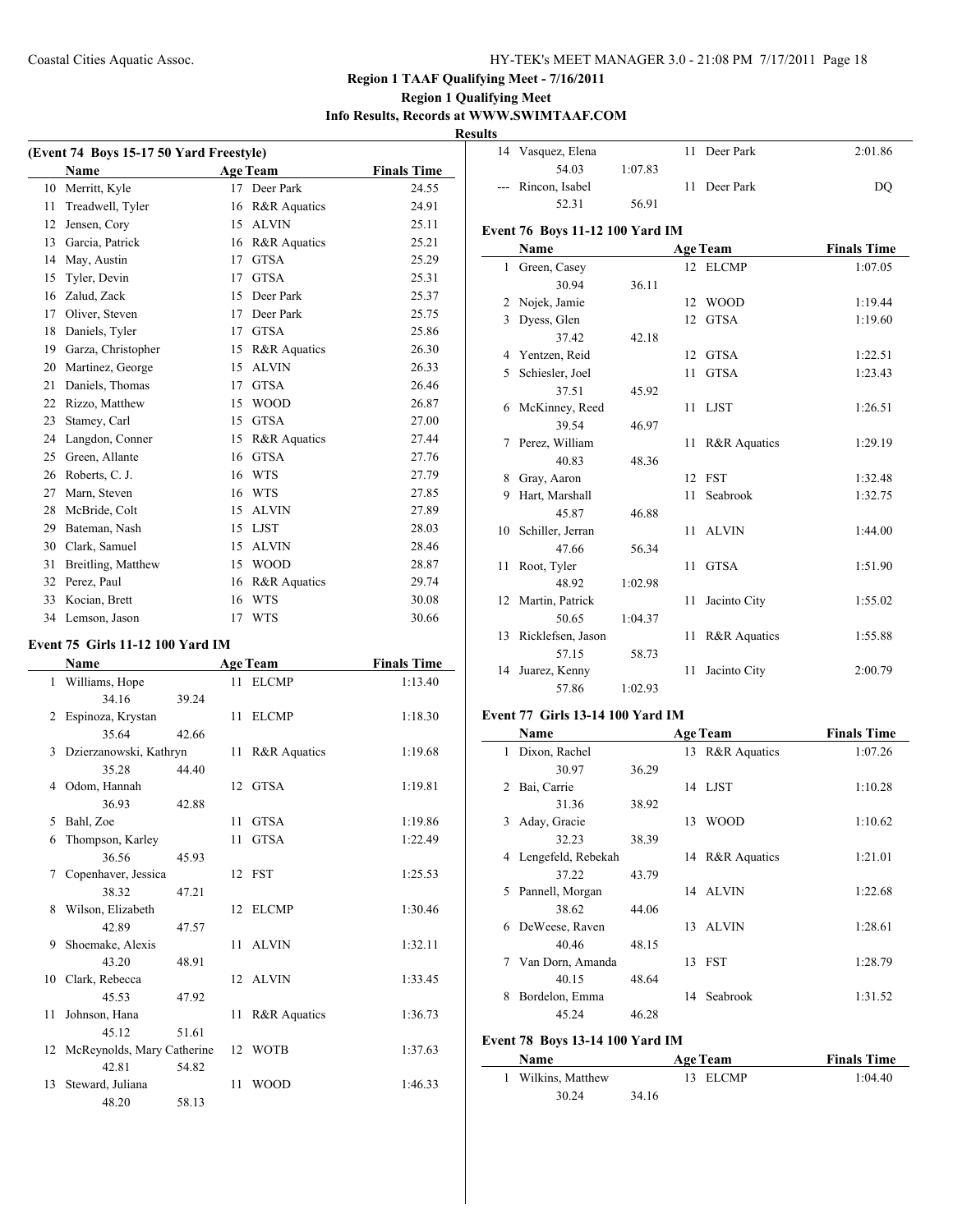# **Region 1 Qualifying Meet Info Results, Records at WWW.SWIMTAAF.COM**

**Results**

| (Event 78 Boys 13-14 100 Yard IM) |                  |       |    |                 |                    |  |  |
|-----------------------------------|------------------|-------|----|-----------------|--------------------|--|--|
|                                   | <b>Name</b>      |       |    | <b>Age Team</b> | <b>Finals Time</b> |  |  |
|                                   | 2 Kacko, Jordan  |       |    | 13 BCST         | 1:04.85            |  |  |
|                                   | 29.24            | 35.61 |    |                 |                    |  |  |
| 3                                 | White, Justin    |       |    | 14 GTSA         | 1:05.50            |  |  |
|                                   | 30.99            | 34.51 |    |                 |                    |  |  |
| 4                                 | Garcia, Stevie   |       |    | 14 Deer Park    | 1:09.21            |  |  |
|                                   | 30.87            | 38.34 |    |                 |                    |  |  |
| 5                                 | Fields, Nathan   |       |    | 14 WOOD         | 1:09.94            |  |  |
|                                   | 31.00            | 38.94 |    |                 |                    |  |  |
| 6                                 | Chandler, Dillon |       |    | 13 Deer Park    | 1:12.32            |  |  |
|                                   | 34.58            | 37.74 |    |                 |                    |  |  |
| 7                                 | Gray, Ethan      |       |    | 14 FST          | 1:12.87            |  |  |
|                                   | 34.04            | 38.83 |    |                 |                    |  |  |
| 8                                 | Kellogg, Robbie  |       |    | 14 R&R Aquatics | 1:16.40            |  |  |
|                                   | 36.45            | 39.95 |    |                 |                    |  |  |
| 9                                 | Bommer, Ben      |       | 13 | <b>GTSA</b>     | 1:17.44            |  |  |
|                                   | 35.08            | 42.36 |    |                 |                    |  |  |
| 10                                | Gonzalez, Aaron  |       |    | 14 Deer Park    | 1:32.61            |  |  |
|                                   | 43.83            | 48.78 |    |                 |                    |  |  |
| 11                                | Chen, Brian      |       | 13 | <b>GTSA</b>     | 1:49.46            |  |  |
|                                   | 51.76            | 57.70 |    |                 |                    |  |  |

# **Event 79 Girls 15-17 100 Yard IM**

|    | Name                  |       |    | <b>Age Team</b> | <b>Finals Time</b> |
|----|-----------------------|-------|----|-----------------|--------------------|
| 1. | Saxton, Courtney      |       |    | 16 Deer Park    | 1:07.38            |
|    | 31.45                 | 35.93 |    |                 |                    |
| 2  | Skinner, Haley        |       |    | 16 BCST         | 1:08.52            |
|    | 31.16                 | 37.36 |    |                 |                    |
| 3  | Hartensteiner, Ashley |       |    | 15 R&R Aquatics | 1:08.64            |
|    | 32.19                 | 36.45 |    |                 |                    |
| 4  | Bommer, Kate          |       |    | 16 GTSA         | 1:09.77            |
|    | 30.33                 | 39.44 |    |                 |                    |
| 5. | Lester, Danyel        |       |    | 16 LJST         | 1:10.37            |
|    | 35.23                 | 35.14 |    |                 |                    |
| 6  | Walker, Shanna        |       | 15 | GTSA            | 1:10.71            |
| 7  | Carlson, Haley        |       | 16 | <b>WOOD</b>     | 1:18.23            |
|    | 35.40                 | 42.83 |    |                 |                    |
| 8  | Shoemake, Ashley      |       |    | 15 ALVIN        | 1:22.19            |
|    | 38.78                 | 43.41 |    |                 |                    |
| 9  | Buentello, Brooke     |       |    | 15 ANGLE        | 1:30.43            |
|    | 42.13                 | 48.30 |    |                 |                    |

# **Event 80 Boys 15-17 100 Yard IM**

|   | <b>Name</b>     | <b>Age Team</b> |    |                 | <b>Finals Time</b> |
|---|-----------------|-----------------|----|-----------------|--------------------|
| 1 | Wallace, Carter |                 | 15 | <b>WOTB</b>     | 56.68              |
|   | 25.56           | 31.12           |    |                 |                    |
|   | 2 Qin, Peter    |                 | 17 | <b>GTSA</b>     | 58.43              |
|   | 26.05           | 32.38           |    |                 |                    |
| 3 | Campbell, Logan |                 |    | 15 Deer Park    | 59.82              |
|   | 26.53           | 33.29           |    |                 |                    |
| 4 | Fussell, Will   |                 |    | 15 Deer Park    | 1:02.81            |
|   | 5 Copper, Devin |                 |    | 15 R&R Aquatics | 1:03.53            |
|   | 27.83           | 35.70           |    |                 |                    |
| 6 | Chen, Gary      |                 | 17 | <b>GTSA</b>     | 1:03.68            |
|   | 29.71           | 33.97           |    |                 |                    |

|    | 7 Cross, Zachary    |       |    | 17 GTSA                 | 1:04.71 |
|----|---------------------|-------|----|-------------------------|---------|
|    | 30.41               | 34.30 |    |                         |         |
| 8  | Mangel, Sean        |       |    | 15 R&R Aquatics         | 1:04.74 |
|    | 30.40               | 34.34 |    |                         |         |
| 9. | Newmann, Stephen    |       |    | 16 GTSA                 | 1:06.06 |
|    | 30.21               | 35.85 |    |                         |         |
|    | 10 Schreck, Spencer |       |    | 16 GTSA                 | 1:06.13 |
|    | 29.16               | 36.97 |    |                         |         |
| 11 | Zizmont, Gavin      |       |    | 17 GTSA                 | 1:07.11 |
|    | 30.80               | 36.31 |    |                         |         |
| 12 | Dunn, Jason         |       |    | 17 LJST                 | 1:07.19 |
|    | 31.04               | 36.15 |    |                         |         |
| 13 | Jensen, Cory        |       |    | 15 ALVIN                | 1:07.21 |
|    | 30.27               | 36.94 |    |                         |         |
|    | 14 Daniels, Thomas  |       |    | 17 GTSA                 | 1:10.23 |
|    | 31.89               | 38.34 |    |                         |         |
| 15 | Miller, Gabriel     |       | 15 | <b>R&amp;R</b> Aquatics | 1:10.31 |
|    | 32.84               | 37.47 |    |                         |         |
|    | 16 Stamey, Carl     |       | 15 | GTSA                    | 1:11.10 |
|    | 31.85               | 39.25 |    |                         |         |
| 17 | Rizzo, Matthew      |       | 15 | <b>WOOD</b>             | 1:11.11 |
|    | 33.69               | 37.42 |    |                         |         |
| 18 | Clark, Samuel       |       |    | 15 ALVIN                | 1:16.21 |
|    | 34.26               | 41.95 |    |                         |         |

#### **Event 81 Girls 13-14 200 Yard Freestyle**

|    | <b>Name</b>      |       |    | <b>Age Team</b> |       | <b>Finals Time</b> |
|----|------------------|-------|----|-----------------|-------|--------------------|
| 1. | Neely, Taylor    |       |    | 13 LJST         |       | 2:17.74            |
|    | 30.91            | 34.64 |    | 37.01           | 35.18 |                    |
| 2  | Gorka, Katie     |       |    | 14 R&R Aquatics |       | 2:18.38            |
|    | 30.84            | 34.94 |    | 36.84           | 35.76 |                    |
| 3  | Flores, Kelsey   |       |    | 14 ALVIN        |       | 2:24.04            |
|    | 33.12            | 37.02 |    | 37.30           | 36.60 |                    |
| 4  | Billings, Rachel |       | 13 | <b>WTS</b>      |       | 2:25.92            |
|    | 32.94            | 36.67 |    | 38.31           | 38.00 |                    |
| 5. | Coffin, Hollie   |       | 13 | <b>GTSA</b>     |       | 2:35.11            |
|    | 33.21            | 38.29 |    | 41.70           | 41.91 |                    |
| 6  | Hamlin, Madison  |       | 14 | <b>WTS</b>      |       | 2:57.90            |
|    | 40.95            | 46.31 |    | 46.65           | 43.99 |                    |
|    | Janik, Emily     |       | 13 | <b>WTS</b>      |       | 3:01.61            |
|    | 38.31            | 43.10 |    | 49.92           | 50.28 |                    |

# **Event 82 Boys 13-14 200 Yard Freestyle**

|   | Name                 |       |    | <b>Age Team</b> |       | <b>Finals Time</b> |
|---|----------------------|-------|----|-----------------|-------|--------------------|
|   | Nojek, Alastair      |       | 14 | <b>WOOD</b>     |       | 1:59.03            |
|   | 28.22                | 31.07 |    | 30.84           | 28.90 |                    |
|   | 2 Bradshaw, Dylan    |       | 14 | LJST            |       | 2:04.89            |
|   | 27.98                | 31.52 |    | 32.17           | 33.22 |                    |
| 3 | White, Justin        |       | 14 | <b>GTSA</b>     |       | 2:05.57            |
|   | 28.45                |       |    |                 | 32.90 |                    |
| 4 | Alaniz, Arnold       |       |    | 14 R&R Aquatics |       | 2:13.45            |
|   | 29.33                | 34.61 |    | 35.59           | 33.92 |                    |
| 5 | Serrano, Christopher |       | 14 | R&R Aquatics    |       | 2:20.29            |
|   | 30.92                | 35.36 |    | 37.41           | 36.60 |                    |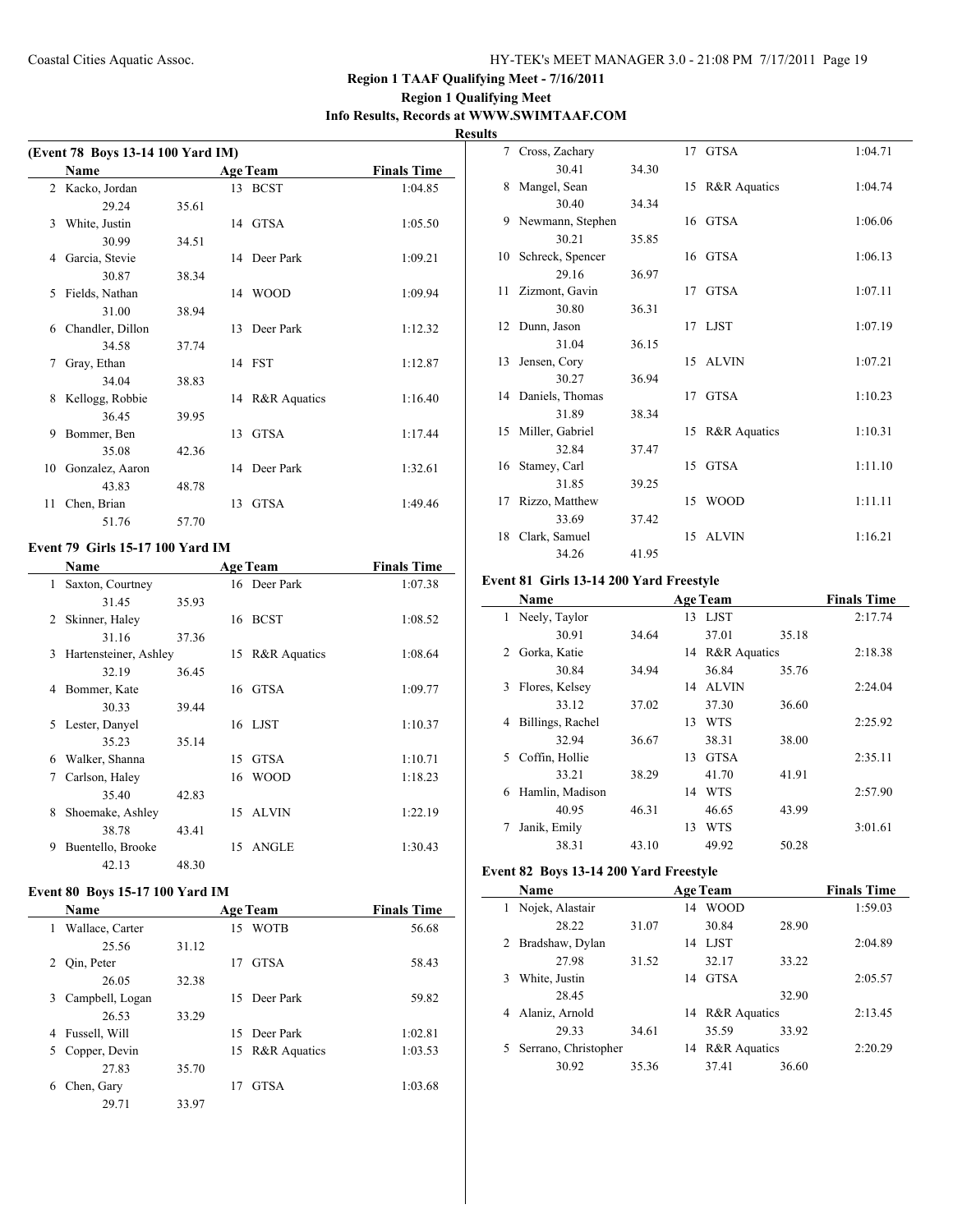# **Region 1 Qualifying Meet Info Results, Records at WWW.SWIMTAAF.COM**

**Results**

 $\overline{\phantom{a}}$ 

| Event 83 Girls 15-17 200 Yard Freestyle |                                        |                    |  |                 |       |                    |  |
|-----------------------------------------|----------------------------------------|--------------------|--|-----------------|-------|--------------------|--|
|                                         | Name                                   | <b>Finals Time</b> |  |                 |       |                    |  |
| $\mathbf{1}$                            | Lester, Danyel                         |                    |  | 16 LJST         |       | 2:08.71            |  |
|                                         | 29.62                                  | 32.82              |  | 34.47           | 31.80 |                    |  |
| 2                                       | Saxton, Courtney                       |                    |  | 16 Deer Park    |       | 2:09.50            |  |
|                                         | 29.23                                  | 32.86              |  | 34.71           | 32.70 |                    |  |
| 3                                       | Merchant, Kristen                      |                    |  | 15 ALVIN        |       | 2:11.63            |  |
|                                         | 30.15                                  | 33.34              |  | 34.55           | 33.59 |                    |  |
| 4                                       | Fedderke, Aubrey                       |                    |  | 17 R&R Aquatics |       | 2:11.99            |  |
|                                         | 30.15                                  | 33.16              |  | 34.55           | 34.13 |                    |  |
| 5                                       | Attaway, Meagan                        |                    |  | 16 BCST         |       | 2:18.78            |  |
|                                         | 31.55                                  | 34.27              |  | 36.81           | 36.15 |                    |  |
| 6                                       | Frawley, Rachael                       |                    |  | 15 BCST         |       | 2:22.85            |  |
|                                         | 30.97                                  | 35.39              |  | 38.22           | 38.27 |                    |  |
| 7                                       | Zhou, Nijia                            |                    |  | 15 LJST         |       | 2:24.55            |  |
|                                         | 31.48                                  | 35.13              |  | 39.36           | 38.58 |                    |  |
| 8                                       | Bleskin, Kelsee                        |                    |  | 15 GTSA         |       | 2:26.54            |  |
|                                         | 32.83                                  | 36.87              |  | 38.58           | 38.26 |                    |  |
| 9                                       | Cliburn, Lizzy                         |                    |  | 15 Deer Park    |       | 2:28.95            |  |
|                                         | 33.61                                  | 37.98              |  | 39.07           | 38.29 |                    |  |
| 10                                      | McAllen, Salome                        |                    |  | 17 ALVIN        |       | 2:33.61            |  |
|                                         | 35.06                                  | 39.15              |  | 40.59           | 38.81 |                    |  |
| 11                                      | Shoemake, Ashley                       |                    |  | 15 ALVIN        |       | 2:35.66            |  |
|                                         | 34.88                                  | 38.67              |  | 40.74           | 41.37 |                    |  |
|                                         | Event 84 Boys 15-17 200 Yard Freestyle |                    |  |                 |       |                    |  |
|                                         | Name                                   |                    |  | <b>Age Team</b> |       | <b>Finals Time</b> |  |
| 1                                       | Stockmann, Christopher                 |                    |  | 17 GTSA         |       | 1:47.30            |  |
|                                         | 24.75                                  | 26.96              |  | 27.94           | 27.65 |                    |  |
| 2                                       | Wallace, Carter                        |                    |  | 15 WOTB         |       | 1:49.60            |  |
|                                         | 24.89                                  | 27.49              |  | 28.36           | 28.86 |                    |  |
| 3                                       | Fussell, Will                          |                    |  | 15 Deer Park    |       | 1:55.44            |  |
|                                         | 26.38                                  | 29.08              |  | 29.92           | 30.06 |                    |  |
| 4                                       | Mohle, Brandon                         |                    |  | 15 Deer Park    |       | 1:57.26            |  |
|                                         | 26.62                                  | 29.96              |  | 30.93           | 29.75 |                    |  |
| 5                                       | Seymour, Andy                          |                    |  | 15 LJST         |       | 2:01.46            |  |
|                                         | 27.18                                  | 30.99              |  | 31.78           | 31.51 |                    |  |
| 6                                       | Cross, Zachary                         |                    |  | 17 GTSA         |       | 2:07.06            |  |
|                                         | 28.50                                  | 31.75              |  | 33.43           | 33.38 |                    |  |
|                                         | 7 Marcuccio, Evan                      |                    |  | 17 R&R Aquatics |       | 2:12.76            |  |
|                                         | 30.42                                  | 34.97              |  | 33.37           | 34.00 |                    |  |
| 8                                       | Brown, Ryan                            |                    |  | 15 LJST         |       | 2:14.71            |  |
|                                         | 28.80                                  | 33.65              |  | 35.53           | 36.73 |                    |  |
| 9                                       | Daniels, Tyler                         |                    |  | 17 GTSA         |       | 2:17.11            |  |
|                                         | 30.11                                  | 33.76              |  | 1:13.24         |       |                    |  |
| 10                                      | Mann, Damian                           |                    |  | 16 GTSA         |       | 2:18.73            |  |
|                                         | 29.20                                  | 34.03              |  | 37.94           | 37.56 |                    |  |
| 11                                      | Kempisty, Ryan                         |                    |  | 15 R&R Aquatics |       | 2:19.92            |  |
|                                         | 31.90                                  | 35.41              |  | 36.49           | 36.12 |                    |  |

# **Event 85 Girls 11-12 200 Yard Freestyle Relay**

| Team                |       | Relav | <b>Finals Time</b>     |
|---------------------|-------|-------|------------------------|
| GTSA                |       | А     | 2:03.47                |
| 1) Odom, Hannah 12  |       |       | 2) Thompson, Karley 11 |
| 3) Tucker, Molly 12 |       |       | 4) White, Rebecca 12   |
| 30.19               | 30.81 | 32.18 | 30.29                  |

| 2 | <b>BCST</b>                  |       | A                       |       | 2:05.80 |
|---|------------------------------|-------|-------------------------|-------|---------|
|   | 1) Orsak, Mehgan 12          |       | 2) Attaway, Sarah 11    |       |         |
|   | 3) Jex, Maddie 12            |       | 4) Muskiet, Whitney 12  |       |         |
|   | 32.82                        | 31.90 | 32.09                   | 28.99 |         |
| 3 | <b>ALVIN</b>                 |       | A                       |       | 2:07.15 |
|   | 1) Redman, Noelle 12         |       | 2) Clark, Rebecca 12    |       |         |
|   | 3) Rogan, Lindsey 11         |       | 4) Moore, Katherine 12  |       |         |
|   | 31.16                        | 33.28 | 1:02.71                 |       |         |
| 4 | <b>R&amp;R</b> Aquatics      |       | A                       |       | 2:09.84 |
|   | 1) Dzierzanowski, Kathryn 11 |       | 2) Sugawara, Caitlin 12 |       |         |
|   | 3) Parker, Kelsey 11         |       | 4) Nava, Jill 12        |       |         |
|   | 32.36                        | 33.44 | 32.80                   | 31.24 |         |
| 5 | <b>WTS</b>                   |       | A                       |       | 2:12.08 |
|   | 1) Roddy, Montie 12          |       | 2) Casey, Britney 12    |       |         |
|   | 3) Rodriguez, Valeria 12     |       | 4) Orsak, Lauren 12     |       |         |
|   | 33.15                        | 33.38 | 33.65                   | 31.90 |         |
| 6 | <b>R&amp;R</b> Aquatics      |       | B                       |       | 2:14.01 |
|   | 1) Suter, Rhiannon 12        |       | 2) Johnson, Hana 11     |       |         |
|   | 3) Moreno, Amanda 12         |       | 4) Chancoco, Gemini 11  |       |         |
|   | 32.00                        | 35.44 | 34.77                   | 31.80 |         |
| 7 | Deer Park                    |       | A                       |       | 2:16.45 |
|   | 1) Sagner, Mandy 12          |       | 2) Elizondo, Natalie 12 |       |         |
|   | 3) Bay, Kristen 12           |       | 4) Sublett, Reannon 12  |       |         |
|   | 39.48                        | 26.76 | 35.91                   | 34.30 |         |
| 8 | <b>LIST</b>                  |       | A                       |       | 2:21.66 |
|   | 1) Hubbard, Meagan 11        |       | 2) Rumsey, Kimberlyn 11 |       |         |
|   | 3) Agan, Abby 11             |       | 4) Jimenez, Allison 11  |       |         |
|   | 33.73                        | 35.89 | 37.67                   | 34.37 |         |

# **Event 86 Boys 11-12 200 Yard Freestyle Relay**

|                | Team                      |       | Relay                   |       | <b>Finals Time</b> |
|----------------|---------------------------|-------|-------------------------|-------|--------------------|
| 1              | <b>GTSA</b>               |       | A                       |       | 2:04.60            |
|                | 1) Contreras, Salvador 11 |       | 2) Yentzen, Reid 12     |       |                    |
|                | 3) Dyess, Glen 12         |       | 4) Roccaforte, Luc 12   |       |                    |
|                | 30.10                     | 32.69 | 31.57                   | 30.24 |                    |
| $\mathfrak{D}$ | LJST                      |       | A                       |       | 2:06.37            |
|                | 1) Olshovsky, Logan 12    |       | 2) Fuchs, Hayden 12     |       |                    |
|                | 3) Seymour, Alex 12       |       | 4) Kuettel, Jack 11     |       |                    |
|                | 32.88                     | 31.31 | 31.62                   | 30.56 |                    |
| 3              | R&R Aquatics              |       | A                       |       | 2:11.23            |
|                | 1) Przybilla, Joey 11     |       | 2) Zamora, Zach 11      |       |                    |
|                | 3) Miller, Brayden 11     |       | 4) Gaas, Mathew 12      |       |                    |
|                | 34.43                     | 34.33 | 15.49                   | 46.98 |                    |
| 4              | <b>WOOD</b>               |       | A                       |       | 2:11.46            |
|                | 1) Monks, Nicholas 12     |       | 2) Griffith, Matthew 11 |       |                    |
|                | 3) Simcox, Kyle 11        |       | 4) Nojek, Jamie 12      |       |                    |
|                | 30.62                     | 36.14 | 35.34                   | 29.36 |                    |
| 5              | LJST                      |       | B                       |       | 2:13.85            |
|                | 1) Miller, Dalton 11      |       | 2) McKinney, Reed 11    |       |                    |
|                | 3) Harpham, Nicholas 11   |       | 4) Bradshaw, Brandon 12 |       |                    |
|                | 32.34                     | 36.16 | 33.28                   | 32.07 |                    |
| 6              | <b>ALVIN</b>              |       | A                       |       | 2:14.82            |
|                | 1) Habenicht, Tristan 11  |       | 2) Schiller, Jerran 11  |       |                    |
|                | 3) Trigo, Tristan 11      |       | 4) Nixon, Vaughn 11     |       |                    |
|                | 34.31                     | 34.98 | 33.71                   | 31.82 |                    |